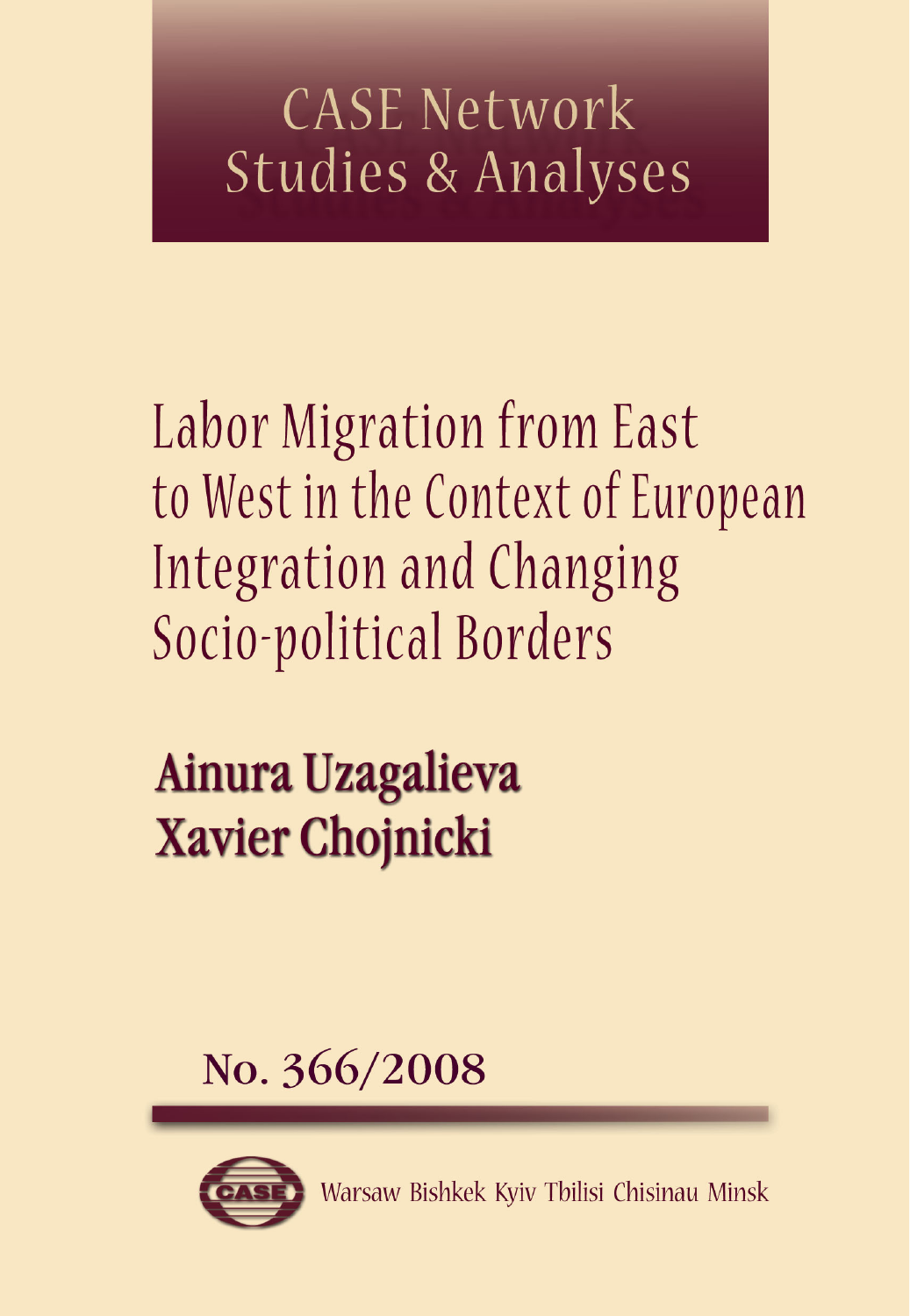Materials published here have a working paper character. They can be subject to further publication. The views and opinions expressed here reflect the author(s) point of view and not necessarily those of CASE Network.

This work has been prepared within the framework of the ENEPO project (EU Eastern Neighbourhood: Economic Potential and Future Development), financed within the Sixth Framework Programme of the European Commission.





The authors gratefully acknowledge financial support by European Commission under the ENEPO project managed by CASE, in particular, Marek Dabrowski, Sebastien Leclef and Maryla Maliszewska. We are indebted to Randall Filer from CERGE-EI and Vladimir Borgy from Banque de France for useful comments and suggestions enriching this research. The first draft of this work was presented at the ENEPO workshop in Brussels on November 30, 2007. The opinions of the author do not necessarily express the view of the institutions they are affiliated with. All usual disclaimers apply.

Keywords: **Labor economics, demographic trends and forecast, immigration**

JEL classification: **J01, J11**

© CASE – Center for Social and Economic Research, Warsaw, 2008

Graphic Design: Agnieszka Natalia Bury

EAN 9788371784644

Publisher:

CASE-Center for Social and Economic Research on behalf of CASE Network 12 Sienkiewicza, 00-010 Warsaw, Poland tel.: (48 22) 622 66 27, 828 61 33, fax: (48 22) 828 60 69 e-mail: case@case-research.eu http://www.case-research.eu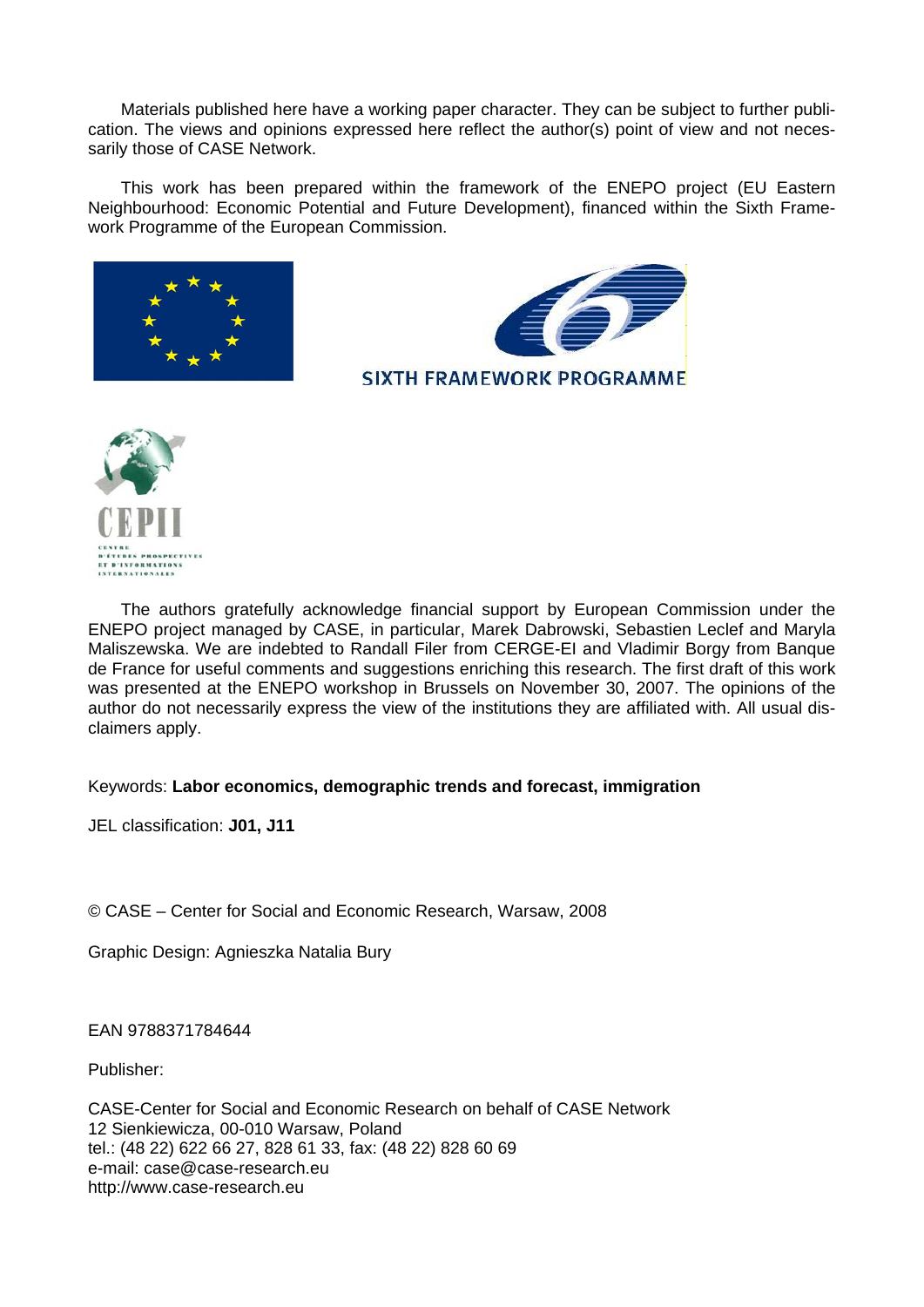The CASE Network is a group of economic and social research centers in Poland, Kyrgyzstan, Ukraine, Georgia, Moldova, and Belarus. Organizations in the network regularly conduct joint research and advisory projects. The research covers a wide spectrum of economic and social issues, including economic effects of the European integration process, economic relations between the EU and CIS, monetary policy and euro-accession, innovation and competitiveness, and labour markets and social policy. The network aims to increase the range and quality of economic research and information available to policy-makers and civil society, and takes an active role in ongoing debates on how to meet the economic challenges facing the EU, post-transition countries and the global economy.

The CASE network consists of:

- CASE Center for Social and Economic Research, Warsaw, est. 1991, www.case-research.eu
- CASE Center for Social and Economic Research Kyrgyzstan, est. 1998, www.case.elcat.kg
- Center for Social and Economic Research CASE Ukraine, est. 1999, www.case-ukraine.kiev.ua
- CASE –Transcaucasus Center for Social and Economic Research, est. 2000, www.case-transcaucasus.org.ge
- Foundation for Social and Economic Research CASE Moldova, est. 2003, www.case.com.md
- CASE Belarus Center for Social and Economic Research Belarus, est. 2007.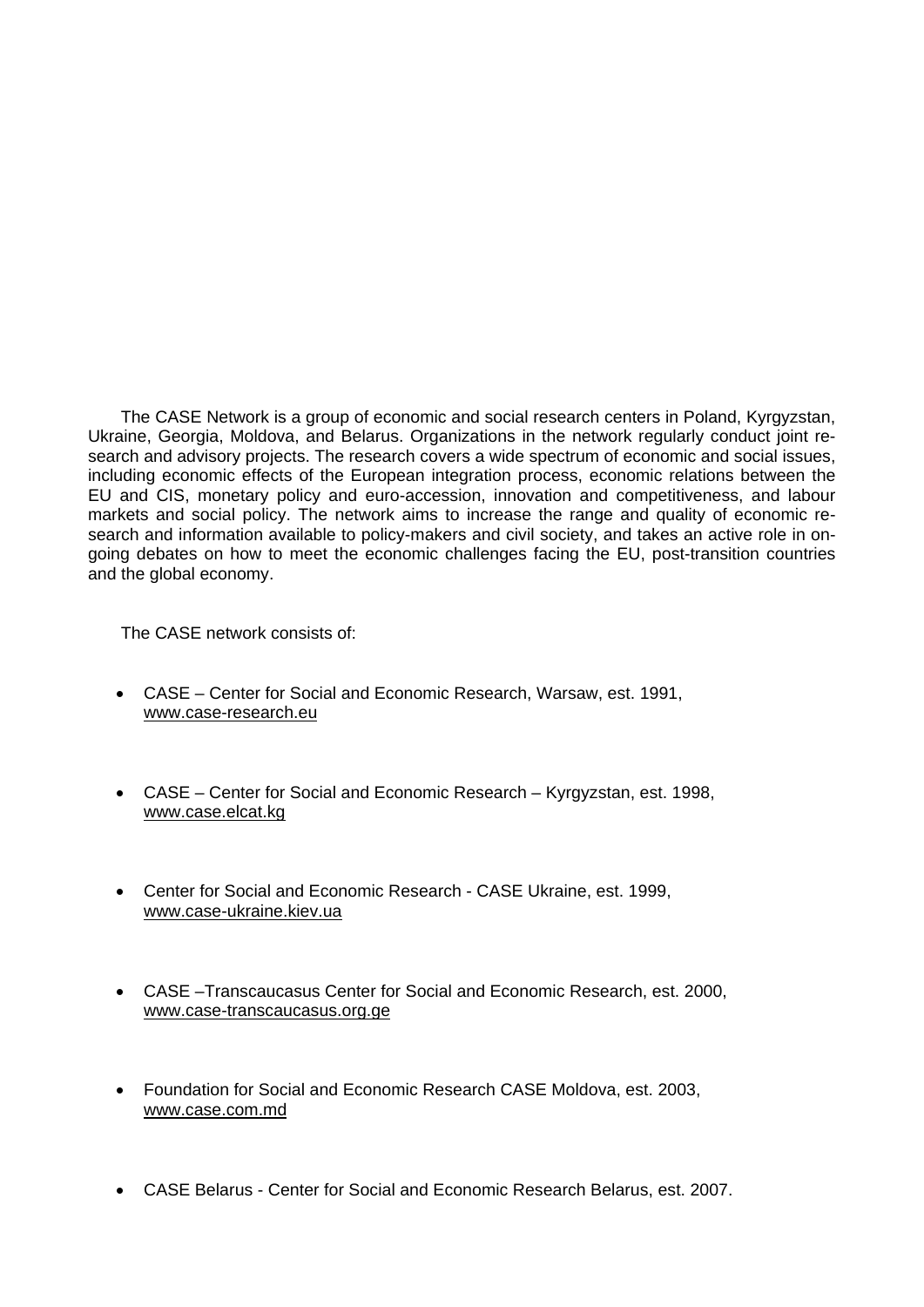# **Contents**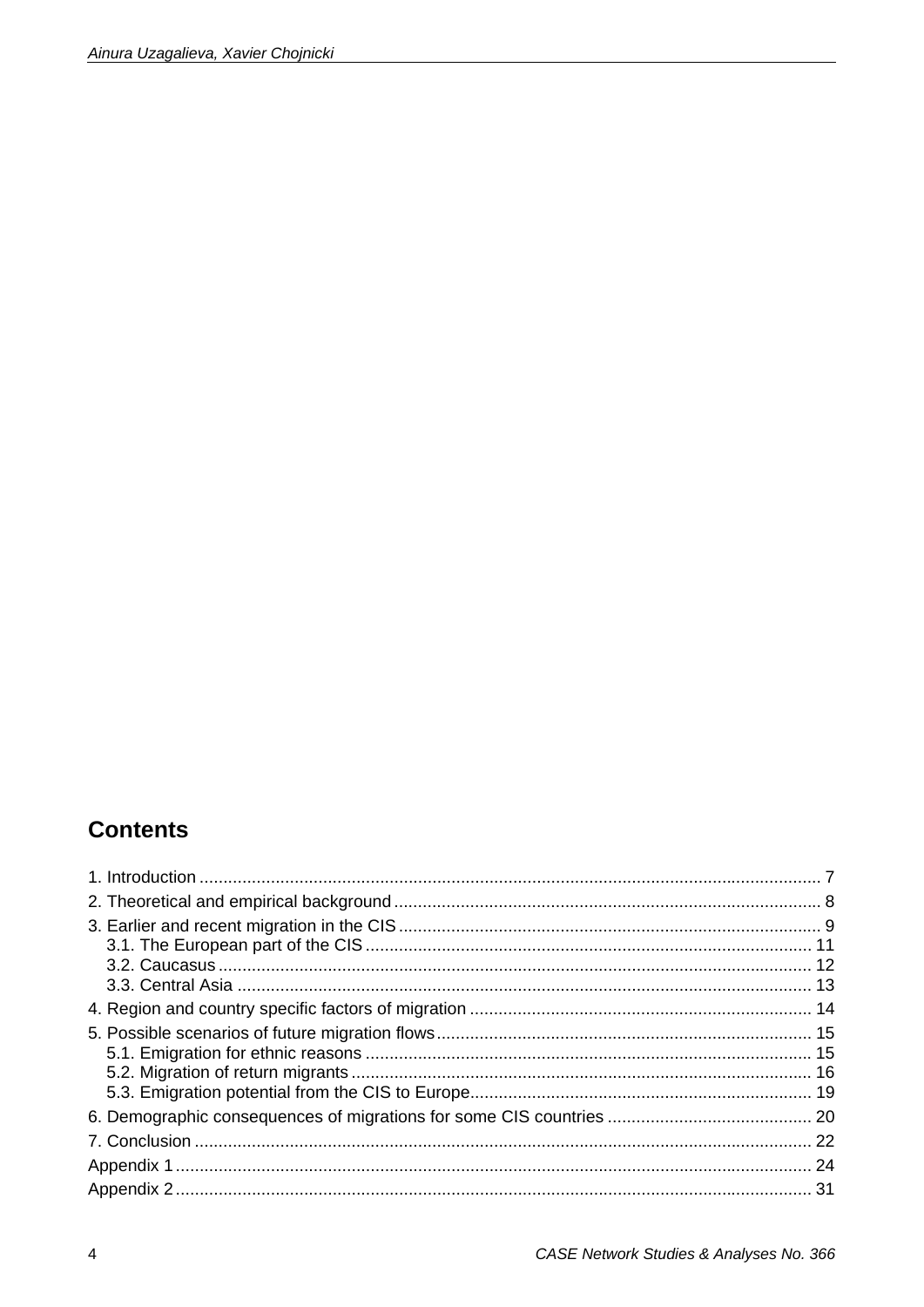## **The Authors**

**Ainura Uzagalieva** graduated from CERGE-EI, Prague (PhD and MA in Economics), Saitama University, Japan (Graduate Diploma in Policy Science) and Kyrgyz State University, Bishkek (Diploma with honours). Her research interests include Economics of Innovation, International Macroeconomics, and Applied Econometrics. Previously, she has done applied econometrics analyses at CERGE-EI, CASE-Kyrgyzstan and KPMG Consulting LLC and has assisted in teaching courses in Econometrics and Microeconomics at CERGE-EI. She received CERGE-EI World Bank Fellowship and an EERC (Economics Education and Research Consortium) grant for analysing various inflation issues in transition countries. She has few publications in refereed academic journals and has acted as referee for Applied Economics. She speaks Kyrgyz, Russian and English fluently, as well as intermediate level Czech, French and Italian. She currently works on computable general equilibrium models in developing countries, knowledge spillovers from universities to corporate firms and R&D and patenting behaviour of firms in Central Europe. Ainura Uzagalieva is now affiliated at CEEAplA at the University of Azores.

**Xavier Chojnicki** is a research fellow with the CEPII. He is also an associate professor in applied economics at the University of Lille 2. He received his Ph-D in economics from the University of Lille1 in 2004 and was directed by L. Ragot and F. Docquier. The subject of his thesis was "Immigration, public finances and welfare in host countries: a comparison between France and the United States". He is a specialist in population studies. His areas of research cover international migration and other factor movements, the effects of demographic ageing, the pension systems in Europe and computable general equilibrium model. He has published his research in international journals like Economica, Journal of Pension Economics and Finance, Brussels Economic Review as well as in French review (Economie Internationale, Revue Economique, Economie et Prévision). He currently participates to 6th framework programme ENEPO.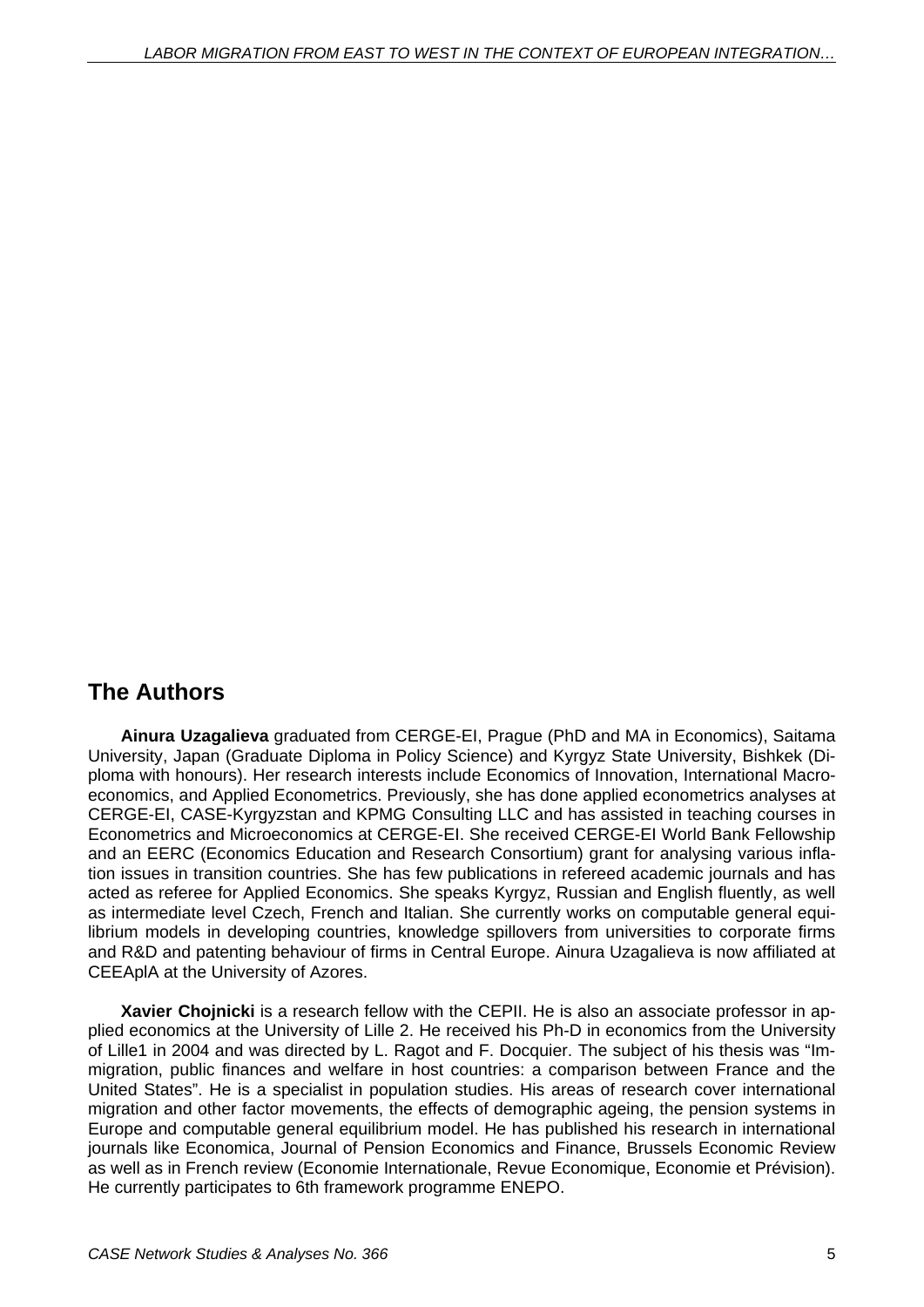## **Abstract**

Labor migration from Eastern Europe and the member countries of Commonwealth of Independent States (CIS) to the Western countries became an important socio-economic issue. Since political systems and the nature of border management in these regions, migrations turned out to be a very complex and unpredictable issue. The purpose of this study is to analyze the region specific factors, practices and policies of migration in the Eastern countries, the possible scenarios and demographic consequences of the future migration flows. In order to address this issue properly, some of the complexities of labor migration phenomenon in the region are uncovered.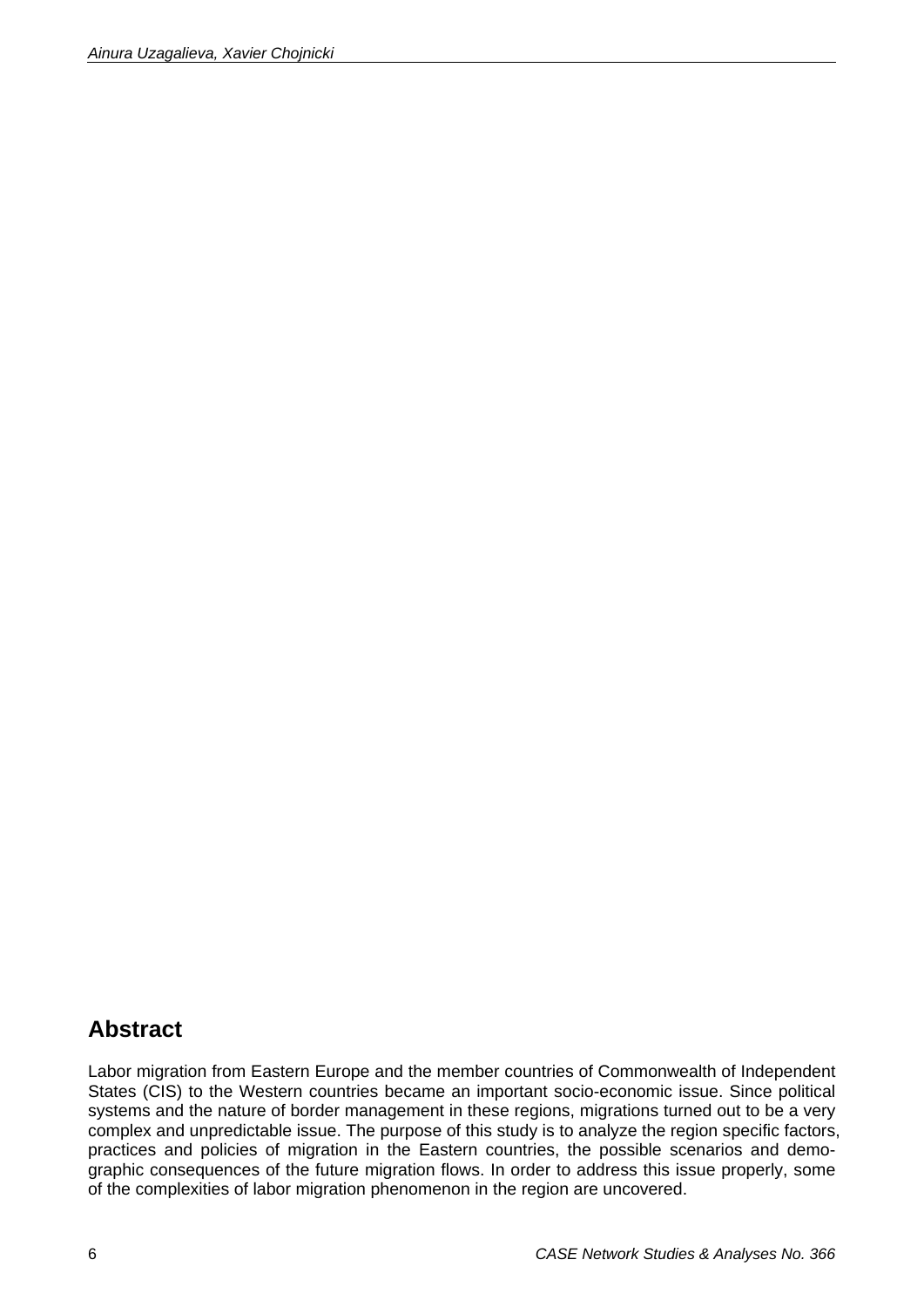## **1. Introduction**<sup>1</sup>

Migration issues and associated policies have become a very important socio-economic issue during the last two decades or so given the increased number of emigrants coming from the member countries of Commonwealth Independent States (CIS) to the western countries. This grows the concern of policy-makers in both migrant sending and receiving countries that the size of migration flows could be very large in the future. According to various estimations, the future migration potential from the CIS to West is calculated approximately at 13.5 mln. for the horizon from 2000 to 2050 (Mansoor and Quillin 2007). While these estimations are based on demographic and economic factors, which are undoubtedly very important in determining migration flows, the complexity of the issue that stems from various problems related to migration (e.g. irregular migration, trafficking in people, and changing borders) requires, in addition, a careful consideration of cultural, public and political aspects of migrants' lives.

Studies focused on the post-Soviet countries distinguish ethnicity, quality of life, population composition and economic factors as the important determinants of migration (e.g Fassmann and Munz 1994, Cao 1999). For example, population composition and the quality of life are distinguished to be the important determinants of migration within these countries (e.g. out-migration from the North and East part of Russia), while ethnic aspects are stressed to be the main force for migration between the countries (e.g. "non-ethnic" nationalities emigrate mostly from newly formed states). One should remark also that earlier work downplayed the impact of traditional labor market factors (e.g. wage and employment levels) on immigration flows in the CIS, claiming that under the prevalence of wage arrears and extensive barters, its standard market signals did not operate (e.g. Cao 1999). Later studies, on the contrary, argued that the labor market variables considered in the neoclassical approach shall operate in the post-Soviet countries exactly as theory predicts (Andrienko and Guriev 2004).

The main purpose of this study is to empirically investigate the determinants of migration flows in the CIS taking into account its region specific factors and, based on this, develop the possible scenarios of future migration flows for three regional parts, including: Russia and the European part of CIS, the Caucasus and Central Asia. In particular, the main driving forces of the past and recent migration trends are analyzed focusing on large migration waves, which took place from the former Soviet Union (SU) prior to 1990 and the CIS after 1990, and their main features. Then, the potential sizes of emigration flows under three possible scenarios are proposed. In analyzing the migration flows, uncertainty issues and policies implemented by the major receiving countries within the CIS are taken into account, apart from traditional labor market factors. The next section provides a brief survey of migration theories, their empirical relevance and stylized facts on the CIS countries. Section 3 describes backgrounds for large migration flows as well as recent migration trends in the region. The main determinants of migration are discussed in Section 4 and the possible scenarios of future migration flows are provided in Section 5. Section 6 evaluates the demographic consequences of migration for some selected CIS countries and Section 7 concludes.

<sup>1</sup> Comments, suggestions and critiques on this draft work are welcome. Corresponding the authors: uzagali@uac.pt at the Centre of Applied Economics Studies of the Atlantic at the Department of Economics and Management, the University of the Azores and Xavier.Chojnicki@univ-lille2.fr at the University of Lille 2.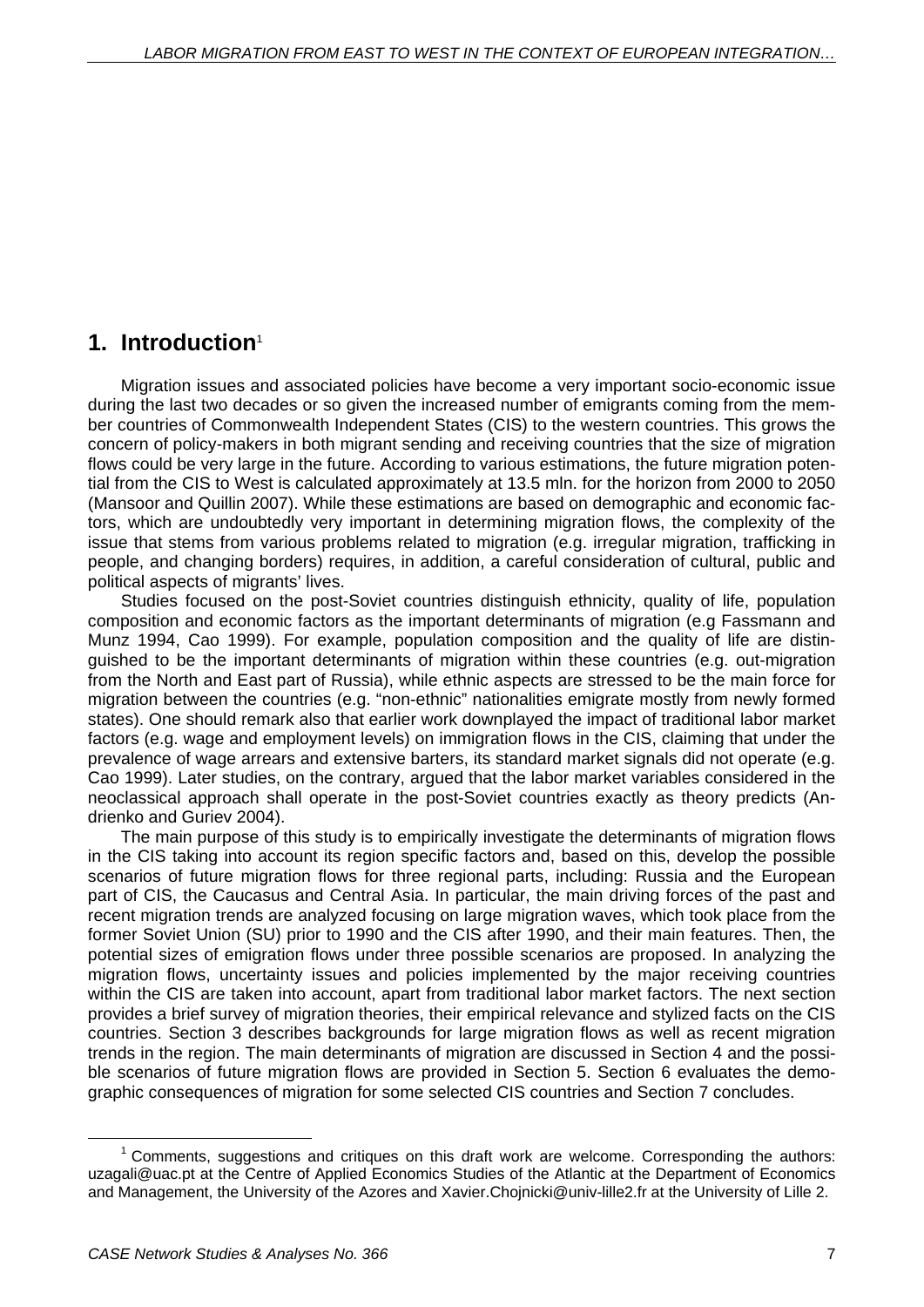## **2. Theoretical and empirical background**

A traditional neoclassical approach assumes that migrants choose locations based on current and expected income differentials. These stem from varying economic and employment opportunities across countries where migration is considered an investment decision of rational agents whose overall gains from migration exceed the moving costs (e.g. Sjaastad 1962; Todaro 1969). The probability of migration, consequently, is expected to increase with wage and welfare gains and decrease with the rise of unemployment rates. Moreover, various permanent and transitory shocks, which differ in their persistence and predictability, influence migration through changes in labor supply. Most empirical studies, which are based on the traditional theories of migration (e.g. Pissarides and McMaster 1990; Greenwood et al. 1991; Barro and Sala-i-Martin 1991), analyze the relationship between current net migration and various labor market and non-market variables using, typically, aggregated data. Important labor market variables in these studies are wage and unemployment rate. Non labor market factors are controlled usually by a wide range of variables including, for example, geographic distance, satisfaction with the location of origin, attachment to local labor markets, institutional and legal aspects, family ties, customs and cultural differences between immigrants and natives (Enchautegui 1997, Konya 2007, Lazear 1999, Fertig and Schmidt 2000).

Many of the above-mentioned empirical studies, as mentioned by Gallin (2004), ignore the forward looking nature of migration, even though this nature is crucially important in the theoretical models. Specifically, Gallin argues that the estimated effect of the current variables on net migration can be largely biased due to identification problems, if the forward looking nature of migration decision is ignored, as is the case in many empirical studies. Recent studies in this area, which are known as "the new economics of labor migration", add new dimension of labor migration. Namely, market uncertainty and risks in family migration decisions are incorporated to the above-mentioned traditional models (Chen et al. 2003, Stark 1991). Focusing on a collective and interdependent decision-making, the authors emphasize household families as an important decision-making unit in which a migration choice stems from the risk diversification strategies of families. Collective migration decisions result in remittances from migrants to their families in their home countries. In this respect, income risks or income correlation between countries and regions are found to be key determinants of family migration decisions since negative correlation reduces the overall risk and strengthen incentives to migrate (Chen et al. 2003). Based on a comprehensive analysis of family migration in the framework of utility maximization with heterogeneous members, the authors argue that members with high earning potential abroad migrate even if they earn less and income risks are high in a foreign country. Thus, under the assumption of risk uncertainty, migration doesn't flow automatically in response to wage differentials, but it also depends on certain risks (country risks, economic and political uncertainty, migrations cost), which vary across countries, and market correlations between home and foreign countries.

Empirical studies covering the main determinants and future potential of migration flows between and within the CIS countries include Memedovic et al. (1995), Fertig (1999), Weiss et al. (2003), Andrienko and Guriev (2004), Patzwaldt (2004) and Rios (2006). Uncertainty and risk factors, which are important determinants of migration, are not, however, considered in these studies. Bauer and Zimmerman (in Memedovic et al. 1995), for instance, analyze the welfare implications of labor migration from the least developed countries to Western Europe. The authors investigate empirically the structure of population and demographic trends for Europe and the least developed countries and outline two important facts. First, there is a stagnating and ageing population in the European Union (EU), while in the least developed countries there is noticeable population growth. Second, there is no statistical relationship between migration and the level of unemployment in the receiving EU member states. Incorporating these assumptions into a formal model of migration, they provide a scenario in which migration flows to Europe from the least developed countries will be concentrated among low-skilled workers. The present study attempts to empirically investigate the determinants of migration flows in the CIS, taking into account uncertainty issues and policies implemented by the major, migrant receiving countries, apart from traditional factors described in the above-mentioned studies. Specifically, the main factors and origins of migration, as well as the groups of migrants under the past migration flows are analyzed. Based on these, three possible scenarios of migration flows within and from the region are proposed.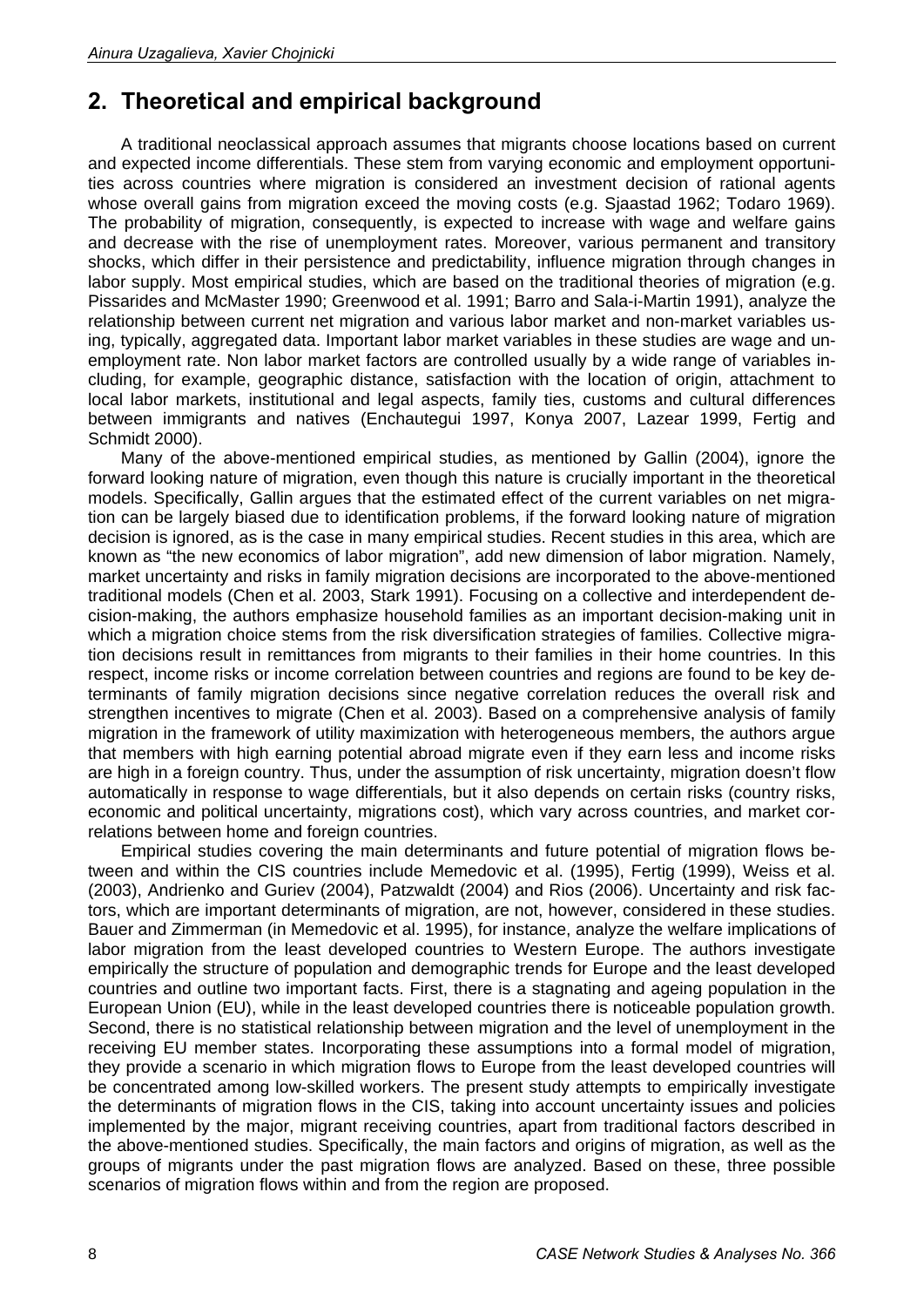## **3. Earlier and recent migration in the CIS**

In order to understand better reasons for migration flows in the CIS, one needs to examine the historical origins of these flows. Migration flows can be traced back to the 19<sup>th</sup> century when Russian territorial borders sharply extended towards Caucasus and Central Asia. In this period, the former Russian Empire initiated substantial reforms in education, the government, the judiciary and military under the rule of Alexander II. Among these reforms were military expansion and agricultural colonization. Following the Crimean War, Russian troops first gained control of the Caucasus region, where they faced revolts of Muslim tribes under the leadership of the Chechen rebel, Shamil<sup>2</sup>. After capturing him in 1859, the army expanded into Central Asia. By 1868 Russian forces had occupied the territory of Turkestan, the capital of which was Tashkent (the capital of present Uzbekistan), and the Samarqand area. Later, in the 1870s, Russian troops incorporated the remaining Central Asian emirates into the empire and in 1881 the Turkmen lands on the Persian and Afghan border were occupied.

In the  $20<sup>th</sup>$  century, the territory of the former Russian Empire was expanded further. Between 1920 and 1945, new regions (e.g. the former Bukhara and Khiva Emirates<sup>3</sup>, Western Ukraine, Western Byelorussia, Bessarabia, Northern Bukovina, the Baltic States, Tuva and Konigsberg [i.e. Kaliningrad]) were included. Migration in these regions as well as other economic and geographic peripheries of the former Empire was intensified by urbanization, which occurred first within Russia and Ukraine between 1917 and 1941. After the World War II, it spread to other regions including Belarus, Moldova, Central Asia and several eastern autonomous republics of Russia<sup>4</sup>. With the goal to urbanize and develop virgin lands with rich natural resources, the authorities of the former SU were intensively moving citizens from the European regions towards East, North-East and South. Very often aggressive campaigns were used against population. As reported in Pockney (1991), for example, many civilians were taken forcibly from their homelands and scattered to newly incorporated territories in the eastern and southern regions of the former SU during the state-building process.

The state-building process of the former SU, therefore, was accompanied by massive population flows including forced, state-organized and voluntary movement. There is not much written about these in the economic literature so far. The primary reason for this is that migration issues generally were not a popular area of research in the former SU since economic activity and labor force distribution within the country were planned and controlled by the state. Yet, there were a few attempts to analyze the concepts of population mobility restrictions and migration flows both before and after the collapse (e.g. Santalov and Segal 1927; Lewis and Rowland 1979). According to these studies, there were several large waves of migration flows in the former SU. The first wave took place between 1917 and 1938. Santalov and Segal (1927) report that about *23.8%* of population in the former Russian Empire left the country immediately after the red revolution of 1917. During the following years, i.e. between 1921 and 1933, which are marked as the period of severe famine in the history of SU, about *4–5.5* mln. emigrated (Pockney 1991). Emigration was almost impossible between 1937 and 1941, but there was an unprecedented ethnic migration within the country, primarily, from the European part towards East and South. This was caused partly by the collectivization policies of the early 1930s, which generated large losses for agricultural settlers pushing them out of their settlements, as well as repressions largely victimizing intellectual elites in the late of the 1930s. People were moving massively within the country through state-organized as well as private ethnic migration.

After World War II, the second large wave of emigration flew when about *8–10* mln. left the country, then the long period of the "iron curtains" followed. From the 1950s to the 1970s emigration was almost impossible. Table 1 demonstrates the structure of population by ethnic groups during the period from 1959 to 2002 when there was a large fall in the number of a few ethnic groups (e.g. Jews, Germans and Poles) during the 1970s. According to Fassmann and Munz (1994), this

 $\overline{a}$  $2$  This example demonstrates that some of the ethnic conflicts in the CIS have very old roots going back to earlier centuries.

 $3$  The Bukhara Emirate and the Khiva Khanat, which were located in Central Asia, were included to the former SU in 1920 as parts of present Uzbekistan, Tajikistan and Turkmenistan. <sup>4</sup>

 $4$  The SU experienced significant city growth from the 1940s through the 1980s with one of the fastest rate of urbanization in the world (Gang and Stuart 1998).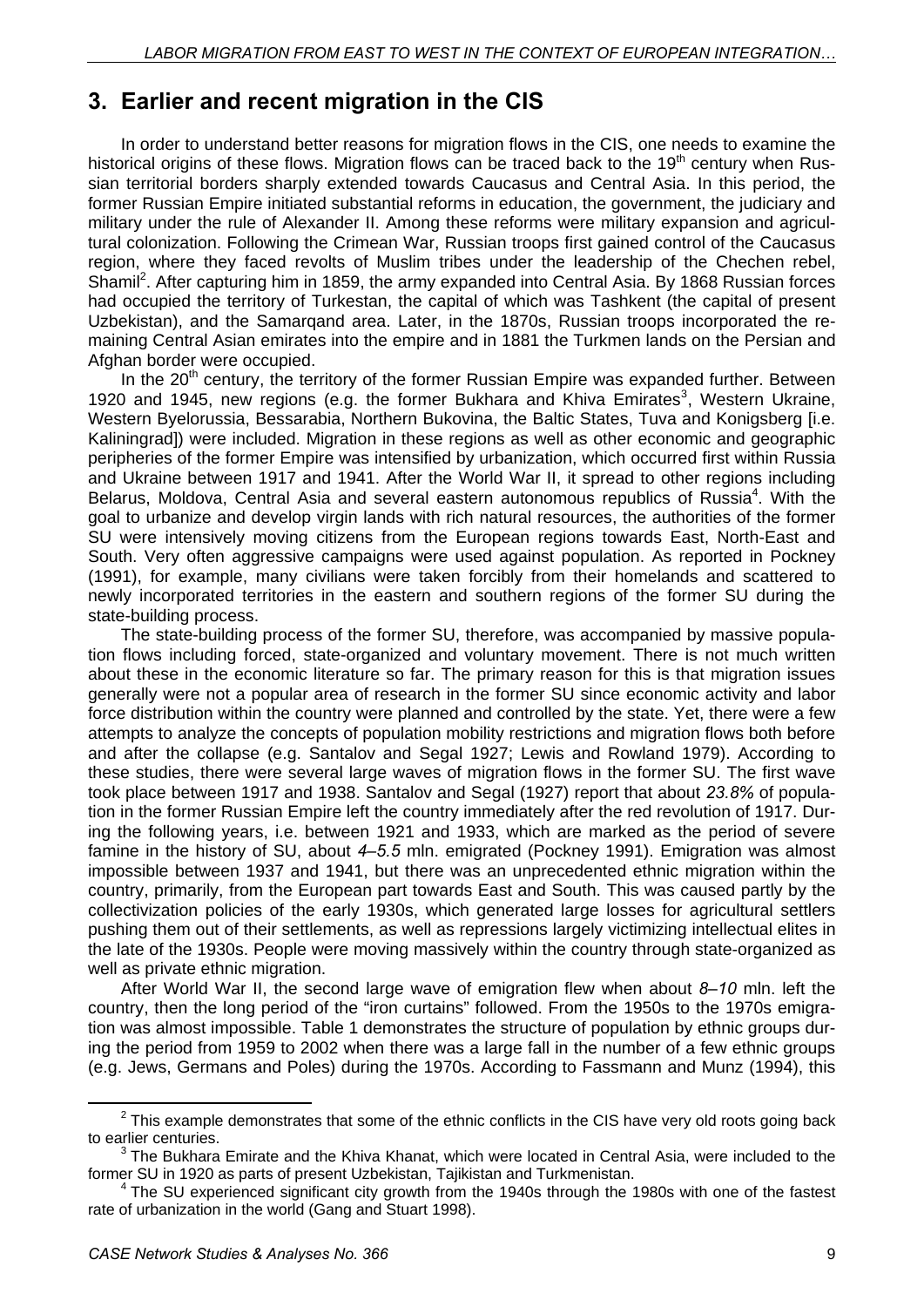was the result of eased restrictions in the emigration policy of the former SU under the pressure of the United States (US) and Western Europe. The third wave of large emigrations started in 1988 when legislation allowing all citizens of the former SU to travel abroad by private invitation was put in force<sup>5</sup>. Immediately after enacting this law, emigration increased by 2.5 times in 1988 compared to 1987. It mainly consisted of representatives of national groups, most of which were returning to their historical homelands or joining powerful foreign diaspora (Fassmann and Munz 1994). According to Fassmann and Munz (1994), about half of these emigrants were ethnic Jews, almost all of whom went to Israel or US<sup>6</sup>. More than a third of emigrants were ethnic Germans whose emigration was supported by the Federal Republic of Germany. Thus, a variety of factors motivated these emigrants to leave the country. These included economic, political, ethno-cultural and religious reasons, but all emigrants had one thing in common: politically powerful bridgeheads abroad.

The overview of emigration flows that took place in recent years shows that migration was limited geographically. The main source countries of emigration to the Western Europe, for example, were Russia and the European part of the CIS (*84%*) including Ukraine, Belarus and Moldova. Mostly, ethnic Jews emigrated from these countries, which caused a decrease in their total number by *76%* between 1989 and 2002 in the CIS. During the same period, the number of ethnic Germans decreased by about *50%*, most of whom emigrated from Central Asia. Further evidence suggests that the largest part of CIS emigrants was from capitals and large cities. About *40%* of emigrants from Russia previously resided in Moscow and St. Petersburg, emigrants from Ukraine were inhabitants of Kiev and Odessa, people from Belarus used to live previously in Minsk and the Gomel province, and those from Kazakhstan came from Alma-Ata and Karaganda province.

Ethnic factors played an important role not only in external, but also in internal migration flows in the CIS. So far, two main trends of such migration flows have been observed. The first is the migration of those ethnic groups to the states in which they form a titular nation, referred as return migration. The second trend is migration to Russia by the members of ethnic Russians and all nationalities assimilated to Russian culture (e.g. Locher 2002). One has to remark, however, that the return migration of ethnic Russians from the other SU republics started in the 1970s, before the break-up of the SU. Table 2 demonstrates that the process of ousting Russians began in the Caucasian republics in the 1960s when the share of ethnic Russians in the total population decreased e.g. by *2* and *4* percentage points in Georgia and Azerbaijan, respectively. While the Russian population was already decreasing in Central Asia and the Caucasus during the 1980s, immigration into the European part of the former SU, especially, to Ukraine, Belarus, Estonia and Latvia continued by ethnic Russians. In recent years, the pace of this process has been intensified by the social and political development following the collapse of the SU. With the transformation of the SU to the CIS, about *73* mln. altogether became the members of new ethnic groups. The largest fraction were ethnic Russian (*26* mln.) living outside Russia. So, a relatively recent phenomenon in the CIS is an increase in the number of ethnic Russian refugees and accompanying groups (e.g. Russian speaking small ethnicities) due to ethnic and religious conflicts in the  $CIS<sup>7</sup>$ . These conflicts arose in various controversies over political power, ownership, and citizenship due in many cases to a revival of nationalism. For these reasons, voluntary or forced migration to Russia was large during the period from 1992 to 2005 (Table 2).

Table 3 demonstrates that the inflow of migrants to Russia from other CIS states is large, with net immigration roughly equal to *4.8* mln. between 1990 and 2005. About *35%* of these people left Kazakhstan, *24%* are from Uzbekistan and Tajikistan, *16%* – from Georgia and Azerbaijan, and *8%* – from Ukraine. Table 4 further indicates that refugees were departing mostly during violent ethnic conflicts and also from those states where ethnic Russians are either few in numbers (e.g. Georgia, Tajikistan and Uzbekistan) or dispersed over large areas (Kazakhstan). This implies that one of the main factors pushing emigration is political instability and ethnic tensions forcing various ethnic and religious groups to flee. Another reason is the fact that in these newly established states, domestic policies were suddenly changed in order to quickly revive their own culture and lan-

 $5$  This legislation was enforced under political and economic pressure at the international level.

 $6$  The anecdotal evidence, however, suggests that many of these "Jews" had no background in the religion, but declared so in order to emigrate.

 $\textsuperscript{7}$  The example of these conflicts includes the Nagorno-Karabakh conflict in Azerbajan, conflicts between Kyrgyz and Uzbeks in Osh region in Kyrgyzstan, between Uzbeks and Meskhetian Turks in the Fergana Valley of Uzbekistan, between Chechens and Ingushis in the Northern Caucasus, and the civil war in Moldova and Georgia.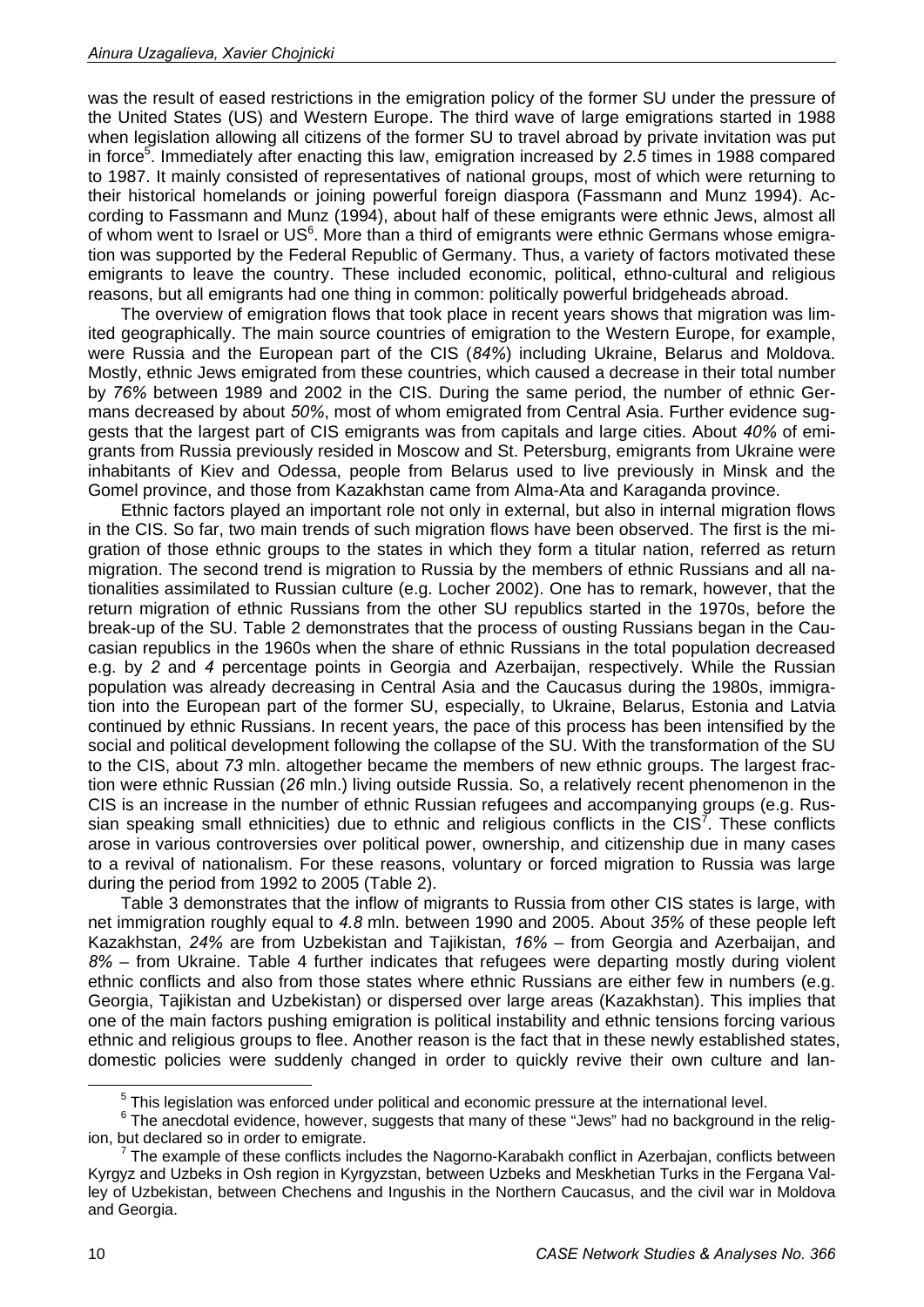guages. For example, Russian is no longer the official language in these countries and knowing the language of a titular nation is a necessary condition for many jobs. Consequently, ethnic Russians and many other small ethnicities assimilated to Russian culture and language are willing to emigrate<sup>8</sup>. For historical reasons the main destination for these refugees and emigrants is Russia. According to the Russian Federal Migration Service, for example, the inflow of both regular and irregular migrants to the country has substantially increased recently. The number of work permits issued to foreign citizens rose from *129* thousand to *670* thousand between 1994 and 2005. The number of irregular migrants is much larger, but not precise, estimates are ranging from 5 to *10* mln. during this period (Voronina in Rios 2006). Key migration trends have taken place recently are briefly overviewed below by three regions, the CIS European part, the Caucasus, and Central Asia.

## **3.1. The European part of the CIS**

The CIS European part is identified in this study as Belarus, Moldova, Russia and Ukraine with a total population of about *203* mln. people. The discussion above suggests that Russia is in the core of migration issues in the CIS, receiving as well as sending the large number of migrants. According to the State Committee of the Russian Federation on Statistics (SCRFS), about *4.8* mln. emigrated from Russia during the period from 1990 to 2005. The majority of these people left for other CIS states (*78%*), including Ukraine (*33.9%),* Kazakhstan (*13.6%*), Belarus (*8.1%*) and Uzbekistan (*3.8%*). Among the rest of the countries, Germany (*16.1%*) and Israel (*5.5%*) are the largest receivers of migrants from Russia. As for the number of immigrants during this period, SCRFS reports that approximately *8.7* mln. people came, most of whom left Kazakhstan (*27.2%*), Ukraine (*23.2%*), Uzbekistan (*11.1%*), the Caucasus (*14.3%*), other CIS countries (*19.7%*), and the rest of the world (*4.5%*). One has to remark that a key concern for Russia is the large size of irregular immigration from its neighboring states. According to International Organization for Migration (IOM)<sup>9</sup>, for example, the official estimates of irregular immigrants residing permanently in the Russian Federation in 2005 ranged from *3* to *5* mln. people, while the number of Russian citizens working abroad at both regular and irregular basis was in the range between *500* thous. to *1.5* mln. Moreover, about *12* to *15* mln. immigrants visit Russia every year for seasonal work, however, the number of work permits obtained for foreigners by Russian employers annually is much fewer (*300* thous.). Consequently, the majority of foreigners work illegally in Russia, mainly in the shadow and informal structures of the economy (ILO 2005).

Ukraine is the second largest country in the region with a population of about *47* mln. The number of emigrants living abroad is also large. For example, the size of the Ukrainian diaspora in the West was estimated at *3* mln. prior to 1989. During the period from 1991 to 2004, about *4.5* mln. left mostly for US, Canada, Argentina and Europe, while the number of immigrants coming permanently from other CIS states to the Ukraine has been estimated to be about *2* mln. (Rios 2006). So, between 1989 and 2005, population of Ukraine dropped by *4.6* mln. due to large net migration outflows as well as falling birth rates with the lowest rate of natural increase in the world (*-0.8%*). Because of a large number of Ukrainian emigrants leaving for abroad, the government of Ukraine has recently signed a number of bilateral labor agreements with a purpose of simplifying employment procedures for Ukrainian workers and protecting their rights<sup>10</sup>. For example, an agreement on temporary labor migration has been signed with Portugal where Ukrainians form about *2%* of its inhabitants. In 2005, Italy granted legal status to about *100* thous. workers coming from Ukraine. The EU and Switzerland announced that visa regimes for Ukrainian workers will be eased. These agreements can increase the migration outflows. According to Cipko (in Rios 2006), however, relatively well educated Ukrainian citizens living in these and other European countries are mostly engaged in sectors with low-skill requirements such as, for example, agriculture (harvesting fruits and vegetables), construction, care taking (taking care of seniors, children and sick) and service (hotels, cafeterias, restaurants, nightclubs). Therefore, the large outflow of profession-

 $\overline{8}$ <sup>8</sup> According to a field survey of 945 ethnic migrants conducted by the Center of Demography and Human Ecology of the Institute for Employment Studies in the beginning of the 1990s, 27% of them would like to emigrate.<br><sup>9</sup> See e.g. International Organization for Migration (2005): Russian Federation, "Facts and Figures".

See e.g. International Organization for Migration (2005). Russian Federation for The list of these countries includes Belarus, Armenia, Moldova, Russia, Latvia, Lithuania, Poland, Portugal, Spain and Slovakia.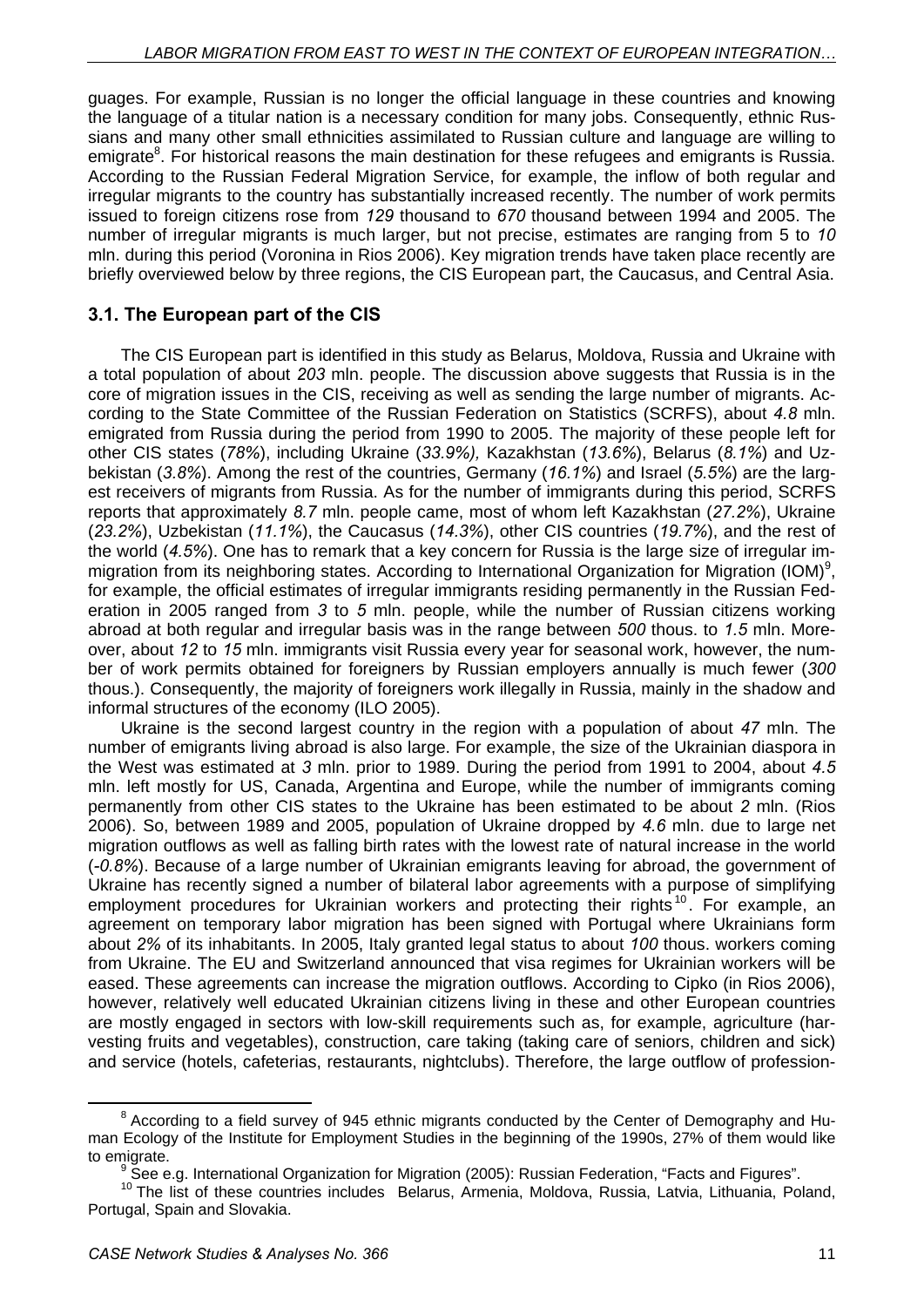als as well as a sharp fall in country's population increased the importance of domestic policies towards return migration. This will presumably determine to a certain extent the future prospects for migration flows from the country, along with the speed of political and economic reforms in Ukraine. Evidence suggests also that Ukraine is one of the origin countries in Europe for trafficking in human beings for prostitution, labor and domestic servitude for Western Europe, Turkey and Russia (IOM 2005). This creates a major migration and human rights challenge for the country.

Widespread poverty with about *64.7%* of population living below the poverty line and the lack of job opportunities caused many Moldavians, estimated at about *408* thous. by 2005 (IOM 2005), to emigrate abroad, mostly illegally. In addition, Moldova has, by far, the greatest number of victims of trafficking in the region (IOM). The government attempts, in this respect, to improve migration management through accessing the impact of migration, ensuring protection of migrants' rights and preventing trafficking in persons. In Belarus, the number of emigrants is estimated at about *1.2* mln. people (or *12.2%* of population) since the beginning of the 1990s. As in other CIS countries, preventing trafficking in people, especially young women, to the EU countries, Russia, Middle East and South-East Asia is considered a major challenge for Belarus. According to IOM, the government of Belarus demonstrated its commitment and made visible efforts to counteract illegal migration, trafficking in human beings, and related crime, however, the capacity of the country alone in responding these difficult challenges is limited. In this respect, in partnership with government institutions, international and nongovernmental organizations, IOM works to address the main migration priorities in line with the state migration programme set for 2006–2010. IOM applies a regional programmatic approach to enhance the capacity of the Belarusian government to improve border management, fight illegal migration and trafficking in human beings, promote cross-border cooperation and develop legal migration opportunities.

## **3.2. Caucasus**

The Caucasian countries, with a total population of *16* mln. people, experienced difficult state building processes in the 1990s, accompanied by natural and human disasters with devastating effects on their economies. As a result, various ethnic and socio-economic tensions became a push factor for many emigrants. Between 1988 and 2005, for example, between *0.9* mln. and *1* mln. people permanently left Armenia (Yeganyan in Rios 2006), while about *2* mln. and *1.9* mln. emigrated from Azerbaijan and Georgia, correspondingly. The estimated potential of emigration from the region (0.8–1.5 mln.) suggests that migration flows will continue for some time (Yeganyan 2004, IOM 2006). The main factors for this are social and economic conditions in the region which are enhanced, in addition, by migrant community networks established abroad (e.g. a large Armenian diaspora of more than *10* mln.). Among the Caucasian countries, Azerbaijan is recognized to be a leading exporter of labor to the CIS. About *2* mln. Azerbaijanis are identified labor migrants, *75%* of whom live in the capital and major cities of Russia<sup>11</sup>.

The main migration challenges in the region, apart from high migration flows abroad, are transit migration originating from Central Asia and the Middle East, trafficking in people and associated border control issues. According to IOM (2005), all three countries face an important challenge to prevent smugglers and irregular migrants from using the region as a transit corridor to Russia and Western Europe. In this respect, various technical assistance programs financed by international and donor institutions are focused on promoting legal migration. These include national capacity building and inter-regional dialogue between the South Caucasus and the EU on preventing irregular migration, enforcing legislation on cross-border transfers, upgrading the border management system, trainings in investigating the cases of trafficking in people, assisting in the voluntary return of migrants to the region, etc.  $(10M 2005)^{12}$ .

<sup>&</sup>lt;sup>11</sup> During the period from 1989 to 2005, for example, the number of ethnic Azerbaijanis residing in the capital city of Russia increased by 4.6 times.

 $12$  International and donor institutions assisting the governments of the countries in the region include, for example, the governments of US and Canada, EU, Swiss Agency for Development and Cooperation, World Food Programme, Foreign and Commonwealth Office.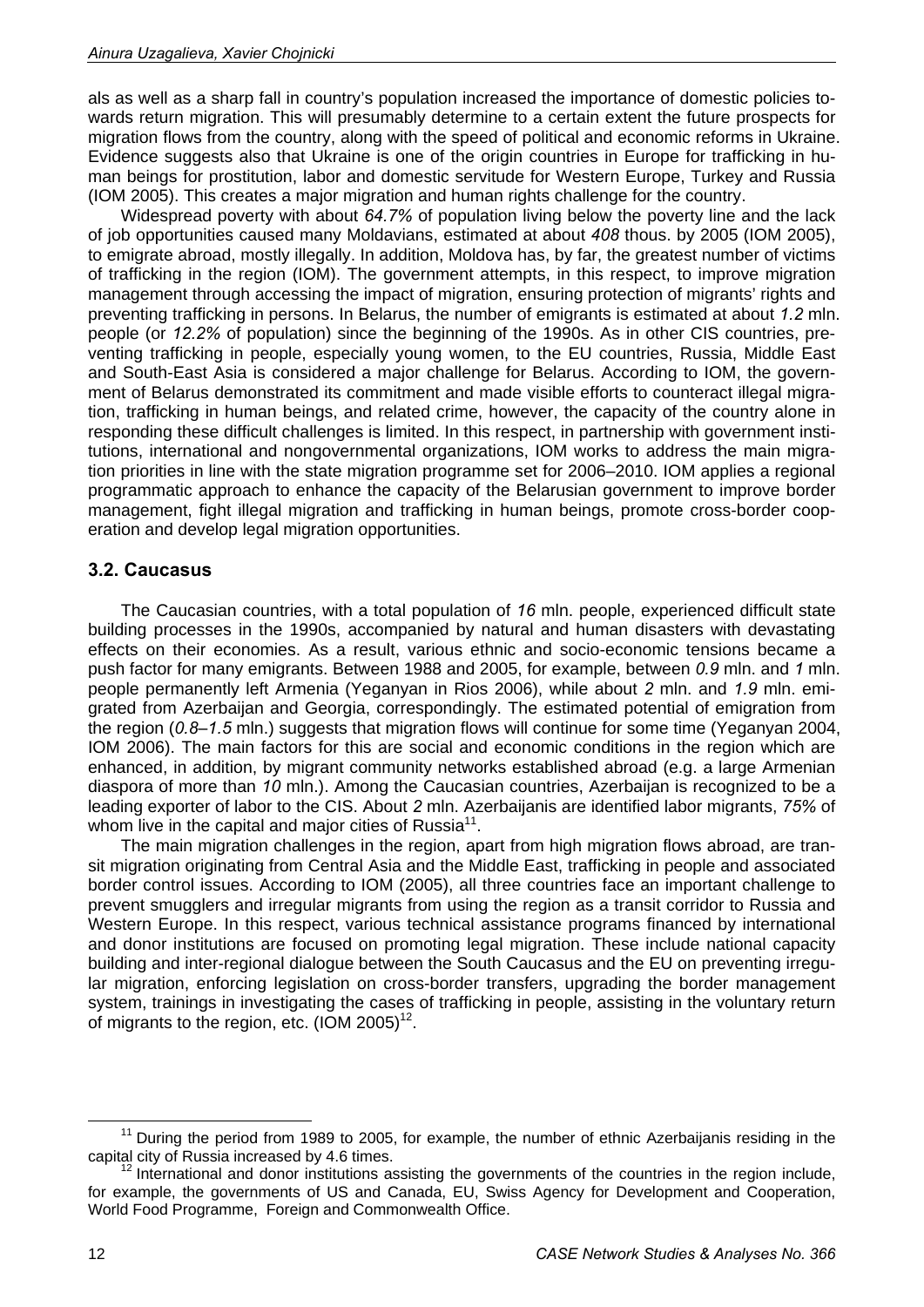## **3.3. Central Asia**

The Central Asian part of the CIS, with a total population of *58* mln. people, largely diverged in terms of main economic and social indicators after the break-up of the SU. Due to dynamic economic development and relatively high wages<sup>13</sup>, Kazakhstan, for example, became a major destination for labor migrants in the region. Two types of labor migration are distinguished within the region: immigration for seasonal work, with about one million illegal migrants coming every year from the poorer neighboring countries, and illegal migrants that prefer to use Kazakhstan as a transit country for moving to Russia and Europe. The second category includes immigrants from the Central Asian region as well as Eastern Russia, China, Turkey and Afghanistan. Irregular immigrants are estimated to compose *80%* of all immigrants in the country (Bulekbaev in Rios 2006). In this respect, policies towards legalizing illegal labor migration were introduced with the purpose to increase budget revenues through the taxation of currently unregistered labor migrants, ensure their right and social protection, and eventually decrease illegal labor migration. As a result, the number of officially hired foreign workers has increased from *10.7* thous. in 2001 to *24.8* thous. in 2005. According to Bulekbaev (in Rios 2006), the majority of foreign workers were employed in the *Atyrau* region (*32.6%*), where concentrated the oil refining and producing branches of the Kazakh economy, as well as in the current (15.4%) and previous (8.4%) capital cities<sup>14</sup>. At the same time, the Kazakh government set annual quotas for foreign specialists in each industrial sector in order to protect the national labor markets $^{15}$ .

While many ethnic Russians and Germans have left Kazakhstan, over *300* thous. ethnic Kazakhs have returned since independence. This was enhanced for some extent by the Kazakh government that established special quotas for ethnic Kazakhs (or "*oralmans*") coming from Russia, Uzbekistan, Turkmenistan and Mongolia. These immigrants were supported by the state both in housing and work. For example, about *99.7*% of budgeted allowance was assigned to these immigrants in 2004 (Bulekbaev in Rios 2006) which contributed for some extent to a balanced net migration in 2005, after the net out-migration pronounced in the early and mid-1990s. At the same time, growing salaries and demand for workers attracted labor migrants from the neighboring countries in Central Asia. Due to a restricted legal employment framework, however, still most labor migrants work irregularly. In mid-2006, the government developed regularization for certain categories of labor migrants. This initiative, however, has not brought yet legal status and protection to the majority of labor migrants in Kazakhstan.

Other countries in the region – Kyrgyzstan, Tajikistan, Turkmenistan and Uzbekistan – are primarily sending countries. Various social studies (e.g. IOM 2005, Rios 2006) indicate that external migration from these countries amounted to *2–3* mln. during the period from 1995 to 2005. While most of these people went to Russia and Kazakhstan, some emigrated to Turkey, the UAE, Iran and Arab countries with which Central Asia established various social networks through shuttle trade at the beginning of the 1990s. Some countries in the region (e.g. Turkmenistan) became transit countries for Afghans going to Russia and then to the West. As for the future potential of external migration, social surveys conducted in the region suggest that about *12%* of the population, on average intends to emigrate abroad (e.g. Rios 2006). The largest share of potential emigrants is from the middle-income group, with a primary reason for their wish to emigrate being the lack of appropriate work in the region. Most of the potential external migrants, roughly *50–60%*, would like to go to Russia, *10–15%* to Kazakhstan, and the rest of the respondents to other foreign countries including Turkey, the UAE and Arab countries.

According to IOM (2005), the regional projects financed by international donor institutions<sup>16</sup> are focused on combating trafficking in people through law enforcement, prevention, protection and capacity-building activities, promoting dialogue between the government agencies within the region on improving border controls, assisting voluntary return migrants, etc. Apart from these initiations,

<sup>&</sup>lt;sup>13</sup> A minimal threshold of wages in Kazakhstan was 250 USD while the average salary in Kyrgyzstan

and Uzbekistan was about 60 USD in 2005.<br><sup>14</sup> The present capital city of Kazakhstan is Astana, the previous one is Almaty.<br><sup>15</sup> In order to strengthen migration control over the temporary stay of foreigners in Kazakhstan, migration cards were introduced in 2003. The top three sectors with the highest demand for foreign labor

were the construction (58.4%), mining (15%) and agricultural (7.8%) sectors in 2005.<br><sup>16</sup> These include e.g. the Canadian government, EU, the Norwegian government, Swedish International Development Agency, the government of US, etc.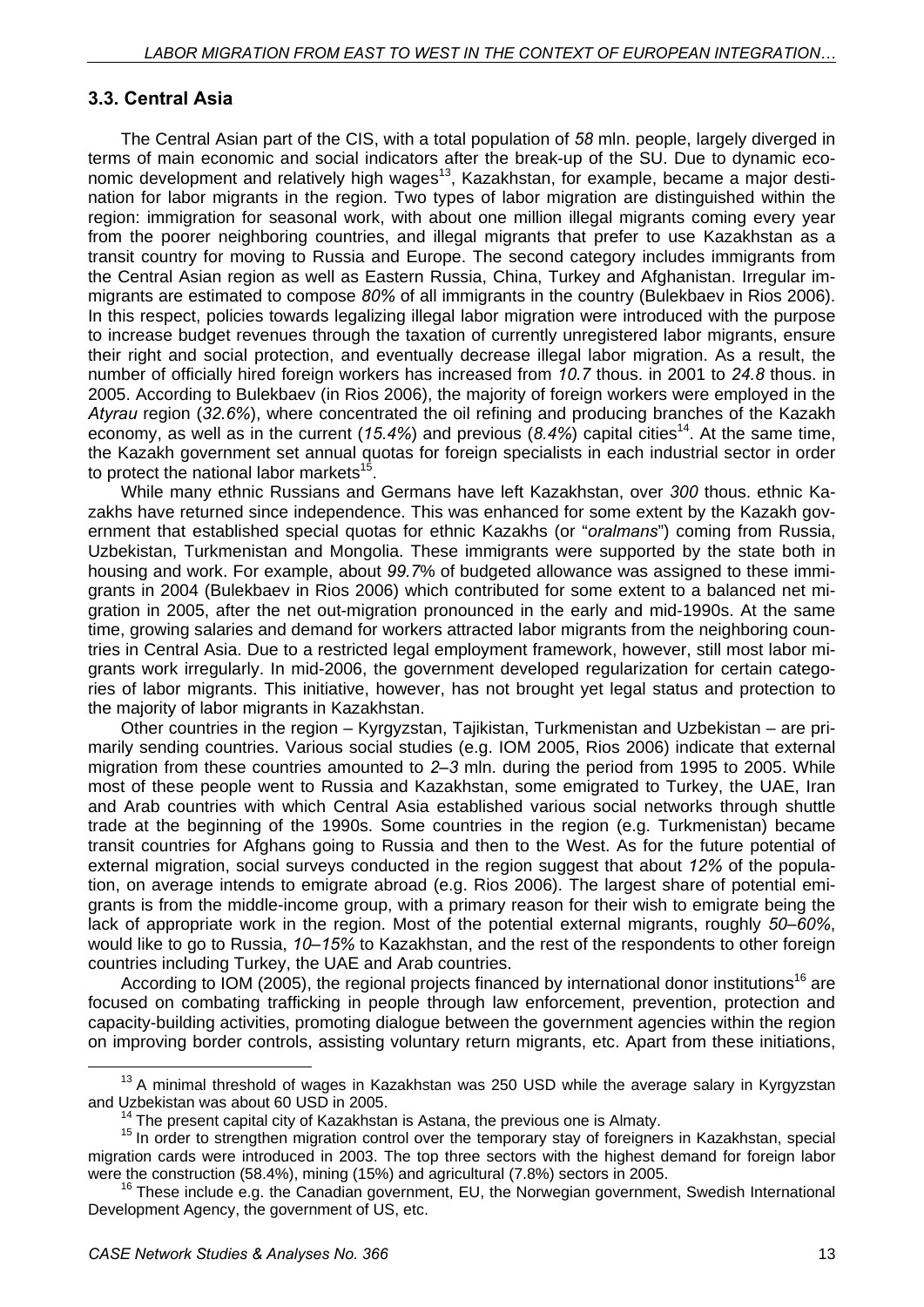improving the border management and controls, first of all, at the eastern and southern boundaries of the region seems to be a very important challenge in the region due to the geographical position of Central Asia<sup>17</sup>. With the withdrawal of the Russian forces from the borders, after the collapse of the SU, there is a substantial ground for increased risk factors. In particular, the borders between countries with weak governance (e.g. between Tajikistan and Afghanistan, Turkmenistan and Iran, Kyrgyzstan and China) are very vulnerable to drug and human trafficking. For these reasons, the region is potentially attractive for smugglers and organized crimes as a transit corridor, traditionally, for trafficking drugs from Afghanistan to Russia and Europe and, more recently, for trafficking young people to the Gulf, Middle East and South-East Asia (see e.g. IOM 2005). Therefore, coordinated cooperation on the common border management in a close partnership with the neighboring countries, particularly with Russia, as well as international and inter-governmental organizations at both regional and international levels is an important and urgent challenge in the region.

## **4. Region and country specific factors of migration**

The discussion above suggests that socio-economic, ethnic and political factors have played an important role in the migratory flows from and within the CIS and suggests that these factors will also determine the direction, pattern and magnitude of future migration flows. In terms of economic and demographic factors, the CIS countries are characterized by large disparities. Table 4 demonstrates the selected economic and demographic indicators from the CIS countries in 2006. According to Table 4, the CIS countries differ greatly in terms of demographic factors in 2006. For example, the highest population decrease is in Ukraine (by *0.74%*), while in Armenia it increased by *2.23%*. Generally, the European part of CIS is characterized by a low ratio of children under *15* when compared to the Caucasus and Central Asia (Figure 1, Appendix 2). In terms of economic growth rates, Azerbaijan achieved the highest growth rate (*34.5%*) in 2006, while Kyrgyzstan grew by only *2.7%*. The wealthiest country in terms of GDP per capita is Russia and the poorest one is Tajikistan. As shown in Figure 2 (Appendix 2), GDP growth rates fluctuated in a wide range, between *-44.9%* and *34.5%*, during the period from 1989 to 2006. Furthermore, although prior to 2004, the countries were converging in terms of GDP growth rates, after this date they largely diverged. One important reason for diverging trends in the GDP growth rates was political instability in a number of countries experienced revolutions between 2004 and 2005. For example, in the year following the rose revolution in Georgia, the growth rate of GDP declined by *6%* compared to the previous year. In Ukraine it fell from *12.1%* in 2004, the year when the country experienced the orange revolution, to *2.6%* in 2005 and in Kyrgyzstan from *7.0%* in 2004 to *-0.2%* in 2005 after the tulip revolution that took place in March 2005.

Therefore, in terms of economic differentials, there is substantial impetus for increased migration flows. Both housing availability and job opportunities in potential destination countries are important. At the same time, migrants' ability to access information on various opportunities is also important. With respect to the absorptive capacity of potential destination countries (e.g. Russia and Kazakhstan), it seems that so far these countries are neither economically nor socially and psychologically prepared for receiving a large number of migrants from neighboring countries. Recent studies focused on internal labor migration in Russia, for example, mentioned that city restrictions, the lack of a real housing market and other policies undertaken by the policy-makers to curb the massive flow to major cities and regional centers are major obstacles in resettling immigrants (e.g. Andrienko and Guriev 2004). Therefore, many migrants, who left their former places of residence outside Russia lack stable accommodation in Russia. Given these, it can happen that potential migrants will start looking for other destinations. In many cases the orientation is either towards the West (e.g. ethnic Russians and other ethnicities assimilated to Russian culture) or countries like Turkey, Iran, and Afghanistan (e.g. ethnic groups assimilated to Islam). In this respect, one can expect that many in similar situations in the CIS will start looking for opportunities either to settle in a state where their ethnic group forms a majority or to emigrate abroad. Since Russia is one of the largest destination as well as origin countries in the world, in terms of migration flows (Mansoor and Quillin 2007), the demographic and migration situation in Russia deserves a special attention.

<sup>&</sup>lt;sup>17</sup> Central Asia is bordered with Russia to the north, China to the east, and Afghanistan and Iran to the south which makes the region very attractive for organized crimes and smugglers for trafficking people, drugs, etc.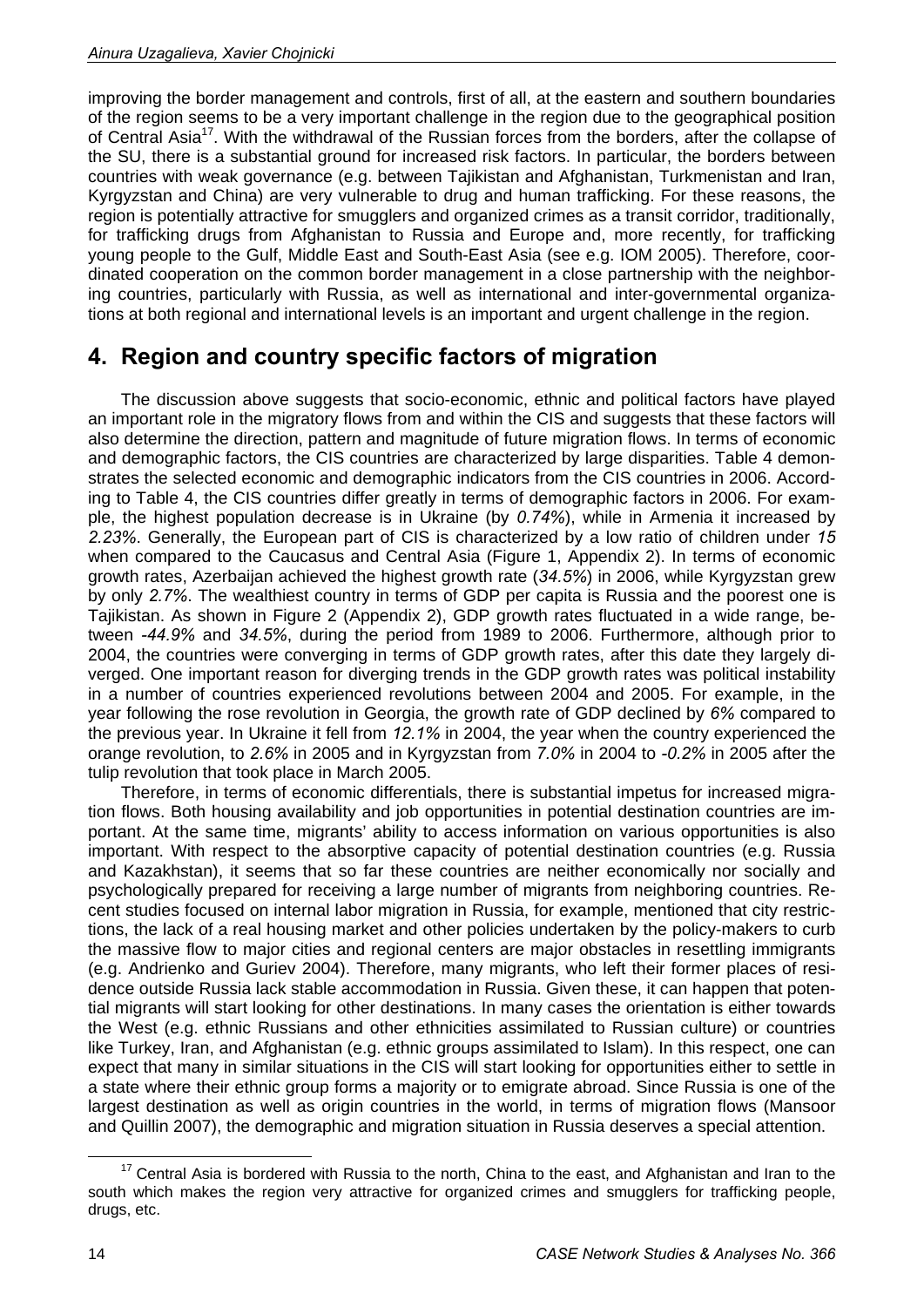The demographic situation in Russia is characterized by an imbalance of geographic distribution of migration flows and unequal distribution of population in terms of age structure across the regions of the country. Namely, the large migration of young adults from rural areas to the central and southern parts of the country intensified in the 1990s and has resulted in the depopulation of economically and geopolitically important regions like Siberia and the Far East. Moreover, according to the forecasts of Russian ethno-demographers, the population of the country will decline by a further *10* mln. people between 2006 and 2025. This will be translated to a stronger decline in working age population by more than *1%* per year (Voronina in Rios 2006). In this respect, immigration is seen to be an important way of replenishing the shrinking labor force. Therefore, Russian authorities initiated reforms in migration policies in 2005. The policies prior 2005 can be presented in the following few stages.

The reforms initiated during the first stage (1991–1994) included enforcing the migration laws and establishing the main institutions governing the development and implementation of migration laws. At this stage, various funding programs were launched with the purpose to support immigrants to Russia. Later, between 1995 and 1999, the importance of regulations was recognized and reflected in correcting measures adopted at the presidential level. After 1999, key institutions responsible for migration policies plunged into multiple and effective reorganizations, which eventually caused the departure of qualified personnel and policy deterioration. Therefore, during the period from 1999 to 2002, institutions did not manage to resettle migrants. As a result, many immigrants who came to the big cities of Russia faced problems with housing, employment, etc. With a sharp increase in the various categories of migrants, especially irregular ones coming from the CIS as well as other regions (e.g. South-East Asia, Africa and the Middle East) to the big cities, the situation in the social sphere became difficult leading in many cases to racial intolerance and national conflicts among the population. In response, Russian authorities introduced various restrictions on migrants between 2002 and 2004 (Voronina in Rios 2006).

Reforms in migration policies started in 2005 are aimed at combating irregular immigration. These policies include actions on liberalizing and improving the legal status of nationals coming from the CIS, as well as integrating immigrants into the Russian society. At the same time, strict punishment from smuggling and trafficking people as well as sanctions against employers hiring irregular workers are emphasized. Joint actions with other CIS countries include modernizing immigration control systems and facilitating permanent immigration to Russia. In addition, policies focused on attracting highly qualified specialists into Russia from the CIS as well as other countries of the world will receive high priority.

## **5. Possible scenarios of future migration flows**

The discussion above suggests that migration pressure in the CIS countries will increase due to diverging demographic, economic and political situations, as well as various ethnic factors. The question of how large the potential migration will be is not, however, clear. Empirical studies focused on the future migration flows from the CIS to EU and Russia are typically based on economic and demographic factors (e.g. Mansoor and Quillin 2007). For example, the net immigration flows to the EU and Russia are estimated at *13.5* mln. and at *5.4* mln., respectively, for the period from 2000 to 2050. The direction, pattern and size of migration flows from and within the CIS are determined also by many other aspects of migrants' life, apart from demographic and economic differences. These are, for example, ethnic background, political situation and migration policies which vary from one country to another in the CIS. Therefore, this study attempts to take into account some of these factors and determine the possible scenarios for future migration flows in the CIS. Since ethnicity based migration has been one of the main features of migration flows during the last decades in the CIS, the scenarios of future migration flows are determined for two population groups separately. The first group includes nationalities which have ethnic ties with other countries or large diasporas abroad. The second group includes new ethnic minorities which appeared after the establishment of independent CIS states.

## **5.1. Emigration for ethnic reasons**

The potential emigrants of the first population category exceeded *8* mln. in the population census of 1989 in the entire former SU. The most numerous among them were ethnic Germans (*2*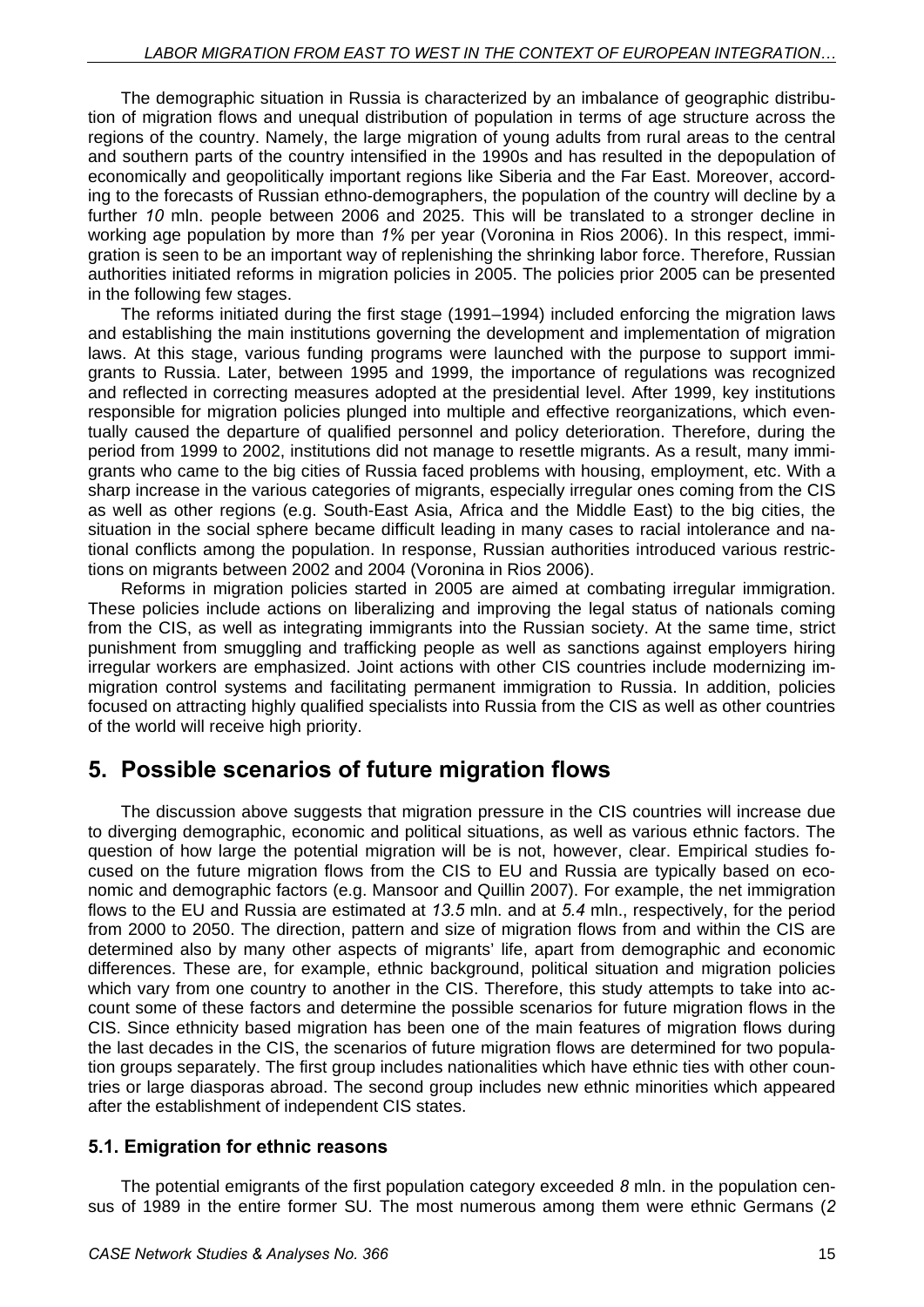mln.), Jews (*1.5* mln*.*), and Poles (*1.1* mln.). Other nationalities included Greeks, Koreans, Persians, Turks with the total number of about *3.4* mln. In the 1990s, most ethnic Germans, Jews and Poles emigrated abroad so that the total number of these groups decreased by more than three times in the CIS. Presumably, other ethnicities were leaving too. Thus, assuming that at least half of these ethnicities left the CIS, one can expect that the maximum potential of *8* mln. declined to about *2.9* mln. This suggests that emigration for ethnic reasons will eventually decrease, but not disappear completely (Fassmann and Munz 1994). Most likely, according to Fassmann and Munz (1994), it will be sustained by the second group, i.e. new ethnic minorities or potential return migrants appeared with the establishment of the CIS states. This group includes about *46* mln. people of various nationalities and *26* mln. ethnic Russian in the CIS. Therefore, all CIS countries might face an increased potential for migration flows. Namely, national and religious minorities dissatisfied with the domestic policies as well as their positions in the CIS states most likely will move. Migration of large ethnic groups, particularly Russians, who prefer to leave the CIS states with the new national majorities could also be large.

The first group of potential emigrants will most likely emigrate irrespective of the socioeconomic and political situation in the CIS, if they are attracted by foreign countries. In other words, various shocks in the CIS members as well as immigration controls and restrictions imposed by potential destination countries outside the CIS can be ignored in determining the future scenarios of emigration for this group. Layard et al. (1992) proposes three scenarios for migration flows under the absence of shocks and major controls assumption. According to the first scenario, potential emigrants would move quickly once emigration becomes possible so that the rate of emigration flow is high initially, but later converges to a certain steady level. Under the second scenario, information channels available to potential emigrants matter because they need some time for searching various opportunities related to housing, jobs, etc. in destination countries. Consequently, not many emigrate at the beginning. With the development of information channels, however, more people would be willing to move. The third scenario combines the first and second ones. Under this scenario, emigration increases steadily over time until it eventually tails off. According to Layard et al. (1992) the third case is the most realistic one.

The visual inspection of actual emigration flows from Russia during the period from 1985 to 2005 suggests that the actual data approximate closely the first scenario (Figure 3, Appendix 2). Namely, the largest spike of emigration took place between 1985 and 1990 only, when major controls on migration were removed and travel abroad by private invitations was allowed. In this respect one can expect that the future emigration flow of the first population group will, most likely, follow the first scenario. Therefore, relative changes in the number of emigrants moving abroad from Russia between 1985 and 2005 were used for tracing the potential emigration flow from the CIS during the same period. Then based on the assumption that the formation of the expected emigration flows will follow a geometric series of the past values<sup>18</sup>, the potential emigration is obtained at about *1* mln. for the period from 2006 to 2025. The actual and forecasted values are presented in Figure 4 (Appendix 2).

#### **5.2. Migration of return migrants**

With respect to the second group (i.e., return migrants within the CIS), one can assume that migration potential will depend more on socio-economic and political situation in the CIS, as well as domestic policies. In particular, the situation in Russia and Kazakhstan, which are the major receivers of migrants among the CIS members, shall be very important. If these countries sustain a high rate of economic growth and implement effective reforms in their migration policies, then the large part of the potential migrants will most likely be absorbed by their labor markets. If conditions for accepting a considerable numbers of return migrants remain unfavorable, however, then most of the migrants will naturally consider other alternative options, i.e. countries beyond the CIS. In order to estimate what would be the size of potential migrants to one of these countries, Russia, a standard gravity model under the following specification is used under the following specification:

$$
\ln(M_{ijt}) = \alpha_1 + \alpha_2 \ln(Y_{ji}/Y_{it}) + \alpha_3 \ln(K_{ij}) + \alpha_4 \ln(U_{ji}/U_{it}) + \alpha_5 \ln(S_{it}) + \alpha_6 D_1 + \alpha_7 D_2 + e_{it}.
$$
 (1)

<sup>&</sup>lt;sup>18</sup> When forming their expectations, potential emigrants give the most recent past the largest weight and that weight declines over time.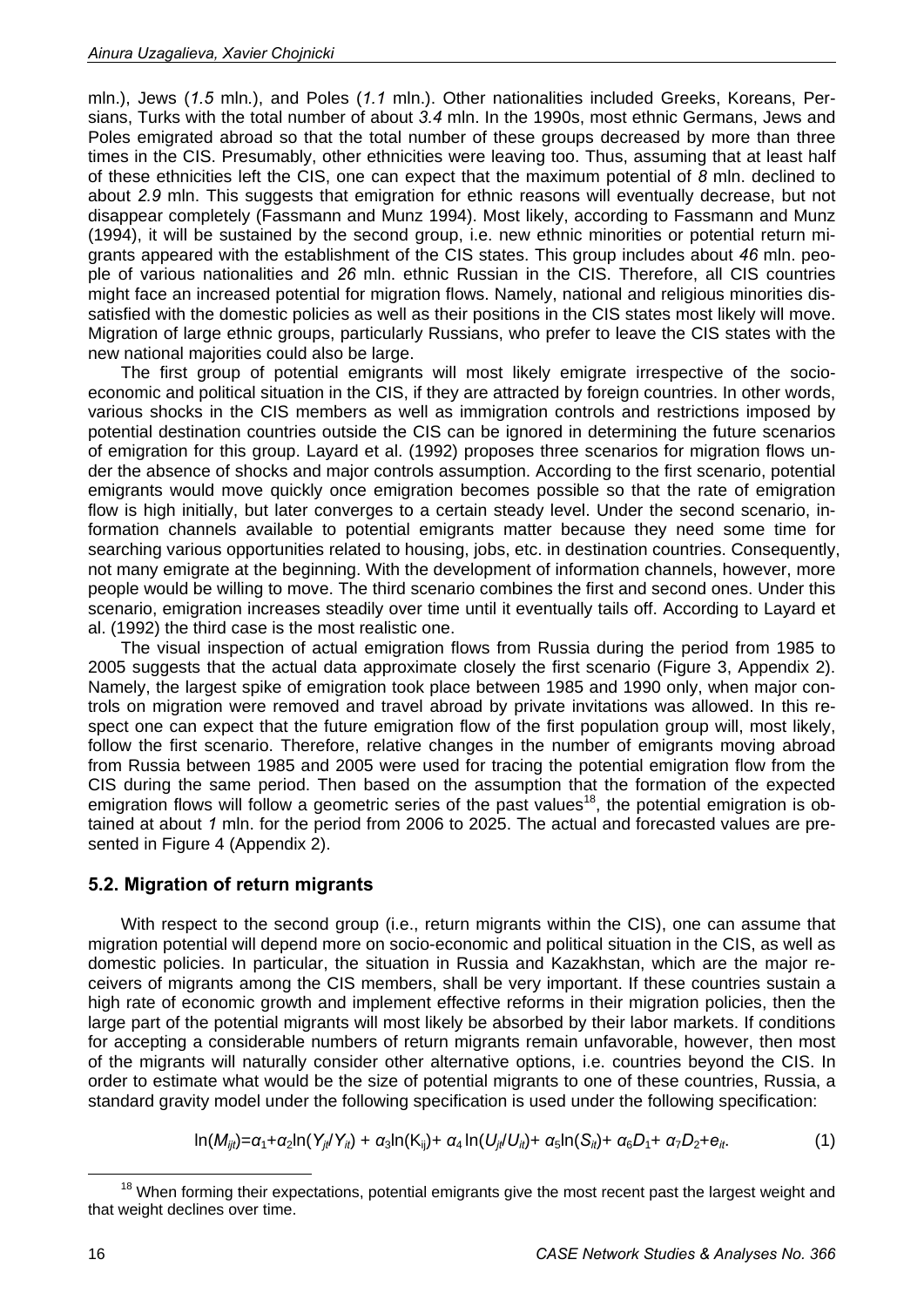The dependent variable *M* in expression (1) denotes migration flows from county *i* to country *j* at time *t.* The terms *Y*, *K*, *U* and *S* denote GDP per capita, distance (in kilometers) between the capital cities of the countries, unemployment rates, and the stock of migrants, respectively. The first term proxies wage differentials between the countries. Costs associated with migration are captured with the distance variable. The forward looking nature of migration is controlled by the stock of migrants. The term  $D_1$  is a dummy variable indicating whether general economic and political situation in CIS was stable during the period from 1995 to 2005. The second dummy variable, *D2*, is a policy restriction dummy. Indexes *i* and *j* denote origin and destination countries such that *I=1,..,11*, *J=1<sup>19</sup>* and *t* stands for years such that *T=1,...,10*. The parameters to be estimated by this model are  $α_1$ ,...,  $α_7$  with  $e_{it}$  as an error term. Following the theory, the hypothesis to be tested are *α2*>0, *α3*<0, *α4*>0, *α5*>0, *α6*>0, and *α7*<0.

The sample data covers the number of immigrants coming to Russia from the CIS states, constant GDP per capita in USD, the distance values in kilometers, unemployment rates and the stock of immigrants in Russia. The sources of the data for GDP and unemployment are the World Bank's World Development Indicators and the International Monetary Fund's World Economic Outlook databases. The data for migration flows come from the Russian Statistical Yearbook for 1995–2006. The distance values between the pairs of capital cities of countries are calculated using a software tool available on the website *http://.indo.com/distance*. Capital cities are used because they are assumed to be the main destination and receiving centers of countries. Since any sort of destabilization including political instability, which can vary from one country to another, causes GDP to fall, the standard deviation (SD) of GDP growth rates that is calculated across all the CIS countries at every *t* is used as a proxy for the uncertainty measure. Thus, the uncertainty dummy variable is defined as *D1=1* if standard deviation of GDP growth rates across the member states exceeds the median level (*SD>SDmedian*) and *D1=0* if otherwise. The relationship between this measure and migration flows is shown in Figure 5. The second dummy,  $D_2$ , is equal to 1 if policies towards migration are restrictive in Russia and *0* otherwise.

The equation specified in expression (1) is estimated on a pooled data set for 1995–2005. A standard ordinary least-squares (OLS) regression is used since it allows one to estimate the independent effect of an each factor, while holding constant other variables included. The results of the estimations on the pooled data covering *99* observations are demonstrated in Table 5. The basic model variables including GDP, population, unemployment and distance have the expected signs. Namely, with an increase in the ratio of GDP per capita and the stock of migrants in receiving countries, migration flows between countries increase and with the increase of the distance between the countries, migration flows decrease. Unemployment levels are not significant statistically which is in line with earlier findings reporting no statistical relationship between migration and the level of unemployment (Memedovic et al. 1995). As for the impact of uncertainty, the sign is positive and highly significant suggesting that, under general uncertainty in the CIS, immigration to Russia consistently increases by about *79%* (the exponent of the coefficient on the dummy variable [*0.58*] is *1.79*). On the contrary, restrictions towards immigration in Russia consistently decrease the inflow of immigrants by about *2* times. The equation under this specification explains about *71%* of the variation in the migration flows from CIS to Russia.

The assessment of the immigration potential to Russia from the CIS countries requires a number of assumptions to be made in order to reflect future differences in economic and political climate, policies and reform progress. Based on the assumptions of GDP per capita ratios, the standard deviation of GDP growth rates across countries and possible development of migration policies in Russia, three scenarios are suggested below for the horizon from 2006 to 2025.

#### *Scenario 1: Optimistic scenario*

Since 1999 the president of Russia has repeatedly asserted that Russia needs 8% annual growth for 15 years in order to enter the group of strong, economically advanced and influential states of the world and, therefore, regain the regional position of a great power. In 2005, the president of Kazakhstan also set the goal for the country to develop into one of the 50 most highly industrialized economies in the world. Given these goals, the optimistic scenario assumes that by

 $19$  Due to data limitations, the sample covers only one destination country (Russia).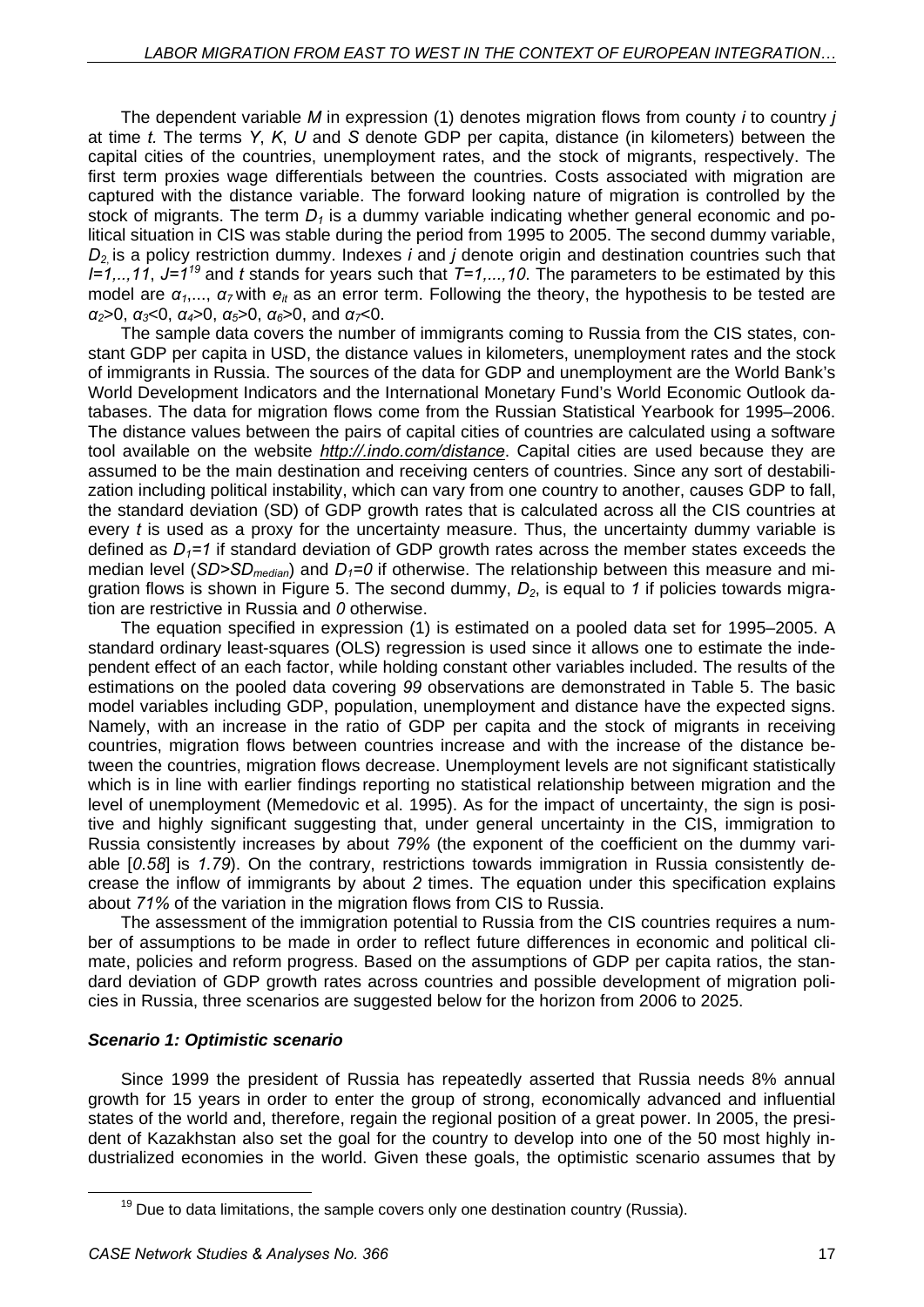2025 the major receivers of migrants in the CIS (e.g. Russia and Kazakhstan) will catch up with the 50 highly industrialized countries in the world, by reducing substantially their dependence on exports of basic commodities (e.g. oil, mineral and energy resources). Furthermore, differences in the economic growth rates and incomes differentials among the CIS countries are assumed to increase. This is because in highly indebted CIS countries (e.g. Armenia, Georgia, Kyrgyzstan, Moldova and Tajikistan), with less favorable positions in terms of natural resources endowment and geography, investment from abroad will not be high enough to ensure rapid progress. In addition, the exports of these countries will be small due to low productivity and poor quality standards. Therefore, they are assumed to develop, in terms of GDP per capita, up to the below-than-average level of lower-middle income countries. This scenario, consequently, assumes a divergence in per capita incomes among the CIS countries, so that migration pressure will persist over time.

For assessing the migration potential under this scenario, GDP per capita in Russia is assumed to grow at a constant annual rate of 9%, in Kazakhstan at 10%, and in the rest of the countries at the range of 2.5%-8%. Unemployment rates are assumed to stabilize at the level of 7% in 2010 and remain constant thereafter<sup>20</sup>. The predicted immigration flows for the period from 2006 to 2025 is about 6.72 mln. Imposing policy restrictions by Russia towards immigration would largely reduce the estimated potential to 3.25 mln., which means that roughly 3.48 mln. would look for alternative destinations, most likely, outside the CIS. Under the assumption of increased economic and political uncertainty in the CIS, the estimated potential of migration to Russia would increase from 6.72 mln. to 11.99 mln. and to other countries from 3.48 mln. to 8.52 mln.

#### *Scenario 2: Status-quo*

We assume that the political and economic situation in the CIS is equivalent to the present in terms of socio-economic and policy development. The GDP per capita values in all countries are assumed to grow at a 6-year average (2000–2006). The assumed growth rate in Russia is 7%, in Kazakhstan is 10% and in the rest of the countries it ranges between 4% (Uzbekistan) and 15% (Azerbaijan). The unemployment rates are assumed to stay constant at the 2006 level. The estimated migration potential under these assumptions is 6.68 mln. Under increased uncertainty, the potential migration flows increase to 13.18 mln. and restrictive policies towards migration reduce it to 3.23 mln.

#### *Scenario 3: Pessimistic scenario*

Under the pessimistic scenario, no catching up will take place since the economies of Kazakhstan and Russia are not organized like those of 50 developed countries, which are based on the competitive conditions of free market economies. For example, the service, manufacturing and industrial sectors in Kazakhstan and Russia are relatively underdeveloped compared to highlyindustrialized Western countries. Besides, the exports of Kazakhstan and Russia are composed of predominantly basic exportable goods (e.g. oil and mineral resources). Therefore, under this scenario, international oil prices and the real exchange rate would continue to play major roles in the Russian and Kazakh economies. Due to high dependence on the basic exportable commodities, fluctuations in growth in these countries would be wide with the symptoms of Dutch decease which would eventually depress the average GDP growth rates intensified by political economy considerations. This scenario, therefore, assumes convergence in per capita incomes among the CIS countries. The potential migration estimated under this scenario is roughly 6.68 mln., which goes down to 3.23 mln. under migration restrictions and increases by 4.11 mln., reaching 10.79 mln, under increased uncertainty in the CIS. In other words, under restrictive policies in Russia towards immigration, about 3.45 mln. would look for potential destination either in the CIS or other countries outside the CIS.

Potential destination countries in the CIS will probably be open for immigrants given their demographic conditions and migration policies. Consequently, under uncertainty consideration,

 $20$  The unemployment forecasts are drawn from "Employment and Fiscal Policy Implications of Ageing in Eastern and Southeastern Europe, Caucasus and Central Asia", Background note by the UNECE secretariat. The International Labor Organization (http://laborsta.ilo.org).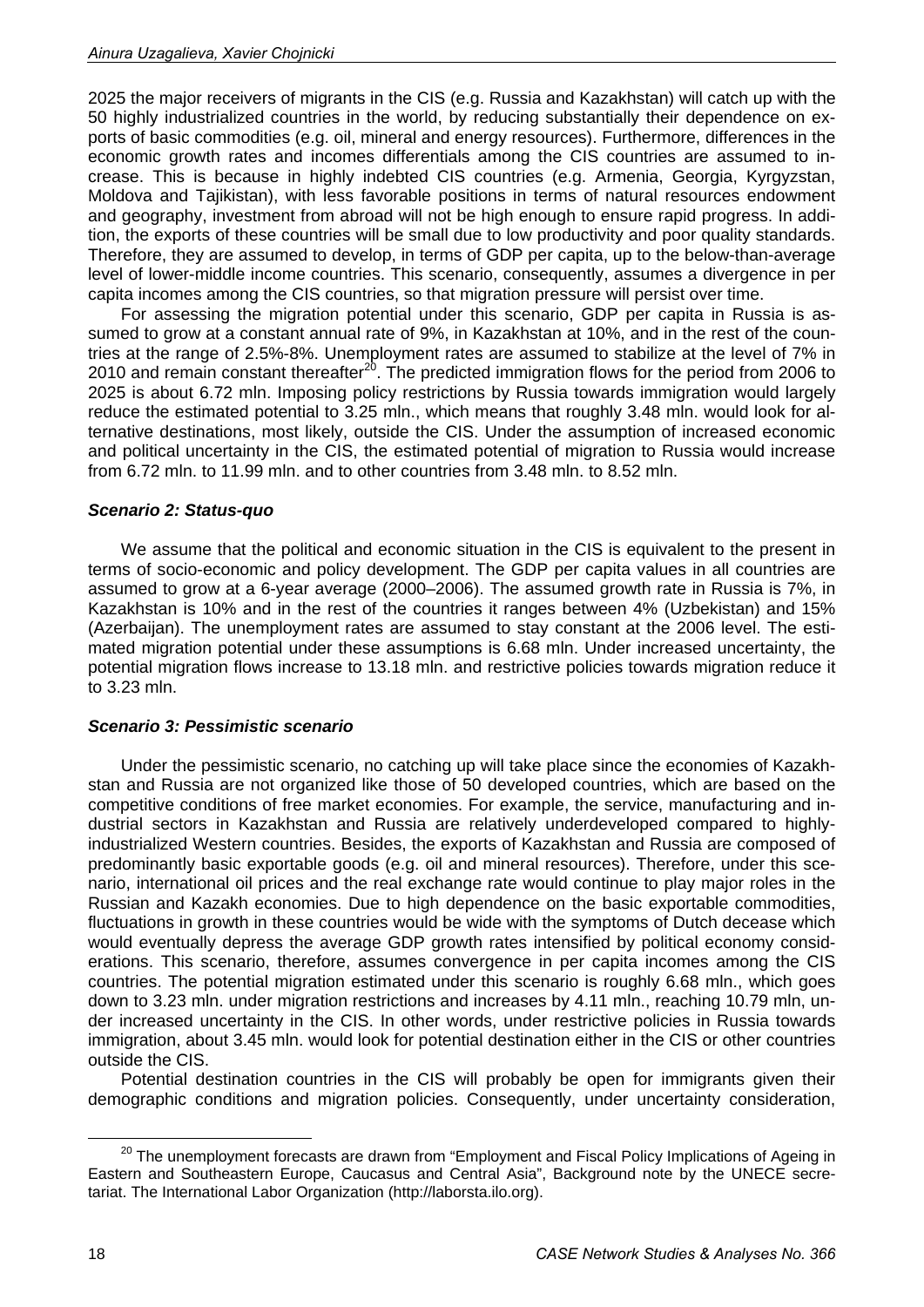which is highly probable in light of recent political development, one can expect that roughly 10.79 mln. (convergence), 11.99 mln. (divergence) and 13.18 mln.(status quo) would migrate to Russia under the above mentioned three scenarios. Since, the number of potential return migrants is larger than the estimated potential to Russia, there is a room for emigration flows from the CIS to the rest of the world, which will depend on the openness of potential receiving countries.

### **5.3. Emigration potential from the CIS to Europe**

The above-mentioned sections suggest that the most favorite destination for the former SU and, lately, CIS emigrants were Europe and US in the 20<sup>th</sup> century. With the enlargement of EU, Central Europe became an important destination too. According to official sources, about *400–450* thousand migrants from the CIS, mostly from its European part, worked legally and illegally in Central Europe, especially, in the Czech Republic and Poland in  $2005<sup>21</sup>$ . In this respect, the European Neighborhood Policy (ENP) implemented with the recent enlargement of EU stresses the problem of illegal migration. In particular, the ENP emphasizes the importance of legitimate travel "for business, educational, tourism and official purposes" once the proper preconditions in the neighboring countries are met and increased cooperation with other countries in fighting against illegal migra- $\frac{1}{2}$ . The core elements of the ENP would include, consequently, educational and youth exchange, mobility of researchers, civil society exchanges, business-to business contacts, etc.

The ENP action plans suggest that the level of skills and education would be the major determinants of migration from the CIS to Europe, at least in intermediate term. Consequently, one can expect that migrants with higher skills and better education in the CIS would most likely emigrate, especially, from the European part of the CIS where the concentration of scientific centers is higher than in other regions. In this respect, the potential migration outflows from the CIS obtained from the gravity estimates are adjusted by the size of population with tertiary education.

The assessment of potential emigration flows from CIS is based on long-run coefficients obtained from the estimation results reported in Fertig (2001). The underlying intuition behind this is that in the long-run, migration will be driven by economic factors. The approach used by Fertig (2001) allows one to determine the driving forces of the past immigration flows to Europe using a well-established model<sup>23</sup> that distinguishes between short-term and long-term factors influencing migration flows. Namely, using the pooled data covering *17* countries for the period from 1960 to 1994, the author derived long-run coefficients for major determinants which were further used for forecasting the immigration potential from EE to Germany. The explanatory variables, long-run coefficients and *t*-values obtained in Fertig (2001) are presented in Table 6 (Appendix 1). Fertig (2001) used three sets of assumptions to predict the future migration flows for the period from 1994 to 2015 based on these coefficients. Under the first two assumptions, referred as "medium convergence scenario with and without free movement", the annual per-capita income in Germany grows at a constant rate of *2%* leading to a decrease in the income gap between Germany and EE at a rate of *2%* per annum. Unemployment rate in Germany is set at *8.6%* per annum. Under the "no convergence with free movement" assumption, the rate of per capita income in Germany is set at *2%*, while unemployment rate is at *5%* per annum.

The potential for emigration from CIS to Germany based on these coefficients and three set of assumptions is calculated for the horizon of 2006 to 2025. Under the first scenario, in which difference in GDP per capita between CIS and Germany is assumed to decline at a rate of *2%* per year, the estimated emigration potential is about *1.25* mln. Under the second scenario, in which difference in GDP per capita between CIS and Germany is assumed to increase by about *1%* per annum, the predicted value of migration potential increases to *1.27* mln. In the third scenario, the average growth of GDP per capita in CIS countries is assumed to grow at a constant rate of *8%* leading to the decline of income difference between countries by about *6%* per annum (a five year average for 2001–2006), which gives roughly *1.25* mln. These predicted numbers were used to ob-

<sup>&</sup>lt;sup>21</sup> The Czech and Polish Statistical Yearbooks, 1995-2005.<br><sup>22</sup> "Communication from the commission to the council and the European Parliament: On strengthening the European Neighborhood Policy" (Commission of the European Communities 2006).<br><sup>23</sup> The model is formulated in the framework of individual utility maximization and explicitly accounts for

uncertainty in the migration decision and the formation of expectations regarding the future income of potential migrants.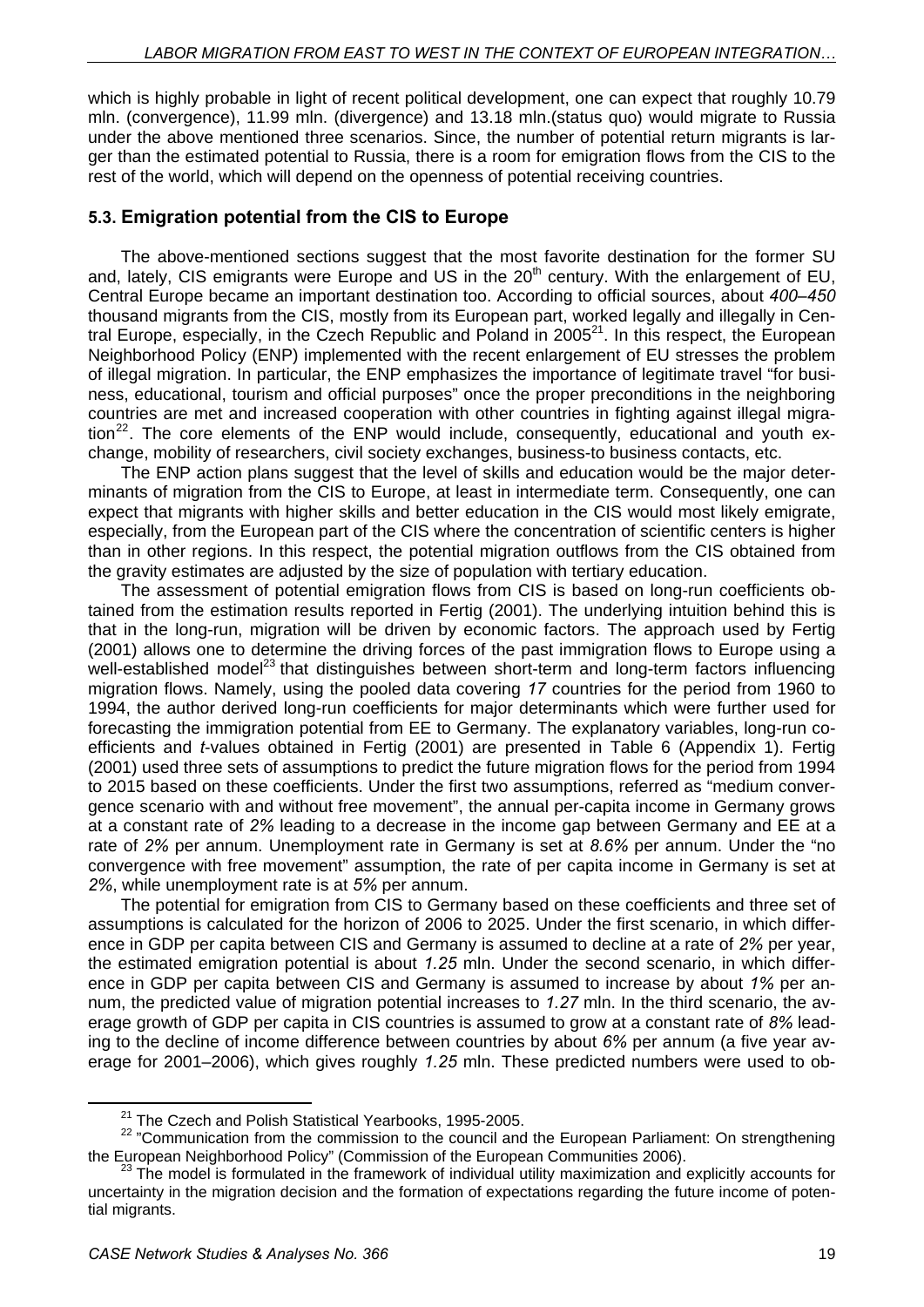tain the approximate emigration potential of CIS to Western Europe using the average weighted size of past emigration flows (Table 7, Appendix 1).

Given the above-mentioned results, migration flows from the CIS to Western and Central Europe might include the following components. First, emigration for ethnic reasons consisting primarily of national and religious groups with roughly *1* mln. for the period from 2006 to 2025. Second, return migration of large ethnic groups, particularly, Russians who prefer to leave the CIS states with new official languages and national majorities either for Russia or West, depending on situation in Russia and other CIS countries. Third, the potential emigration to Germany and Europe for economic reasons, which is obtained on the long-term coefficients, is equal to *1.26* mln. and *2.69* mln., respectively. These results are close to those obtained from the gravity model (Table 8, Appendix1).

## **6. Demographic consequences of migrations for some CIS countries**

Numerous CIS countries are advanced in the ageing process, as presented in Figure 1 (Appendix 2) and are already suffering from a declining population. From this point of view, migrations could modify the age structure of the population, positively or negatively, according to the status of each country (receiving or losing workers). To evaluate the consequences of migration from a demographic perspective, we present population evolution based on different migratory scenarios for selected CIS countries: Russia, Ukraine and Uzbekistan. These countries have been chosen regarding their size and the relative importance of migratory flows to illustrate how reasonable migration flows modify the population size and structure. The choice of these three countries as an illustration is justified by two main reasons. First, these are the largest countries in term of population in the CIS with overall population of more than *200* mln. people (Table 4, Appendix 1). Seconds, demographic, economic, political and migration situation is largely differ from one country to another.

The methodology used for analyzing the demographic consequences of migration flows in this study consists of the following. We alter the population cohorts by sex and by age with three components of demographic change: fertility, mortality and net migrations. The starting point is the population structure by age and sex taken for a given year (i.e. 2005). Then, by applying survival probabilities according to age and sex, we estimate the surviving population of the following year. At the same time, the female fertility rate is applied to calculate the number of births expected during this interval. Lastly, the migratory surplus by sex and by age is added to the number of survivors at the end of the year. These operations are iterated with a five-year-interval until the last year, included to the forecast period (the year of 2050). Consequently, the projection starts with the age pyramid of three countries built for 2005. The values of initial indicators are based on the United-Nations data which are presented in Table 9 (Appendix 1). In 2005, the total fertility rate is equal to *1.34* for Russia, *1.22* for Ukraine, and *2.49* for Uzbekistan. Life expectancy is respectively of *59.0* and *72.6* for men and women in Russia, *62.1* and *73.8* in Ukraine and *64.0* and *70.4* in Uzbekistan.

The values retained for the projection (target values in Table 9) are also those of the United-Nations. Total fertility in all countries is assumed to converge eventually towards the level of *1.85* children per woman, except for countries where the total fertility rate was far below *1.85* children per woman in 2000–2005 (Russia and Ukraine). Mortality is projected on the basis of models capturing the change of life expectancy produced by the United Nations Population Division. According to these models, the higher the life expectancy reached the smaller the gains are.

Concerning the net migration flows, we incorporate as an input numbers the results presented in Section 5 for each of the three retained countries. As it is mentioned in the above-mentioned sections, three population groups are considered. The first group includes emigration for ethnic reasons (nationalities which have ethnic ties with other countries) that will take place, most likely, irrespective of socio-economic and political situation in the CIS, if they are attracted by foreign countries. The second group includes new ethnic minorities which appeared after the establishment of independent CIS states. Their migration potential to Russia will depend more on socioeconomic and political situation in the CIS, as well as the Russian politics. The third group concerns emigration potential from the CIS to Western Europe. The assessment of this potential emigration flow is based on the underlying intuition that long-run migration perspectives will be driven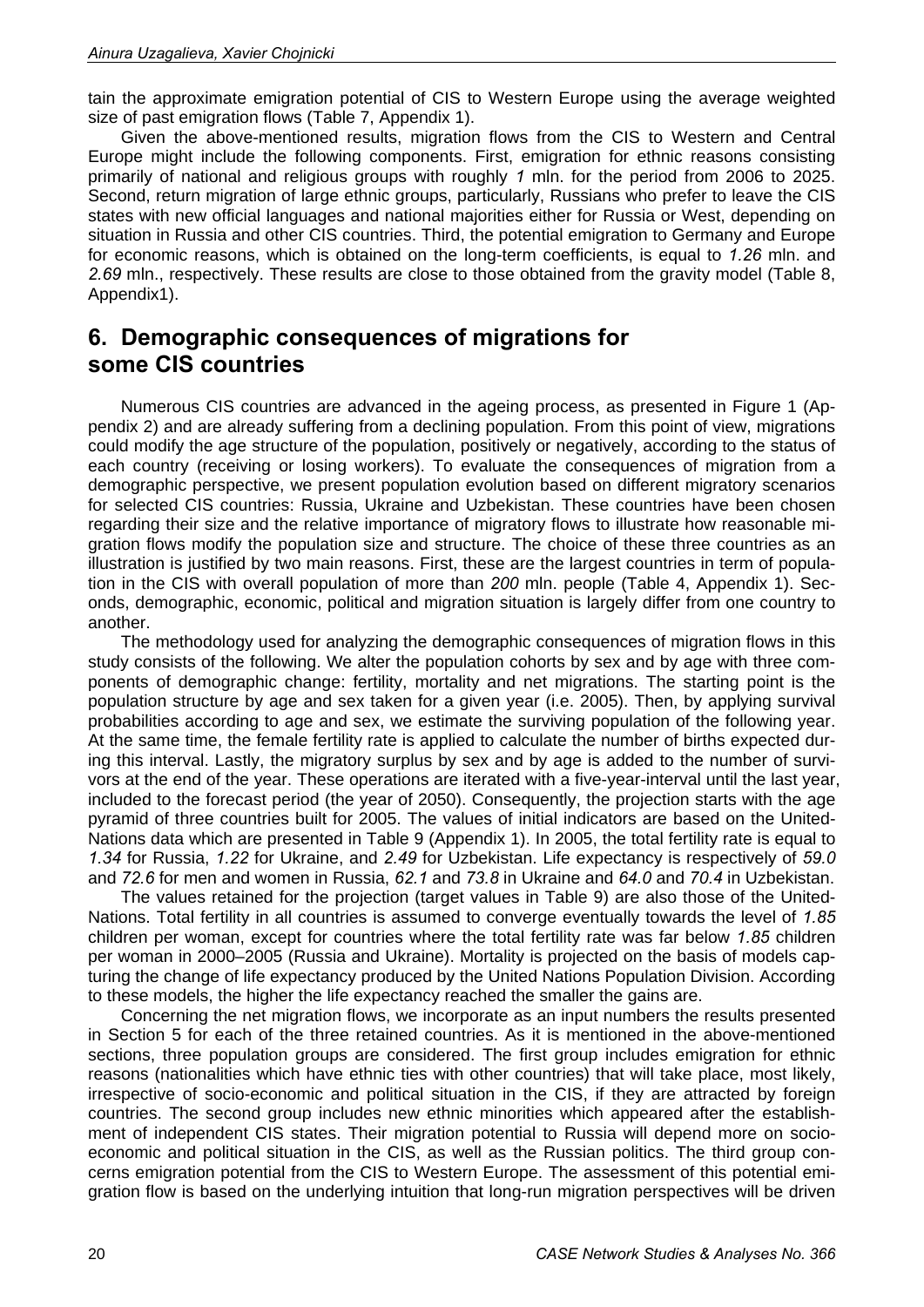by economic factors. Note that for each country considered, we only consider migration flows to Russia and Western Europe (Table 10, Appendix 1) consisting of three countries. By comparison, Table 9 presents the net migration flows retained in the recent population projections of the United-Nations.

We present here demographic results related to three migratory flows assumptions:

1. A "no migration" scenario (benchmark) which exactly correspond to the United-Nation "zero migration" variant;

2. A "high migration" scenario which corresponds to the status quo assumption in term of convergence as well as with the assumption of increase uncertainty;

3. A "low migration" scenario which corresponds to the status quo assumption in term of convergence as well as without policy and uncertainty impact.

Projections results are given in Table 11 to 13 (in Appendix 1) for each of the three countries. The first part of each table gives the "No migration" scenario results. Russia and Ukraine are clearly more affected by ageing than Uzbekistan. For example, their total population quickly decreases, by respectively *27%* and *31%*, when the other country sees a population increase during the next half century. Note that the Russian and Ukrainian situation in term of ageing is highly explained by their total fertility rate which is far bellow the generation replacement level of *2.1* children per a woman. At the same time, the working age population of these two countries is strongly reduced.

A usual measure of the degree of ageing is captured through the old age dependency ratio (i.e. the ratio of people aged 65+ to people aged 20–64). Again, the situation is totally different by countries. In Russia and Ukraine, ageing is largely marked since the old age dependency ratio more than doubles, reaching, respectively, 43.4% and 48.6% in 2050 (around two workers for a pensioner). The resulting demographic ageing raises numerous issues for pension schemes since the burden of the retirees will grow spectacularly during the next years of the century. On the contrary, the values expected in Uzbekistan are clearly lower.

The introduction of migration in our projection model could be analyzed from the angle of ageing population. The projected population decline and population ageing will have profound and far reaching consequences, forcing Governments to reassess many established economic, social and political policies, including those relating to international migration. If retirement ages remain the same as they are today, increasing the size of the working age population through international migration (or limiting the departure of young people to foreign countries) could be a solution in the short and medium term to reduce declines in the potential support ratio. The second part of Table 11 to 13 gives the demographic consequences of migration flows in the context of two reasonable scenarios. Only Russia is characterized by inflows when the two other countries by the outflows of migrants.

In the case of the Russian Federation, the contribution of net positive flows is relatively weak from a demographic perspective. Indeed, the total population is only by 3.6% higher (1.8% for the second scenario) in 2050. The size of the working age population is also slightly higher, but the old age dependency ratio is only reduced by 1.4 point in the more optimistic scenario (0.7 point in the other one) at the end of the projection period. In fact, the important migration flows that are introduced (varying between 134 thous. and 387 thous. migrants per year, according to the year and scenario considered) only represent a small fraction of the total population (less than 0.4%) and explain the small demographic effect. It implies that only the implementation of an active migratory policy, that increases substantially the migration flows in next decades, could justify the use of immigration as one of the important ways to replenish population fall in Russia.

The two other countries are characterized by net migration outflows. In the case of Ukraine which will be strongly affected by demographic ageing, introducing migration outflows will increase the consequences of ageing though the departure of young people to Russia and Western Europe. However, the simulated flows are sufficiently week (less than 0.25% of the population) not to destabilize the age pyramid in a catastrophic way. So, the old age dependency ratio is only 0.9 point higher in the more optimistic migratory scenario.

As previously seen, Uzbekistan is in a situation totally different from the other countries since its total population (as well as its working age population) still increases on the next half century without migration. Net migratory outflows are of the same scale of sizes as Ukraine so that the demographic consequences are also very week. However, given the vitality of the fertility behavior,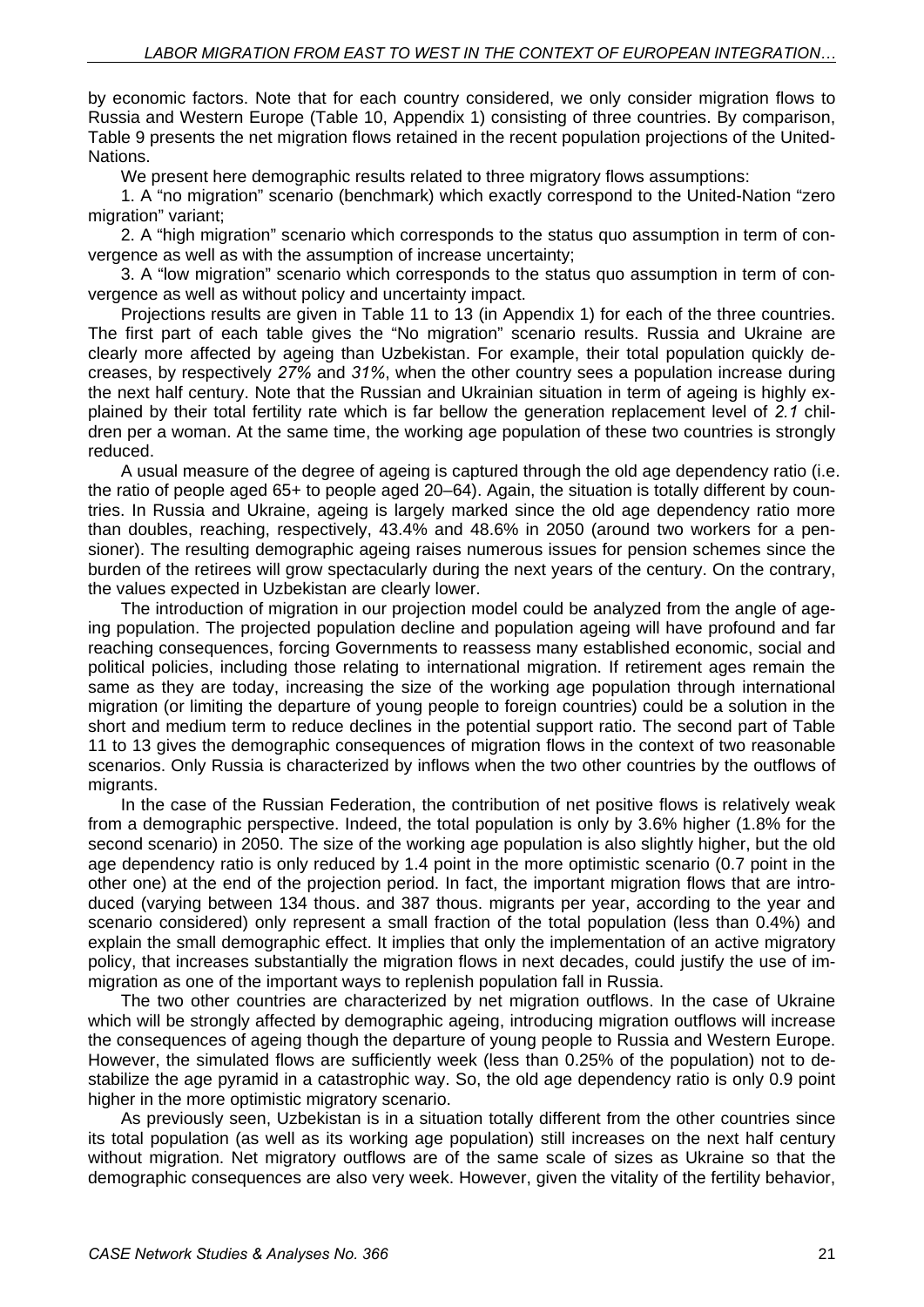only the size of the population is really affected since the age structure of the population is relatively stable.

To conclude, further demographic ageing is inevitable over the next decades even if the three countries are not similarly affected. Indeed, the dependency ratio, or the ratio of retirees to the working population, should double. The study also shows that reasonable migratory flows – economically motivated – will have no significant impact on these trends unless if they become substantial.

# **7. Conclusion**

This paper reviews the evidence of migration flows from and within the CIS countries, focusing on large migration flows, region specific issues and policies implemented by the major receiving countries. Based on this, possible migration scenarios for the horizon of 2006–2025 are proposed for the two different groups of potential migrants. The first group includes ethnicities which have close ties with countries or large diasporas abroad. The second group includes new ethnic minorities which appeared with the collapse of the former SU and establishment of independent CIS states. Assuming that the first group of potential migrants would leave the CIS irrespective of its socio-economic and political situation (i.e. the formation of the expected emigration flows follows a geometric series of the past values), the size of potential emigration is obtained at about 1 mln. For the second group of return migrants in the CIS, on the contrary, the socio-economic and political situation in the major receiving countries (i.e. Russia and Kazakhstan) will presumably play an important role. In this respect, the gravity model is used for obtaining the estimates.

Three scenarios proposed in the model are as follows. Under the optimistic case, which assumes a catching up process with the 50 most highly industrialized countries in the world, migration pressure will persist over time with the estimated size of 6.72 mln. It declines to 3.25 mln. under policy restrictions in Russia and increases to 11.99 mln. with general economic and political instability in the CIS. Under the status-quo scenario, the estimated potential is estimated at about 6.68 mln., 3.23 mln. and 13.18 mln., correspondingly. Under the third, pessimistic scenario, which assumes no catching-up process, the potential size of migration is roughly 6.68 mln., which goes down to 3.23 mln. under policy restrictions in Russia and increases by 4.11 mln., under increased uncertainty in the CIS. Assuming further that potential destination countries in the CIS (i.e. Russia and Kazakhstan) will be open for immigrants, one can expect that roughly 10.79 mln. (under convergence), 11.99 mln. (under divergence) and 13.18 mln. (under status quo) would migrate to Russia. The potential migration to the Western European countries is much lower than that of within the CIS (2.69 mln.).

Based on different migratory scenarios, the consequences of migration are evaluated in terms of demographic perspective as well, in selected CIS countries. These countries are Russian Federation, Ukraine and Uzbekistan which are the largest CIS members in term of population (with more than 200 mln. people in overall) and differ in terms of demographic, economic, political and migration situation. Our results suggest that further demographic ageing is inevitable over the next decades even if these three countries are not similarly affected. Indeed, the dependency ratio, or the ratio of retirees to the working population, should double. The study also shows that reasonable migratory flows – economically motivated – will have no significant impact on these trends unless if they become substantial.

## **References**

Andrienko, Y., Guriev, S. (2004) Determinants of Interregional Mobility in RUSSIA. Economics of Transition, Vol. 12 (1).

Barro, R., Sala-i-Martin (1991) Convergence Across States and Regions. Brooking Papers on Economic Activity, No. 1.

Broeck, J. (1996) The Economics of Labour Migration. Edward Elgar Publishing Limited, UK.

Chen, K., Chiang, S., Leung, S.F. (2003) Migration, Family, and Risk Diversification. Journal of Labor Economics, Vol. 21, No. 2.

Enchautegui, M.E. (1997) Welfare Payments and Other Economic Determinants of Female Migration. Journal of Labor Economics, Vol. 15, No.3.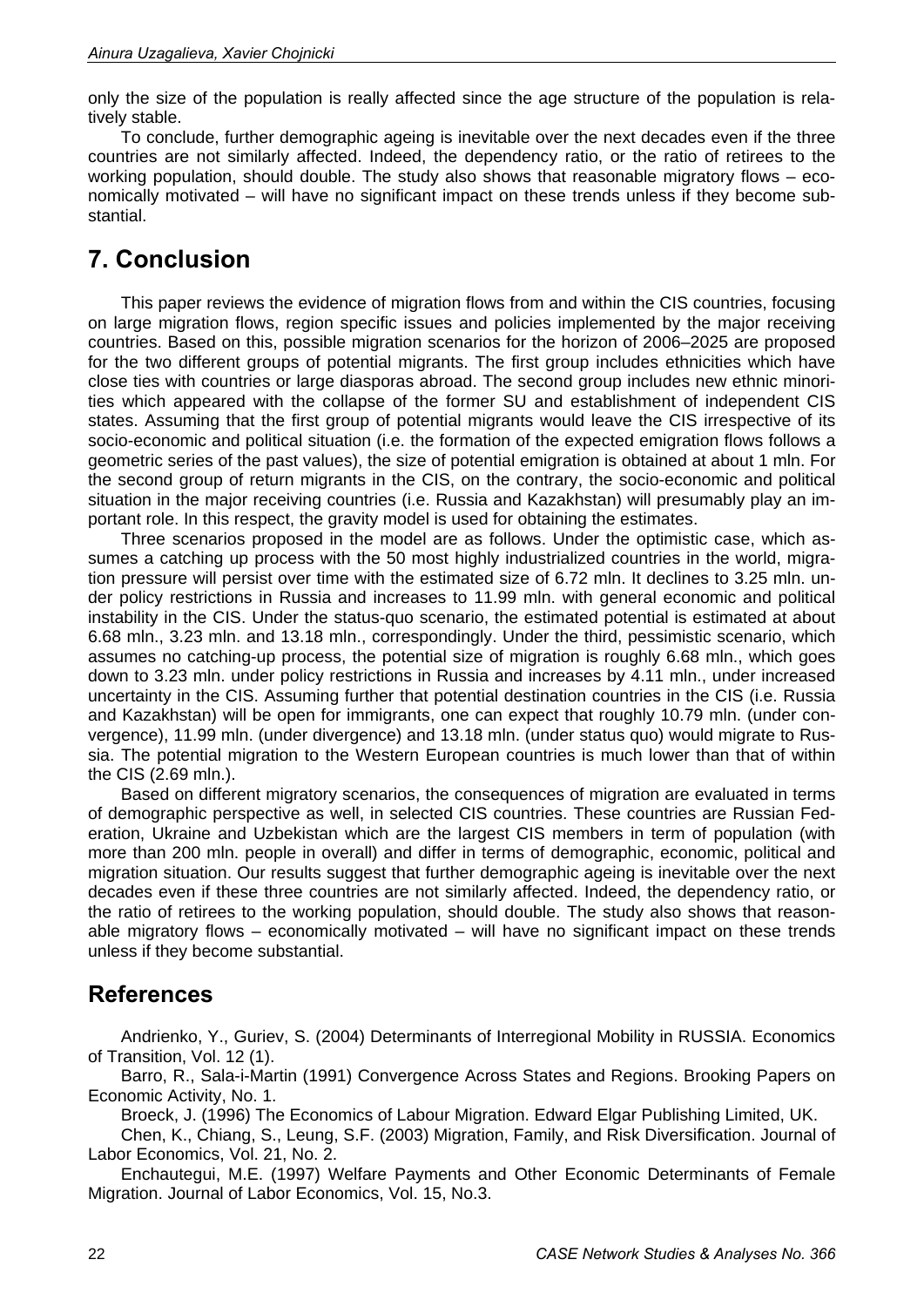Fassmann, H., Munz, R. (1994) European Migration in the Late Twentieth Century. Edward Elgar Publishing Limited.

Fertig, M. (2001) The Economic Impact of EU-enlargement: Assessing the Migration Potential. Empirical Economics, 26.

Fertig, M., Schmidt, C.M. (2000) Aggregate-Level Migration Studies as a Tool for Forecasting Future Migration Streams. IZA Discussion Paper, No 183, Institute for the Study of Labor, Bonn.

Gallin, J.H. (2004) Journal of Labor Economics, Vol. 22, No.1.

Gang, I., Stuart, R. (1998) Mobility where mobility is illegal: Internal migration and city growth in the Soviet Union. Journal of Population Economics, No. 12.

Goldin, J., Reinert, K. (2006) Globalization for Development: Trade, Finance, Aid, Migration, and Policy. The IBRD/The World Bank.

Greenwood, M., Gary, L., Richnan, D., Trey (1991) Migration, Regional Equilibrium, and the Estimation of Compensating Differences. American Economic Reviews, 81.

Kemp, M.C., Kondo, H. (1989) An Analysis of International Migration: The Unilateral Case . In: Zimmermann, K.F. (ed): Economic Theory of Optimal Population. Springer, Berlin Heidelberg New York.

Konya, I. (2007) Optimal Immigration and Cultural Assimilation. Journal of Labor Economics, Vol. 25, No.2.

Kondo, H. (1989) International Factor Mobility and Production Technology. Journal of Population Economics, 2.

Kochhar, R. (1992) International Labor Migration and Domestic Labor Supply. Journal of Population Economics, 5.

Layard, R., Blanchard, O., Dornbusch, R., Krugman, P. (1992) East-West Migration. The MIT Press.

Lazear, E.P. (1998) Diversity and Immigration. NBER Working Paper, No.6535, National Bureau of Economic Research, Cambridge, MA.

Lewis, R.A., Rowland, R.H. (1979) Population Distribution in the USSR: Its Impact on Society, 1987-1977. Praeger, New York.

Locher, L. (2002) Migration in the Soviet Successor States. Institute for the Study of Labor, IZA Discussion paper, No. 62.

Mansoor, A., Quillin, B. (2007) Migration and Remittances: Eastern Europe and Former Soviet Union. The International Bank for Reconstruction and Development/The World Bank.

Matthews, M. (1993) The Passport Society: Controlling Movement in Russia and the USSR. West-view Press, Boulder.

Memedovic, O., Kuyvenhoven, A., Molle, W. (1997) Globalization of Labor Markets. Kluwer Academic Publishers, Massachusetts, USA.

Patzwaldt, K. (2004) Labour Migration in Eastern Europe and Central Asia: Current Issues and Next Political Steps. UNESCO Series of Country Reports on the Ratification of the UN Convention on Migrants.

Pockney, B.P. (1991) Soviet Statistics since 1950. Hartnolls Limited.

Pissarides, C., McMaster, J.(1990) Regional Migration, Wages, and Unemployment: Empirical Evidence and Implications for Policy. Oxford Economic Papers 42, No. 4.

Santalov, A., Segal, L. (1925) Soviet Union Year-book. George Allen and UNWIN ltd.

Sjaastad, L.S. The Costs and Returns of Human Migration. Journal of Political Economy 70.

Rios, R. (2006) Migration Perspectives: Eastern Europe and Central Asia. International Organization for Migration.

Stark, O. (1991) The Migration of Labor. Cambridge, MA: Blackwell, 1991.

Todaro, M. A model of Labour Migration and Urban Development in Less Developed Countries. American Economic Review 59.

Weiss, Y., Sauer, R.M., Gotlibovski, M. (2003) Immigration, Search, and Loss of Skill. Journal of Labor Economics, Vol. 21, No. 3.

The International Labour Organization (ILO) http://laborsta.ilo.org/.

United-Nations (2006), World Population Prospects – The 2006 revision, Department of Economic and Social Affairs, Population Division.

Yeganyan, G. (2004) Migration Situation in Armenia. Armenia, Finances and Economic Journal, 12-13 (47-48).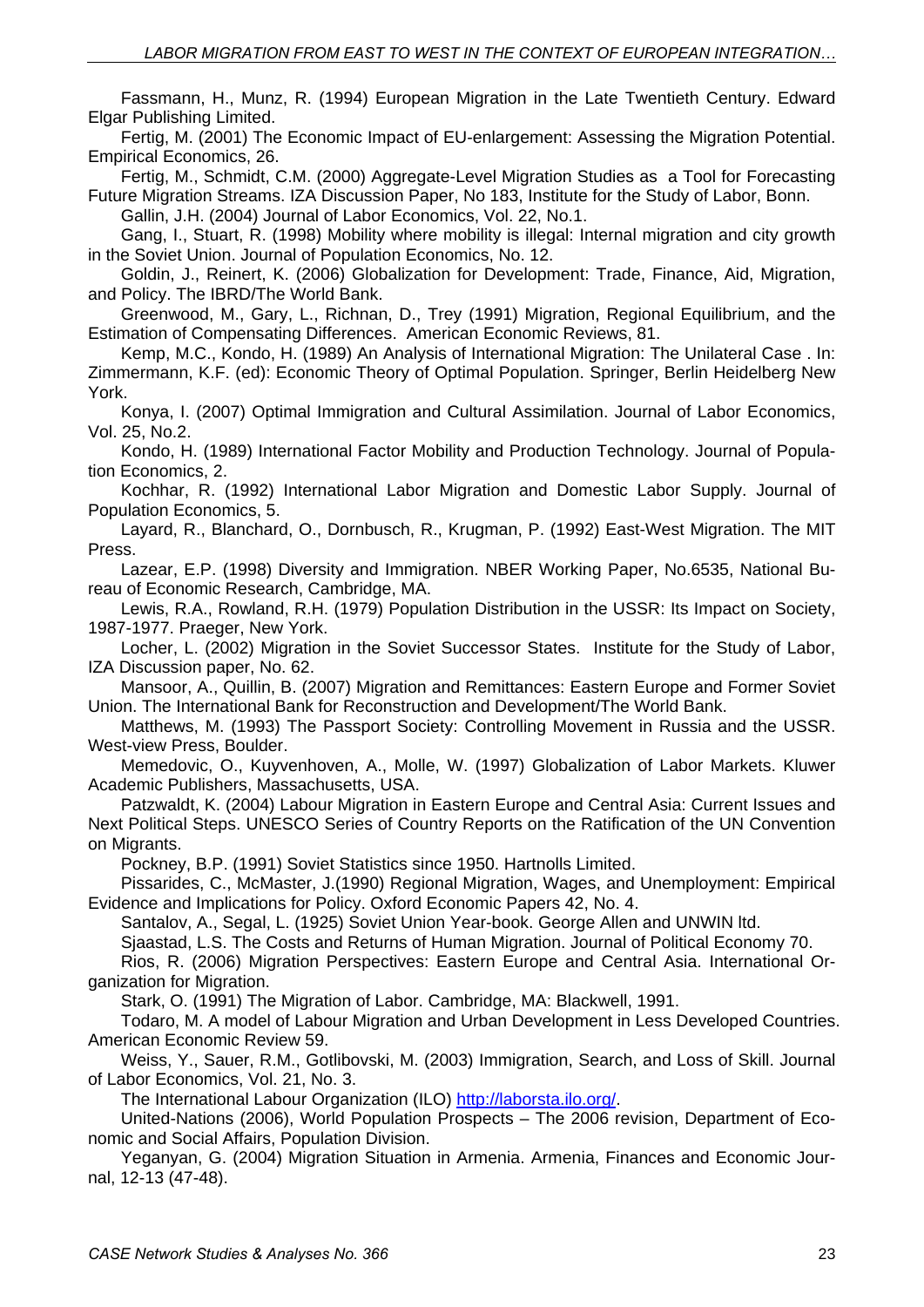# **Appendix 1:** Tables

|                     |       |       |       |       |       |              | Percentage changes |
|---------------------|-------|-------|-------|-------|-------|--------------|--------------------|
| <b>Major ethnic</b> | 1959  | 1970  | 1979  | 1989- | 1999- | Between 1959 | Between 1989       |
| groups              |       |       |       | 1991  | 2002  | and 1979     | and 2002           |
| <b>Russians</b>     | 114.0 | 129.0 | 137.0 | 144.6 | 134.1 | 20.2         | $-7.3$             |
| <b>Ukrainians</b>   | 37.0  | 40.0  | 42.0  | 43.3  | 41.5  | 13.5         | $-4.3$             |
| <b>Belarusians</b>  | 6.0   | 9.0   | 9.5   | 8.7   | 8.7   | 58.3         | $-0.5$             |
| <b>Uzbeks</b>       | 6.0   | 9.2   | 12.5  | 15.7  | 20.2  | 108.3        | 28.4               |
| Kazakhs             | 4.0   | 5.2   | 6.6   | 7.7   | 9.4   | 65.0         | 21.3               |
| Tatars              | 5.0   | 5.9   | 6.3   | 5.5   | 5.6   | 26.0         | 1.8                |
| <b>Tadjiks</b>      | 1.4   | 2.3   | 2.8   | 4.1   | 6.1   | 100.0        | 47.3               |
| <b>Turkmens</b>     | 1.0   | 1.5   | 2.0   | 3.5   | 4.4   | 100.0        | 25.7               |
| Kyrgyz              | 0.9   | 1.4   | 1.9   | 2.3   | 3.1   | 111.1        | 34.8               |
| Azerbaijanis        | 2.9   | 4.4   | 5.5   | 6.1   | 7.6   | 89.7         | 24.8               |
| Armenians           | 2.8   | 3.5   | 4.1   | 4.0   | 3.9   | 46.4         | $-2.5$             |
| Georgians           | 2.7   | 3.2   | 3.5   | 3.8   | 3.6   | 29.6         | $-5.3$             |
| Moldavians          | 2.2   | 2.7   | 2.9   | 2.8   | 3.0   | 31.8         | 7.2                |
| Lithuanians         | 2.3   | 2.6   | 2.8   | 2.9   | 2.9   | 21.7         | 0.0                |
| Latvians            | 1.4   | 1.4   | 1.4   | 1.4   | 1.4   | 0.0          | 0.0                |
| Estonians           | 0.9   | 1.0   | 1.0   | 1.0   | 0.9   | 11.1         | $-3.4$             |
| Germans             | 1.6   | 1.9   | 1.8   | 1.5   | 0.8   | 18.8         | $-50.0$            |
| Jews                | 2.3   | 2.1   | 1.6   | 1.4   | 0.4   | $-21.7$      | $-76.2$            |
| Chuvash             | 1.5   | 1.7   | 1.8   | 1.2   | 1.1   | 20.0         | $-8.3$             |
| Dagestans           | 0.9   | 1.4   | 1.6   | 1.8   | 1.9   | 77.8         | 5.6                |
| <b>Bashkirs</b>     | 0.9   | 1.2   | 1.4   | 0.9   | 1.1   | 55.6         | 22.2               |
| Mordvinians         | 1.3   | 1.3   | 1.1   | 0.7   | 0.6   | $-15.4$      | $-14.3$            |
| Poles               | 1.4   | 1.2   | 1.0   | 0.3   | 0.2   | $-14.3$      | $-8.9$             |

#### **Table 1. National composition of the former SU (mln. people)**

*Sources*: Pockney (1991); Mansoor and Quillin (2007).

### **Table 2. Migration flow to and from Russia**

|                                                   |                |                | thousands |                     | percent |        |           |           |
|---------------------------------------------------|----------------|----------------|-----------|---------------------|---------|--------|-----------|-----------|
|                                                   | 1980           | 1985           |           | 1990-2000 2001-2005 | 1980    | 1985   | 1990-2000 | 2001-2005 |
| <b>Immigration</b>                                | 876            | 877            | 7,925     | 913                 | 100.00  | 100.00 | 100.00    | 100.00    |
| <b>CIS</b>                                        | 841            | 847            | 7,561     | 880                 | 95.95   | 96.54  | 95.40     | 94.25     |
| Other countries                                   | 35             | 30             | 347       | 33                  | 4.05    | 3.46   | 4.37      | 5.75      |
| Emigration                                        | 781            | 705            | 4,333     | 729                 | 100.00  | 100.00 | 100.00    | 100.00    |
| <b>CIS</b>                                        | 733            | 666            | 3,228     | 605                 | 93.91   | 94.44  | 74.51     | 49.39     |
| Other major countries                             | 48             | 39             | 1,093     | 123                 | 6.09    | 5.56   | 25.23     | 50.61     |
| Germany                                           |                | 0              | 600       | 34                  | 0.17    | 0.06   | 13.84     | 37.37     |
| Israel                                            | 4              |                | 249       | 61                  | 0.52    | 0.09   | 5.75      | 2.78      |
| Latvia                                            | 16             | 15             | 28        | 9                   | 2.09    | 2.14   | 0.64      | 0.27      |
| Lithuania                                         | 11             | 11             | 26        | 7                   | 1.36    | 1.50   | 0.59      | 0.28      |
| <b>The United States</b>                          | 0              | $\overline{0}$ | 112       | $\overline{2}$      | 0.01    | 0.01   | 2.59      | 3.78      |
| Estonia                                           | 14             | 10             | 18        | 5                   | 1.74    | 1.48   | 0.42      | 0.33      |
| Net migration between Russia and other CIS states |                |                |           |                     |         |        |           |           |
| <b>Total</b>                                      | 108            | 181            | 4,332     | 524                 | 100.00  | 100.00 | 100.00    | 100.00    |
| Azerbaijan                                        | 12             | 20             | 351       | 14                  | 11.36   | 10.85  | 8.10      | 2.75      |
| Armenia                                           | 5              | 9              | 201       | 24                  | 4.98    | 5.16   | 4.65      | 4.49      |
| <b>Belarus</b>                                    | 6              | $\overline{2}$ | -3        | -8                  | 5.30    | 0.96   | $-0.07$   | $-1.45$   |
| Georgia                                           | 10             | 13             | 373       | 28                  | 9.15    | 7.18   | 8.62      | 5.35      |
| Kazakhstan                                        | 34             | 70             | 1,552     | 174                 | 31.92   | 38.71  | 35.82     | 33.27     |
| Kyrgyzstan                                        | $\overline{7}$ | 9              | 294       | 51                  | 6.43    | 4.73   | 6.79      | 9.81      |
| Moldova                                           | 3              | 3              | 79        | 27                  | 2.48    | 1.91   | 1.83      | 5.14      |
| Tajikistan                                        | 5              | 7              | 355       | 22                  | 4.53    | 3.67   | 8.19      | 4.27      |
| Turkmenistan                                      | 4              | 6              | 121       | 22                  | 3.44    | 3.34   | 2.80      | 4.18      |
| Uzbekistan                                        | 11             | 16             | 671       | 111                 | 10.47   | 9.07   | 15.48     | 21.14     |
| Ukraine                                           | 11             | 26             | 337       | 58                  | 9.94    | 14.44  | 7.79      | 11.07     |

*Source*: State Committee of the Russian Federation on Statistics: Russia in Figures, 1990-2005.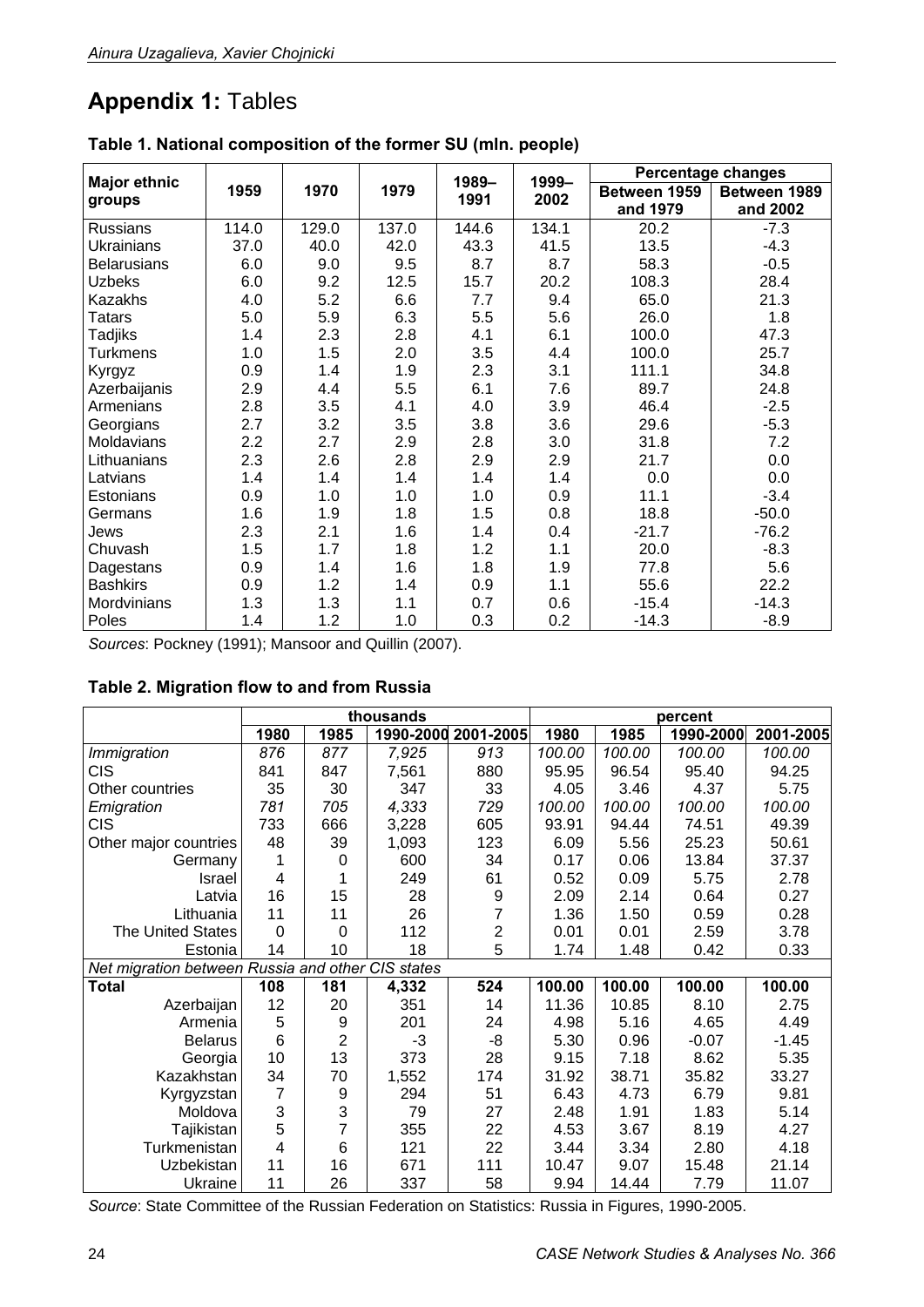| <b>Regions/countries</b><br>of origin | 1992           | 1993           | 1994 | 1995 | 1996     | 1997           | 1998 | 2000           | 2001 | 2002 | 2003           | 2004 | 2005 |
|---------------------------------------|----------------|----------------|------|------|----------|----------------|------|----------------|------|------|----------------|------|------|
| <b>Regions of Russia</b>              | 14             | 17             | 9    | 13   | 12       | 12             | 12   | 16             | 11   | 6    | 9              | 35   | 94   |
| European part                         | 6              | 2              | 2    | 2    | 3        | 3              | 2    | 2              | 2    | 2    | 0              | 0    | 0    |
| <b>Belarus</b>                        | 0              | 0              | 0    | 0    | $\Omega$ | 0              | 0    | 0              | 0    | 0    | 0              | 0    |      |
| Ukraine                               | 0              | 0              | 4    |      | 2        | $\overline{2}$ |      |                |      |      | 0              | 0    |      |
| Moldova                               | 6              | $\overline{2}$ | 1    |      |          |                |      |                |      |      | 0              | 0    |      |
| <b>Baltic States</b>                  | $\Omega$       | 2              | 4    | 3    | 4        | 4              |      | 0              | 0    | 0    |                | 0    |      |
| Caucasia                              | 36             | 39             | 14   | 9    | 10       | 6              | 5    | 8              | 7    | 15   | 55             | 45   |      |
| Azerbaijan                            | 20             | 15             | 5    | 5    | 5        | 4              | 2    |                |      |      | 2              |      |      |
| Armenia                               | 0              |                |      |      | 0        | 0              | 0    | 0              | 0    | 0    | 0              | 0    |      |
| Georgia                               | 15             | 23             | 7    | 4    | 4        | 2              | 3    |                | 7    | 14   | 54             | 44   |      |
| Central Asia                          | 44             | 40             | 72   | 73   | 71       | 76             | 80   | 73             | 79   | 77   | 34             | 18   | 5    |
| Kazakhstan                            | $\Omega$       | 3              | 25   | 33   | 36       | 49             | 61   | 49             | 53   | 47   | 18             | 8    | 3    |
| Kyrgyzstan                            |                | 7              | 13   |      | 5        | 3              | 2    | $\overline{2}$ | 3    | 4    | $\overline{2}$ |      |      |
| Tajikistan                            | 41             | 24             | 10   | 10   | 12       | 10             | 6    | 6              | 4    | 5    | 5              | 4    |      |
| Turkmenistan                          | $\Omega$       | 0              | 4    | 2    | 4        | 3              |      | 0              |      |      |                |      |      |
| <b>Uzbekistan</b>                     | $\overline{2}$ | 6              | 23   | 22   | 14       | 10             | 10   | 16             | 19   | 20   | 9              | 5    |      |
| <b>Total</b>                          | 100            | 100            | 100  | 100  | 100      | 100            | 100  | 100            | 100  | 100  | 100            | 100  | 100  |

## **Table 3. Forced migration flows to Russia (% of total)**

*Source*: State Committee of the Russian Federation on Statistics: Russia in Figures, 1990-2005.

**Table 4. CIS economic indicators for 2006** 

|                  |                       | <b>Population</b>   |                      |                             | <b>GDP</b>                                          |                                 | <b>Current</b>                  |  |
|------------------|-----------------------|---------------------|----------------------|-----------------------------|-----------------------------------------------------|---------------------------------|---------------------------------|--|
| <b>Countries</b> | Total, mln.<br>people | Annual<br>growth, % | Urban, %<br>of total | Annual<br>growth<br>rate, % | Per capita<br>(PPP, con-<br>stant) in<br><b>USD</b> | Inflation,<br>annual<br>rate, % | account<br>balance,<br>mln. USD |  |
| Armenia          | 3.4                   | 2.3                 | 64.3                 | 13.4                        | 4 5 1 5 . 6                                         | 3.0                             | $-254.0$                        |  |
| Azerbaijan       | 8.5                   | 0.8                 | 50.0                 | 34.5                        | 5 895.3                                             | 8.0                             | $167.3*$                        |  |
| <b>Belarus</b>   | 9.7                   | $-0.4$              | 72.8                 | 9.9                         |                                                     | 7.0                             | $-1511.6$                       |  |
| Georgia          | 4.4                   | 1.8                 | 51.7                 | 8.6                         | 3 7 5 5.5                                           | 8.0                             | $-1243.4$                       |  |
| Kazakhstan       | 15.1                  | 0.1                 | 55.9                 | 10.6                        | 9 133.7                                             | 8.6                             | $-724.0*$                       |  |
| Kyrgyzstan       | 5.2                   | 1.1                 | 33.9                 | 2.7                         | 2 2 2 4 .4                                          | 5.6                             | $-228.2$                        |  |
| Moldova          | 3.4                   | 0.0                 | 46.2                 | 4.0                         | 2 707.6                                             | 13.0                            | $-263.7*$                       |  |
| Russia           | 142.2                 | $-0.4$              | 73.3                 | 6.7                         | 11 904.3                                            | 9.7                             | 94 4 66.6                       |  |
| Tajikistan       | 6.4                   | 0.6                 | 24.5                 | 7.0                         | 1 506.3                                             | 12.0                            | $-18.9*$                        |  |
| Turkmenistan     | 5.1                   | 1.6                 | 45.6                 | 8.7                         | 8 6 6 3 . 6                                         |                                 |                                 |  |
| Ukraine          | 46.6                  | $-0.7$              | 67.3                 | 7.0                         | 7816.2                                              | 9.1                             | 2531.0*                         |  |
| Uzbekistan       | 26.6                  | 1.3                 | 36.5                 | 7.3                         | 1983.1                                              | 9.0                             |                                 |  |

*Source*: National statistical agencies, International Financial Statistics (\* - data for 2005).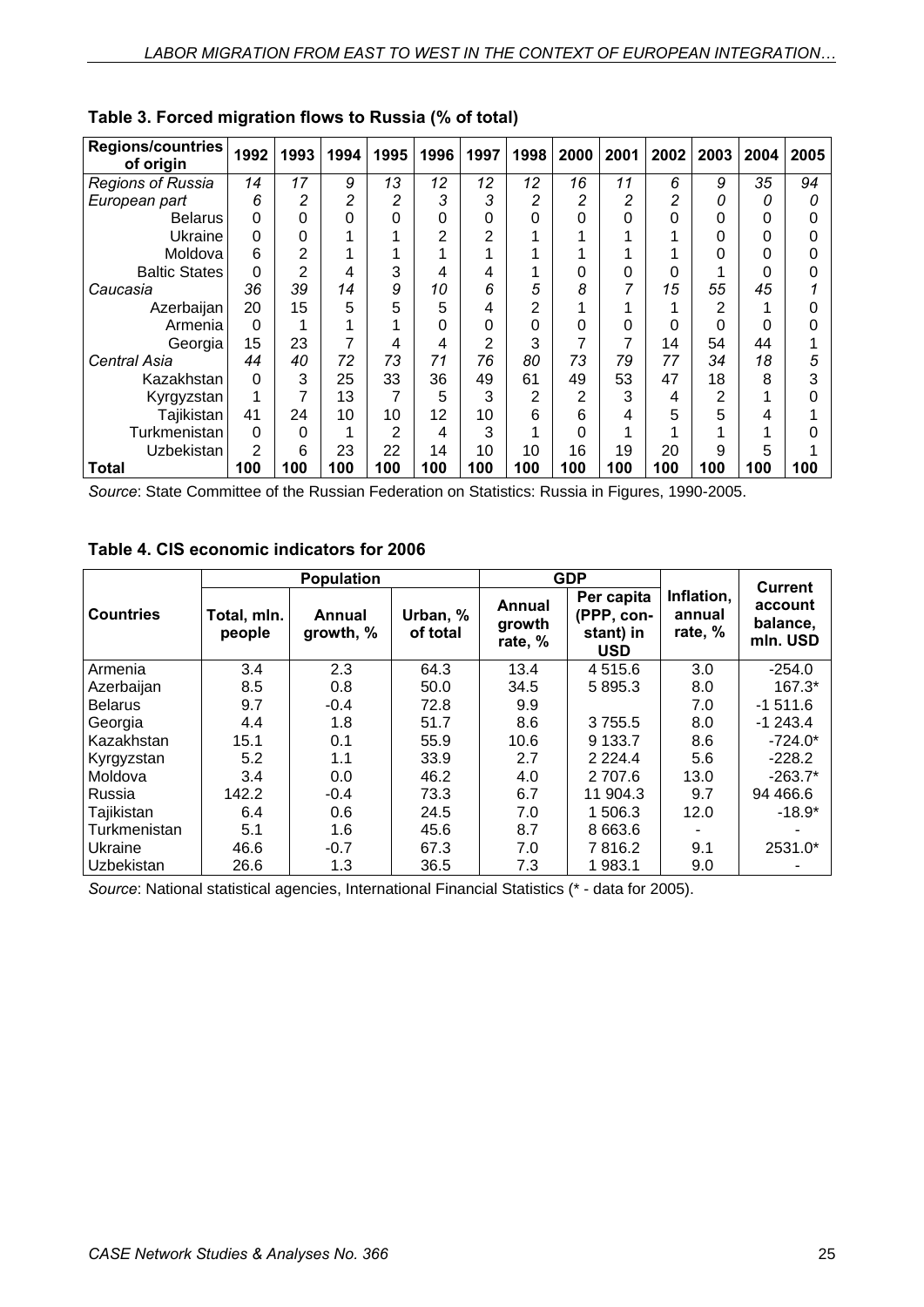### **Table 5. Estimation results**

| <b>Regression</b> : $ln(M_{ii}t) = a_1 + a_2 ln(Y_{ii}Y_{ii}) + a_3 ln(K_{ii}) + a_4 ln(U_{ii}U_{ii}) + a_5 ln(S_{ii}) + a_6 D_1 + a_7 D_2 + e_{ii}$ |                     |                       |                        |
|------------------------------------------------------------------------------------------------------------------------------------------------------|---------------------|-----------------------|------------------------|
| <b>Variables</b>                                                                                                                                     |                     |                       |                        |
| Dependent variable                                                                                                                                   |                     |                       |                        |
| Trade flows from country $i$ to country $j$ at time $t$                                                                                              | $ln(M_{ii}t)$       |                       |                        |
| Independent variables:                                                                                                                               |                     |                       | <b>Coefficients</b>    |
| <b>Constant term</b>                                                                                                                                 | C                   | $\alpha_1$            | $-3.30$<br>$(1.21)$ ** |
| GDP per capita/GDP per capita,                                                                                                                       | $In(Y_{it}/Y_{it})$ | $\alpha_2$            | 0.17<br>$(0.12)$ ***   |
| Distance between the capital cities of countries<br>$i$ and $_i$                                                                                     | In $(K_{ii})$       | $\alpha_3$            | $-0.53$<br>$(0.27)$ ** |
| Unemployment/Unemployment                                                                                                                            | $Ln(U_i/U_i)$       | $\alpha$ <sub>4</sub> | 0.08<br>(0.11)         |
| The stock of migrants                                                                                                                                | $ln(S_{it})$        | $\alpha_5$            | 1.09<br>$(0.10)^*$     |
| Uncertainty measure                                                                                                                                  | $D_1$               | $\alpha_6$            | 0.58<br>$(0.13)^*$     |
| Migration restrictions in Russia                                                                                                                     | $D_2$               | $\alpha$ <sub>7</sub> | -0.73<br>$(0.11)^*$    |
| Number of observations                                                                                                                               |                     | 99                    |                        |
| Adjusted R-squared                                                                                                                                   |                     | 0.71                  |                        |

*Notes*. White Heteroskedasticity-consistent standard errors: \*,\*\*,\*\*\* define 1%, 5% and 10% significance level, respectively.

#### **Table 6. Long-run coefficients**

| <b>Explanatory Variable</b>         | <b>Long-Run Coefficient</b> | t-value |
|-------------------------------------|-----------------------------|---------|
| Per capita income ratio             | 0.00012                     | 2.43    |
| German employment rate              | 0.00027                     | 2.39    |
| Employment rate of home countries   | $-0.00049$                  | $-3.94$ |
| Stock of Migrants*1,000,000         | $-0.00034$                  | $-1.80$ |
| "Free Movement" Dummy <sup>24</sup> | 0.00038                     | 3.12    |

*Source*: Fertig (2001).

#### **Table 7. Migration flows predicted using a Fertig's model (i.e. without policy and uncertainty assumptions in CIS), in thousands**

| <b>Scenarios</b> | <b>Destination countries</b> | 2006-2010 | 2011-2015 | 2016-2020 | 2021-2025 | 2006-2025 |
|------------------|------------------------------|-----------|-----------|-----------|-----------|-----------|
|                  | Western Europe*              | 778.6     | 685.8     | 632.2     | 596.3     | 2692.9    |
| Scenario 1       | Eastern Europe               |           |           |           |           |           |
| convergence      | European part of CIS         | -476.6    | $-383.8$  | $-332.3$  | $-296.4$  | $-1489.2$ |
| between CIS      | Mediterranean World          | $-302.0$  | $-302.0$  | $-299.8$  | $-299.9$  | $-1203.7$ |
| and Europe)      | -Caucasus                    | $-40.6$   | $-40.3$   | $-39.8$   | $-39.3$   | $-159.9$  |
|                  | -Central Asia                | $-261.5$  | $-261.7$  | $-260.0$  | $-260.6$  | $-1043.8$ |
|                  | Western Europe*              | 856.3     | 761.6     | 705.6     | 667.7     | 2991.2    |
| Scenario 2       | Eastern Europe               |           |           |           |           |           |
| divergence       | European part of CIS         | $-227.4$  | $-152.6$  | $-116.7$  | $-95.5$   | $-592.3$  |
| between CIS      | Mediterranean World          | $-628.8$  | $-609.0$  | $-588.9$  | $-572.1$  | $-2398.9$ |
| and Europe)      | Caucasus                     | $-202.8$  | $-193.4$  | $-184.6$  | $-176.2$  | $-757.0$  |
|                  | Central Asia                 | $-426.1$  | $-415.6$  | $-404.3$  | $-395.9$  | $-1641.9$ |
|                  | Western Europe*              | 868.9     | 770.8     | 711.6     | 671.3     | 3022.6    |
|                  | Eastern Europe               |           |           |           |           |           |
| Scenario 3       | European part of CIS         | $-646.3$  | $-556.6$  | $-505.3$  | $-472.3$  | $-2180.6$ |
| (status quo)     | Mediterranean World          | $-222.6$  | $-214.2$  | $-206.3$  | $-198.9$  | $-842.0$  |
|                  | Caucasus                     | $-17.1$   | $-18.1$   | $-19.0$   | $-20.1$   | $-74.3$   |
|                  | Central Asia                 | $-205.4$  | $-196.1$  | $-187.2$  | $-178.9$  | -767.6    |

*Note*. \*) These values include emigration for ethnic reasons.

 $\overline{a}$ <sup>24</sup>In the assessment of CIS countries' emigration potential to Europe, a free movement dummy is skipped.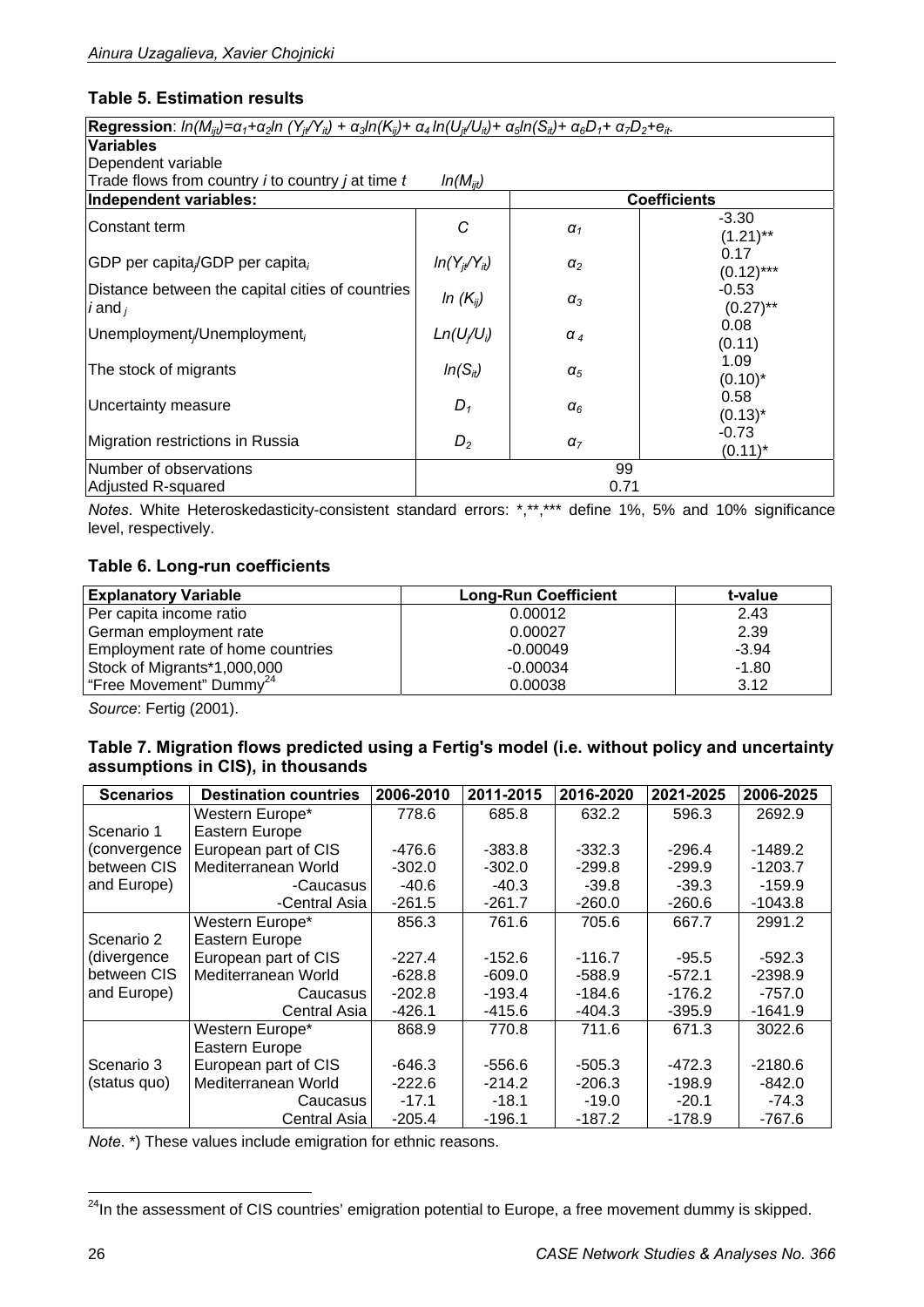|                            | Under restrictive immigration policies in Russia and low degree of uncertainty in CIS |                     |                                         |                      |                      |                       |  |  |  |
|----------------------------|---------------------------------------------------------------------------------------|---------------------|-----------------------------------------|----------------------|----------------------|-----------------------|--|--|--|
|                            | <b>Destination regions</b>                                                            | 2006-2010           | 2011-2015                               | 2016-2020            | 2021-2025            | 2006-2025             |  |  |  |
|                            | Western Europe*                                                                       | 475.0               | 404.5                                   | 376.7                | 362.5                | 1618.6                |  |  |  |
| Scenario 1 (di-            | European part of CIS                                                                  | $-365.1$            | $-283.9$                                | $-242.1$             | $-215.3$             | $-1106.5$             |  |  |  |
| vergence within            | Mediterranean World                                                                   | $-109.9$            | $-120.6$                                | $-134.5$             | $-147.2$             | $-512.2$              |  |  |  |
| CIS)                       | Caucasus                                                                              | $-12.3$             | $-13.1$                                 | $-14.8$              | $-13.2$              | $-53.4$               |  |  |  |
|                            | Central Asia                                                                          | $-97.6$             | $-107.5$                                | $-119.8$             | $-134.0$             | $-458.8$              |  |  |  |
|                            | Western Europe*                                                                       | 466.0               | 397.3                                   | 371.1                | 358.7                | 1593.1                |  |  |  |
| Scenario 2                 | European part of CIS                                                                  | $-365.9$            | $-286.7$                                | $-246.8$             | $-221.8$             | $-1121.3$             |  |  |  |
| (convergence               | Mediterranean World                                                                   | $-100.1$            | $-110.6$                                | $-124.3$             | $-136.9$             | $-471.8$              |  |  |  |
| within CIS)                | Caucasus                                                                              | $-12.1$             | $-12.8$                                 | $-14.4$              | $-12.9$              | $-52.3$               |  |  |  |
|                            | <b>Central Asia</b>                                                                   | $-87.9$             | $-97.7$                                 | $-109.9$             | $-124.0$             | $-419.5$              |  |  |  |
|                            | Western Europe*                                                                       | 465.0               | 394.3                                   | 366.3                | 352.0                | 1577.7                |  |  |  |
|                            | European part of CIS                                                                  | $-364.7$            | $-283.5$                                | $-241.7$             | $-214.9$             | $-1104.9$             |  |  |  |
| Scenario 3<br>(status quo) | Mediterranean World                                                                   | $-100.3$            | $-110.8$                                | $-124.6$             | $-137.1$             | $-472.8$              |  |  |  |
|                            | Caucasus                                                                              | $-12.2$             | $-12.9$                                 | $-14.5$              | $-13.0$              | $-52.6$               |  |  |  |
|                            | Central Asia                                                                          | $-88.1$             | $-97.9$                                 | $-110.1$             | $-124.1$             | $-420.2$              |  |  |  |
|                            |                                                                                       |                     | Under high degree of uncertainty in CIS |                      |                      |                       |  |  |  |
|                            | <b>Destination regions</b>                                                            | 2006-2010           | 2011-2015                               | 2016-2020            | 2021-2025            | 2006-2025             |  |  |  |
|                            | Western Europe*                                                                       | 542.6               | 478.5                                   | 458.8                | 451.1                | 1931.0                |  |  |  |
| Scenario 1 (di-            | European part of CIS                                                                  | $-383.4$            | $-303.1$                                | $-262.2$             | $-236.4$             | $-1185.2$             |  |  |  |
| vergence within            | Mediterranean World                                                                   | $-159.2$            | $-175.4$                                | $-196.6$             | $-214.7$             | $-745.9$              |  |  |  |
| CIS)                       | Caucasus                                                                              | $-18.7$             | $-19.9$                                 | $-22.4$              | $-19.0$              | $-80.0$               |  |  |  |
|                            | <b>Central Asia</b>                                                                   | $-140.5$            | $-155.5$                                | $-174.2$             | $-195.7$             | $-665.9$              |  |  |  |
|                            | Western Europe*                                                                       | 490.6               | 424.2                                   | 401.0                | 392.8                | 1708.6                |  |  |  |
| Scenario 2                 | European part of CIS                                                                  | $-372.6$            | $-293.7$                                | $-254.1$             | $-229.4$             | $-1149.7$             |  |  |  |
| (convergence               | Mediterranean World                                                                   | $-118.0$            | $-130.5$                                | $-146.9$             | $-163.3$             | $-558.9$              |  |  |  |
| within CIS)                | Caucasus                                                                              | $-14.5$             | $-15.4$                                 | $-17.3$              | $-17.0$              | $-64.1$               |  |  |  |
|                            | Central Asia                                                                          | $-103.6$            | $-115.2$                                | $-129.7$             | $-146.4$             | $-494.8$              |  |  |  |
|                            | Western Europe*                                                                       | 579.1               | 519.1                                   | 504.8                | 505.6                | 2108.6                |  |  |  |
| Scenario 3                 | European part of CIS<br>Mediterranean World                                           | $-395.6$            | $-315.8$                                | $-275.5$<br>$-229.2$ | $-250.4$<br>$-255.2$ | $-1237.3$<br>$-871.3$ |  |  |  |
| (status quo)               | Caucasus                                                                              | $-183.5$<br>$-22.8$ | $-203.3$<br>$-24.1$                     | $-27.1$              | $-26.7$              | $-100.7$              |  |  |  |
|                            | Central Asia                                                                          | $-160.8$            | $-179.2$                                | $-202.1$             | $-228.6$             | $-770.6$              |  |  |  |
|                            | Under high degree of uncertainty in CIS and restrictive migration policies in RUSSIA  |                     |                                         |                      |                      |                       |  |  |  |
|                            | <b>Destination regions</b>                                                            | 2006-2010           | 2011-2015                               | 2016-2020            | 2021-2025            | 2006-2025             |  |  |  |
|                            | <b>Western Europe</b>                                                                 | 664.3               | 611.5                                   | 606.5                | 614.9                | 2497.2                |  |  |  |
| Scenario 1 (di-            | European part of CIS                                                                  | $-416.3$            | $-337.5$                                | $-298.4$             | $-274.4$             | $-1326.6$             |  |  |  |
| vergence within            | Mediterranean World                                                                   | -247.9              | $-274.0$                                | $-308.1$             | $-340.5$             | $-1170.6$             |  |  |  |
| CIS)                       | Caucasus                                                                              | $-30.2$             | $-32.1$                                 | $-36.1$              | $-33.7$              | $-132.1$              |  |  |  |
|                            | <b>Central Asia</b>                                                                   | $-217.7$            | $-241.9$                                | $-272.0$             | $-306.8$             | $-1038.5$             |  |  |  |
|                            | Western Europe                                                                        | 611.3               | 556.2                                   | 547.5                | 555.1                | 2270.0                |  |  |  |
| Scenario 2                 | European part of CIS                                                                  | $-405.1$            | $-327.7$                                | $-289.8$             | $-266.9$             | $-1289.5$             |  |  |  |
| (convergence               | Mediterranean World                                                                   | $-206.2$            | $-228.5$                                | $-257.7$             | $-288.2$             | $-980.5$              |  |  |  |
| within CIS)                | Caucasus                                                                              | $-25.8$             | $-27.4$                                 | $-30.7$              | $-31.5$              | $-115.4$              |  |  |  |
|                            | Central Asia                                                                          | $-180.4$            | $-201.1$                                | $-226.9$             | $-256.7$             | $-865.1$              |  |  |  |
|                            | Western Europe                                                                        | 699.8               | 651.1                                   | 651.2                | 668.1                | 2670.2                |  |  |  |
| Scenario 3                 | European part of CIS                                                                  | $-428.2$            | $-349.9$                                | $-311.3$             | $-288.0$             | $-1377.3$             |  |  |  |
| (status quo)               | Mediterranean World                                                                   | $-271.7$            | $-301.2$                                | $-339.9$             | $-380.1$             | $-1292.9$             |  |  |  |
|                            | Caucasus                                                                              | $-34.0$             | $-36.1$                                 | $-40.5$              | $-41.1$              | $-151.8$              |  |  |  |
|                            | Central Asia                                                                          | $-237.6$            | $-265.1$                                | $-299.4$             | $-339.0$             | $-1141.1$             |  |  |  |

#### **Table 8. Migration flows (predicted values are based on the CIS gravity (with policy and uncertainty assumptions), in thousands**

*Note*. \*) These values include emigration for ethnic reasons.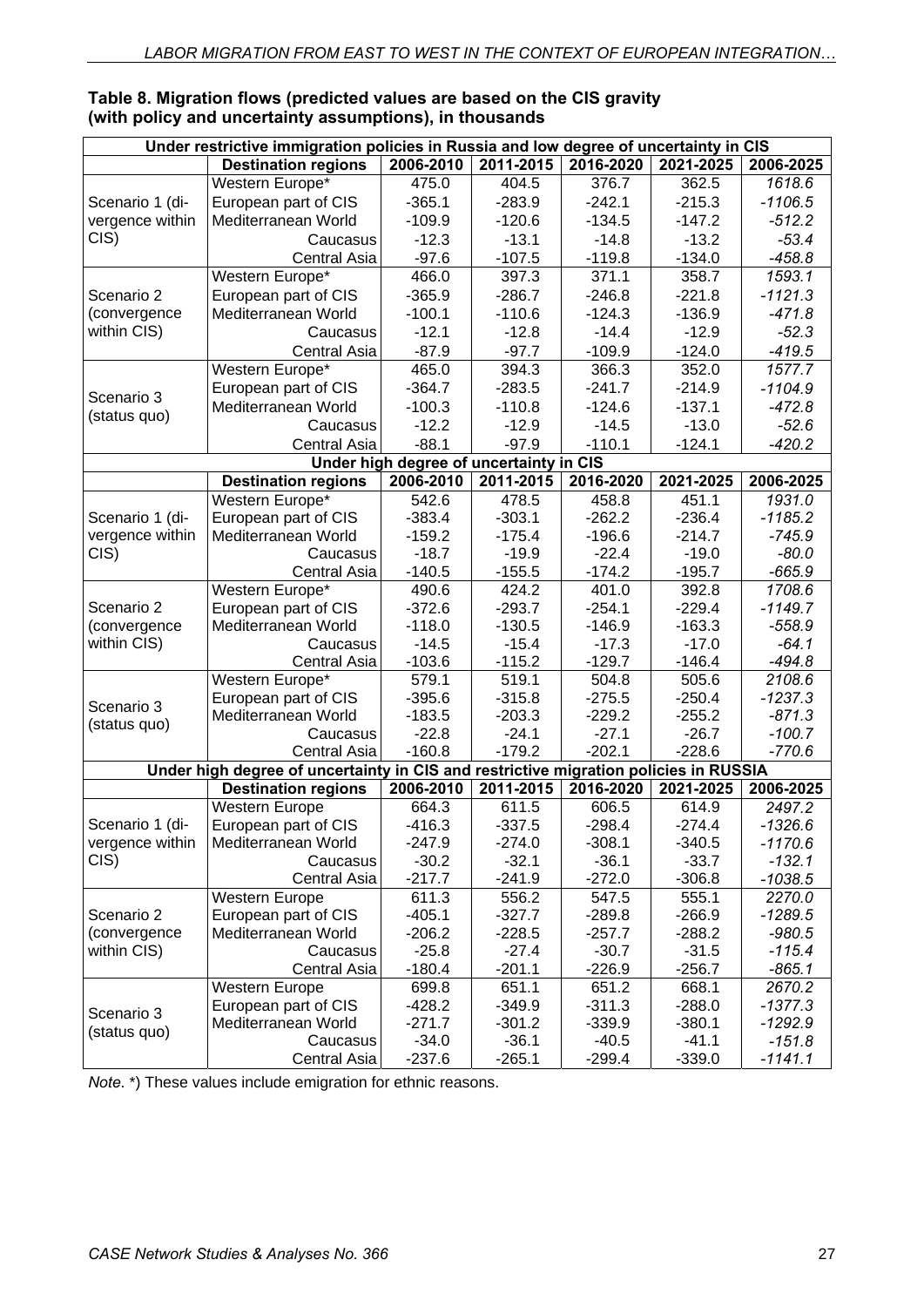|                 |                   | <b>Total Fertily</b><br>rate | Men life ex-<br>pectancy | <b>Women life</b><br>expectancy | <b>Net Migratory</b><br>flows |
|-----------------|-------------------|------------------------------|--------------------------|---------------------------------|-------------------------------|
| Russian Federa- | Initial indicator | 1.34                         | 59.0                     | 72.6                            | 250.00                        |
| tion            | Target value      | 1.71                         | 68.5                     | 77.9                            | 250.00                        |
| Ukraine         | Initial indicator | 1.22                         | 62.1                     | 73.8                            | $-100.00$                     |
|                 | Target value      | 1.59                         | 71.0                     | 79.1                            | $-100.00$                     |
| Uzbekistan      | Initial indicator | 2.49                         | 64.0                     | 70.4                            | $-200.00$                     |
|                 | Target value      | 1.85                         | 71.5                     | 77.2                            | $-100.00$                     |

## **Table 9. Assumptions related to the demographicс projections**

*Source*: United Nations (2006).

## **Table 10. Migration flows computed for demographic projections**

|            |           | 2005    | 2006-2010                                            | 2011-2015 | 2016-2020 | 2021-2025 |
|------------|-----------|---------|------------------------------------------------------|-----------|-----------|-----------|
|            |           |         | Scenario 1: Under increased uncertainty + Status-Quo |           |           |           |
|            | From CIS  | 132.5   | 307.0                                                | 334.6     | 375.0     | 415.2     |
|            | To WE     | $-22.1$ | $-26.8$                                              | $-25.4$   | $-24.1$   | $-22.8$   |
| Russia     | Refugees  |         | $-18.7$                                              | $-11.5$   | $-8.0$    | $-5.9$    |
|            | Net flows | 110.4   | 261.6                                                | 297.6     | 342.9     | 386.6     |
|            | To Russia | $-18.1$ | $-40.2$                                              | $-42.3$   | $-44.2$   | $-46.2$   |
| Ukraine    | To WE     | $-17.5$ | $-21.0$                                              | $-19.6$   | $-18.3$   | $-17.1$   |
|            | Refugees  |         | $-14.6$                                              | $-8.9$    | $-6.1$    | $-4.4$    |
|            | Net flows | $-35.6$ | $-75.8$                                              | $-70.8$   | $-68.6$   | $-67.7$   |
|            | To Russia | $-29.8$ | $-57.5$                                              | $-62.6$   | $-73.5$   | $-86.2$   |
| Uzbekistan | To WE     | $-1.8$  | $-2.2$                                               | $-2.2$    | $-2.2$    | $-2.2$    |
|            | Refugees  |         | $-5.3$                                               | $-3.2$    | $-2.3$    | $-1.7$    |
|            | Net flows | $-31.6$ | $-64.9$                                              | $-68.1$   | $-78.0$   | $-90.1$   |
|            |           |         | Scenario 2: without policy and uncertainty impact    |           |           |           |
|            | From CIS  | 132.5   | 155.5                                                | 169.5     | 190.0     | 210.3     |
| Russia     | To WE     | $-22.1$ | $-21.4$                                              | $-20.4$   | $-19.3$   | $-18.2$   |
|            | Refugees  |         | $-20.7$                                              | $-12.8$   | $-8.9$    | $-6.5$    |
|            | Net flows | 110.4   | 134.1                                                | 149.2     | 170.7     | 192.1     |
|            | To Russia | $-18.1$ | $-20.4$                                              | $-21.4$   | $-22.4$   | $-23.4$   |
| Ukraine    | To WE     | $-17.5$ | $-16.8$                                              | $-15.7$   | $-14.6$   | $-13.7$   |
|            | Refugees  |         | $-16.3$                                              | $-9.9$    | $-6.7$    | $-4.9$    |
|            | Net flows | $-35.6$ | $-53.4$                                              | $-47.0$   | $-43.7$   | $-42.0$   |
|            | To Russia | $-29.8$ | $-29.1$                                              | $-31.7$   | $-37.2$   | $-43.7$   |
| Uzbekistan | To WE     | $-1.8$  | $-1.8$                                               | $-1.8$    | $-1.8$    | $-1.8$    |
|            | Refugees  |         | $-16.5$                                              | $-15.9$   | $-15.2$   | $-14.7$   |
|            | Net flows | $-31.6$ | $-47.4$                                              | $-49.4$   | $-54.3$   | $-60.2$   |

*Source*: Author's calculation.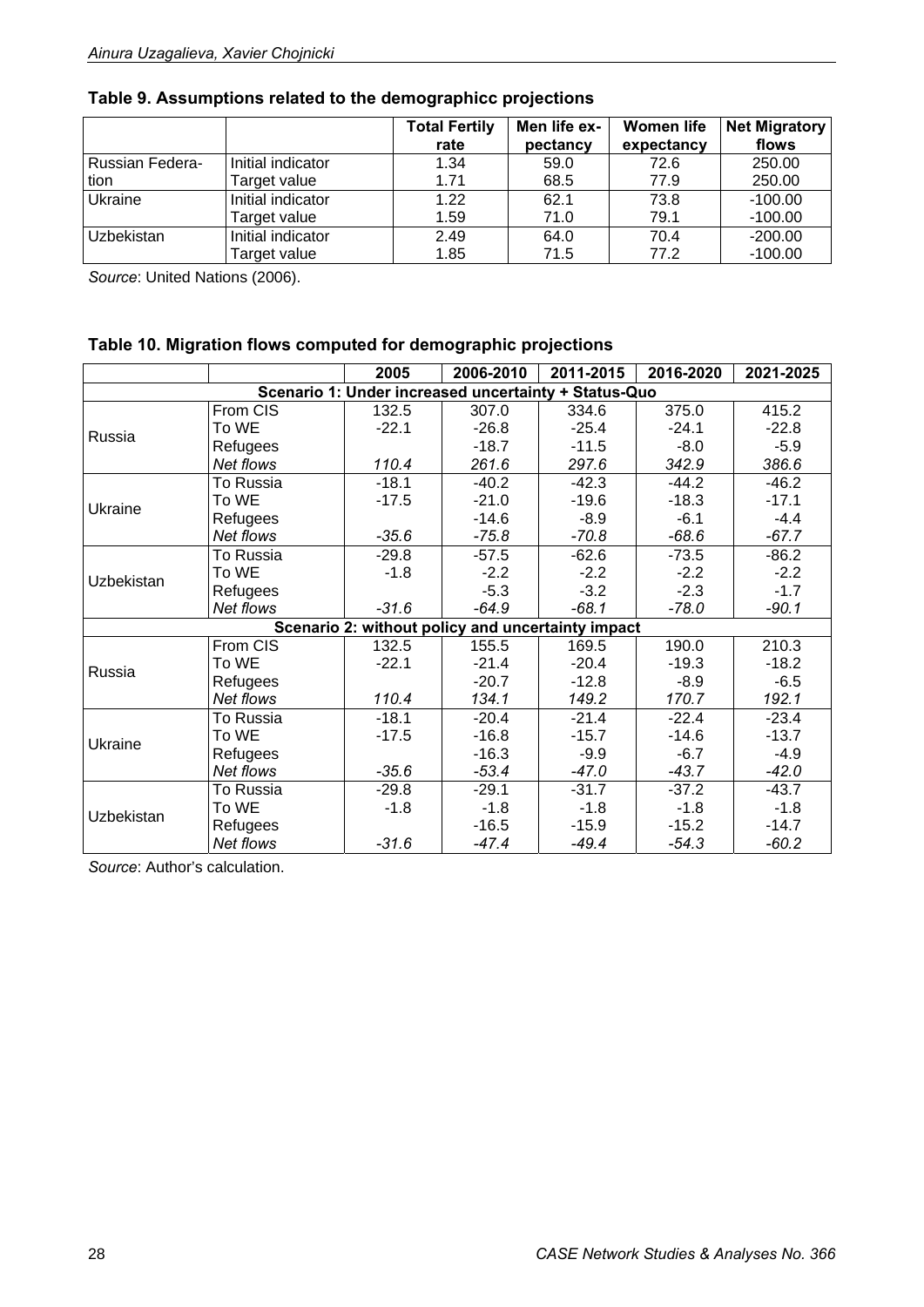|                                            | 2005    | 2010                | 2020           | 2030    | 2040     | 2050     |
|--------------------------------------------|---------|---------------------|----------------|---------|----------|----------|
|                                            |         | <b>No Migration</b> |                |         |          |          |
| Net migration flows (in thousands)         | 0       | 0                   | $\overline{0}$ | 0       | $\Omega$ | $\Omega$ |
| Total population                           | 143 953 | 140 054             | 131 564        | 122 449 | 113 660  | 105 018  |
| <20                                        | 23.5%   | 20.8%               | 21.2%          | 19.9%   | 18.9%    | 19.9%    |
| 20-65                                      | 62.7%   | 66.6%               | 63.8%          | 61.0%   | 60.5%    | 55.9%    |
| $65+$                                      | 13.8%   | 12.6%               | 14.9%          | 19.1%   | 20.5%    | 24.2%    |
| $65 + 20 - 65$                             | 22.0%   | 18.9%               | 23.4%          | 31.3%   | 33.9%    | 43.4%    |
|                                            |         | Scenario 1          |                |         |          |          |
| Net migration flows (in thousands)         | 262     | 298                 | 387            | 387     | 387      | 387      |
| Net migration flows (% of popula-<br>tion) | 0.18%   | 0.21%               | 0.29%          | 0.31%   | 0.33%    | 0.36%    |
| Total population                           | 143 953 | 140316              | 132519         | 124 309 | 116 491  | 108 856  |
| <20                                        | 23.5%   | 20.8%               | 21.3%          | 20.0%   | 19.1%    | 20.1%    |
| 20-65                                      | 62.7%   | 66.6%               | 63.9%          | 61.2%   | 60.7%    | 56.2%    |
| $65+$                                      | 13.8%   | 12.6%               | 14.8%          | 18.8%   | 20.1%    | 23.6%    |
| $65 + 20 - 65$                             | 22.0%   | 18.8%               | 23.2%          | 30.8%   | 33.1%    | 42.0%    |
|                                            |         | <b>Scenario 2</b>   |                |         |          |          |
| Net migration flows (in thousands)         | 134     | 149                 | 192            | 192     | 192      | 192      |
| Net migration flows (% of popula-<br>tion) | 0.09%   | 0.11%               | 0.15%          | 0.16%   | 0.17%    | 0.18%    |
| Total population                           | 143 953 | 140 188             | 132 045        | 123 380 | 115 074  | 106 932  |
| $20$                                       | 23.5%   | 20.8%               | 21.2%          | 19.9%   | 19.0%    | 20.0%    |
| 20-65                                      | 62.7%   | 66.6%               | 63.9%          | 61.1%   | 60.6%    | 56.0%    |
| $65+$                                      | 13.8%   | 12.6%               | 14.9%          | 19.0%   | 20.3%    | 23.9%    |
| $65 + 20 - 65$                             | 22.0%   | 18.9%               | 23.3%          | 31.0%   | 33.5%    | 42.7%    |

## **Table 11. Demographic consequences of migration in the Russian Federation**

*Source*: Authors' calculation.

## **Table 12. Demographic consequences of migration in the Ukraine**

|                                            | 2005     | 2010     | 2020     | 2030     | 2040     | 2050     |  |  |  |  |  |
|--------------------------------------------|----------|----------|----------|----------|----------|----------|--|--|--|--|--|
| <b>No Migration</b>                        |          |          |          |          |          |          |  |  |  |  |  |
| Net migration flows (in thousands)         | $\Omega$ | 0        | $\Omega$ | 0        | $\Omega$ | $\Omega$ |  |  |  |  |  |
| Total population                           | 46 918   | 45 273   | 42 004   | 38612    | 35 268   | 31984    |  |  |  |  |  |
| <20                                        | 22.4%    | 19.8%    | 18.8%    | 17.9%    | 16.8%    | 17.3%    |  |  |  |  |  |
| 20-65                                      | 61.6%    | 64.6%    | 64.1%    | 61.4%    | 60.5%    | 55.6%    |  |  |  |  |  |
| $65+$                                      | 16.1%    | 15.6%    | 17.1%    | 20.7%    | 22.8%    | 27.0%    |  |  |  |  |  |
| $65 + 20 - 65$                             | 26.1%    | 24.1%    | 26.6%    | 33.7%    | 37.6%    | 48.6%    |  |  |  |  |  |
| Scenario 1                                 |          |          |          |          |          |          |  |  |  |  |  |
| Net migration flows (in thousands)         | $-76$    | $-71$    | $-68$    | $-68$    | $-68$    | $-68$    |  |  |  |  |  |
| Net migration flows (% of popula-<br>tion) | $-0.16%$ | $-0.16%$ | $-0.16%$ | $-0.18%$ | $-0.19%$ | $-0.22%$ |  |  |  |  |  |
| Total population                           | 46 918   | 45 197   | 41777    | 38 231   | 34 728   | 31282    |  |  |  |  |  |
| $<$ 20                                     | 22.4%    | 19.8%    | 18.8%    | 17.8%    | 16.7%    | 17.2%    |  |  |  |  |  |
| 20-65                                      | 61.6%    | 64.6%    | 64.1%    | 61.3%    | 60.3%    | 55.4%    |  |  |  |  |  |
| $65+$                                      | 16.1%    | 15.6%    | 17.2%    | 20.8%    | 23.0%    | 27.4%    |  |  |  |  |  |
| $65 + 20 - 65$                             | 26.1%    | 24.1%    | 26.8%    | 34.0%    | 38.2%    | 49.5%    |  |  |  |  |  |
| <b>Scenario 2</b>                          |          |          |          |          |          |          |  |  |  |  |  |
| Net migration flows (in thousands)         | $-36$    | -53      | $-44$    | $-44$    | $-44$    | $-44$    |  |  |  |  |  |
| Net migration flows (% of popula-<br>tion) | $-0.08%$ | $-0.12%$ | $-0.10%$ | $-0.11%$ | $-0.13%$ | $-0.14%$ |  |  |  |  |  |
| Total population                           | 46 918   | 45 237   | 41 861   | 38 369   | 34 922   | 31 533   |  |  |  |  |  |
| $20$                                       | 22.4%    | 19.8%    | 18.8%    | 17.9%    | 16.7%    | 17.3%    |  |  |  |  |  |
| 20-65                                      | 61.6%    | 64.6%    | 64.1%    | 61.4%    | 60.4%    | 55.5%    |  |  |  |  |  |
| $65+$                                      | 16.1%    | 15.6%    | 17.1%    | 20.8%    | 22.9%    | 27.3%    |  |  |  |  |  |
| $65+/20-65$                                | 26.1%    | 24.1%    | 26.7%    | 33.9%    | 38.0%    | 49.2%    |  |  |  |  |  |

*Source*: Authors' calculation.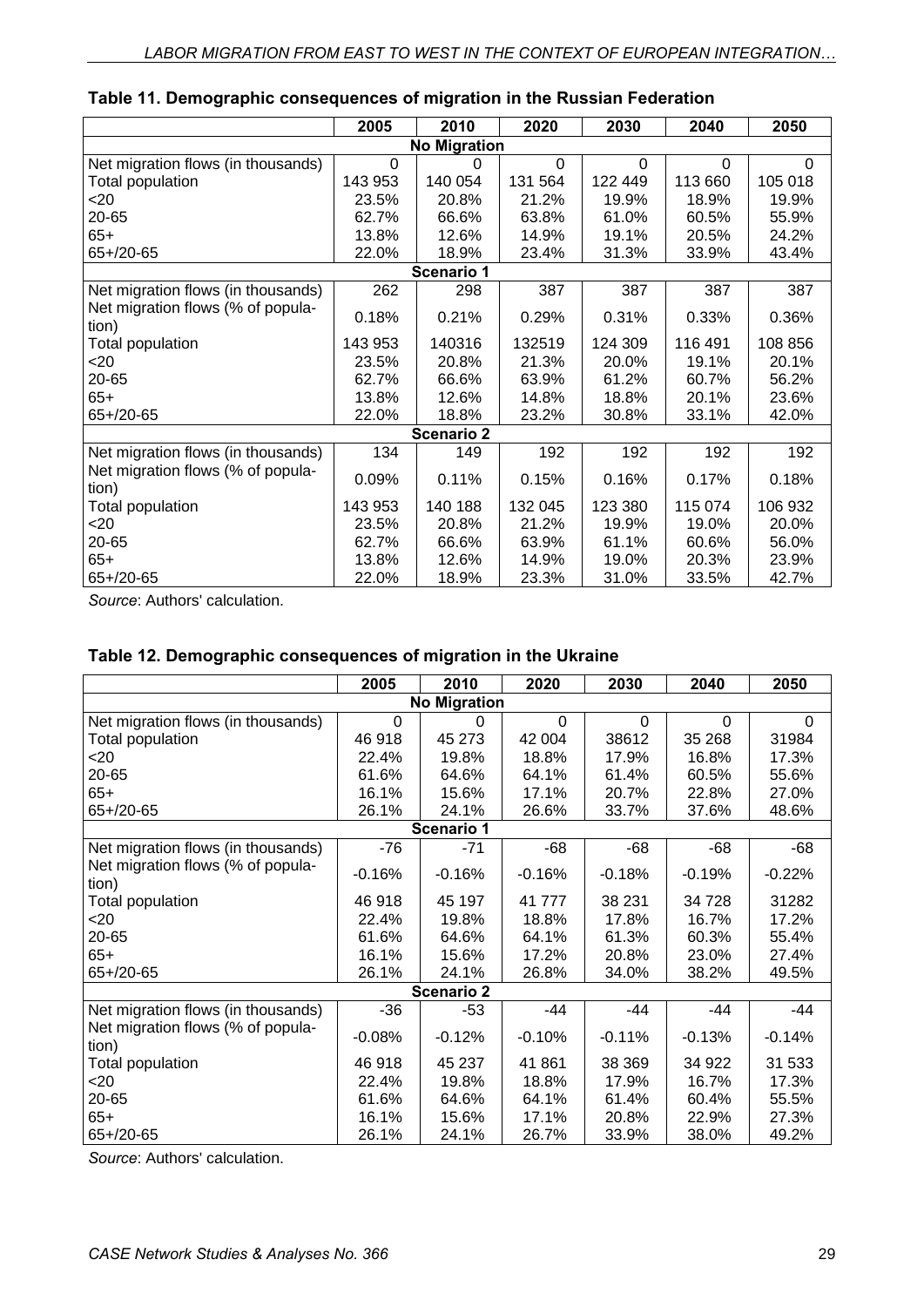|                                            | 2005     | 2010     | 2020     | 2030     | 2040     | 2050     |  |  |  |  |  |
|--------------------------------------------|----------|----------|----------|----------|----------|----------|--|--|--|--|--|
| <b>No Migration</b>                        |          |          |          |          |          |          |  |  |  |  |  |
| Net migration flows (in thousands)         | $\Omega$ | 0        | 0        | $\Omega$ | 0        | $\Omega$ |  |  |  |  |  |
| Total population                           | 26 593   | 28796    | 32 963   | 35 940   | 38 283   | 39 677   |  |  |  |  |  |
| <20                                        | 44.9%    | 40.7%    | 35.1%    | 30.3%    | 26.3%    | 24.6%    |  |  |  |  |  |
| 20-65                                      | 50.3%    | 54.9%    | 59.7%    | 61.4%    | 62.9%    | 61.2%    |  |  |  |  |  |
| $65+$                                      | 4.7%     | 4.3%     | 5.2%     | 8.2%     | 10.8%    | 14.2%    |  |  |  |  |  |
| $65 + 20 - 65$                             | 9.4%     | 7.9%     | 8.7%     | 13.4%    | 17.2%    | 23.3%    |  |  |  |  |  |
| Scenario 1                                 |          |          |          |          |          |          |  |  |  |  |  |
| Net migration flows (in thousands)         | $-65$    | $-68$    | $-90$    | $-90$    | $-90$    | $-90$    |  |  |  |  |  |
| Net migration flows (% of popula-<br>tion) | $-0.24%$ | $-0.24%$ | $-0.28%$ | $-0.25%$ | $-0.24%$ | $-0.23%$ |  |  |  |  |  |
| Total population                           | 26 593   | 28 731   | 32 7 28  | 35 4 91  | 37 604   | 38 760   |  |  |  |  |  |
| 20                                         | 44.9%    | 40.7%    | 35.2%    | 30.4%    | 26.3%    | 24.6%    |  |  |  |  |  |
| 20-65                                      | 50.3%    | 54.9%    | 59.6%    | 61.4%    | 62.8%    | 61.1%    |  |  |  |  |  |
| $65+$                                      | 4.7%     | 4.4%     | 5.2%     | 8.3%     | 10.9%    | 14.4%    |  |  |  |  |  |
| $65 + 20 - 65$                             | 9.4%     | 7.9%     | 8.7%     | 13.5%    | 17.4%    | 23.5%    |  |  |  |  |  |
| <b>Scenario 2</b>                          |          |          |          |          |          |          |  |  |  |  |  |
| Net migration flows (in thousands)         | $-47$    | -49      | $-60$    | -60      | $-60$    | -60      |  |  |  |  |  |
| Net migration flows (% of<br>population)   | $-0.18%$ | $-0.17%$ | $-0.18%$ | $-0.17%$ | $-0.16%$ | $-0.15%$ |  |  |  |  |  |
| Total population                           | 26 593   | 28749    | 32794    | 35 628   | 37816    | 39 051   |  |  |  |  |  |
| $<$ 20                                     | 44.9%    | 40.7%    | 35.1%    | 30.4%    | 26.3%    | 24.6%    |  |  |  |  |  |
| 20-65                                      | 50.3%    | 54.9%    | 59.7%    | 61.4%    | 62.8%    | 61.1%    |  |  |  |  |  |
| $65+$                                      | 4.7%     | 4.3%     | 5.2%     | 8.3%     | 10.9%    | 14.3%    |  |  |  |  |  |
| $65 + 20 - 65$                             | 9.4%     | 7.9%     | 8.7%     | 13.5%    | 17.4%    | 23.4%    |  |  |  |  |  |

## **Table 13. Demographic consequences of migration in the Uzbekistan**

*Source*: Authors' calculation.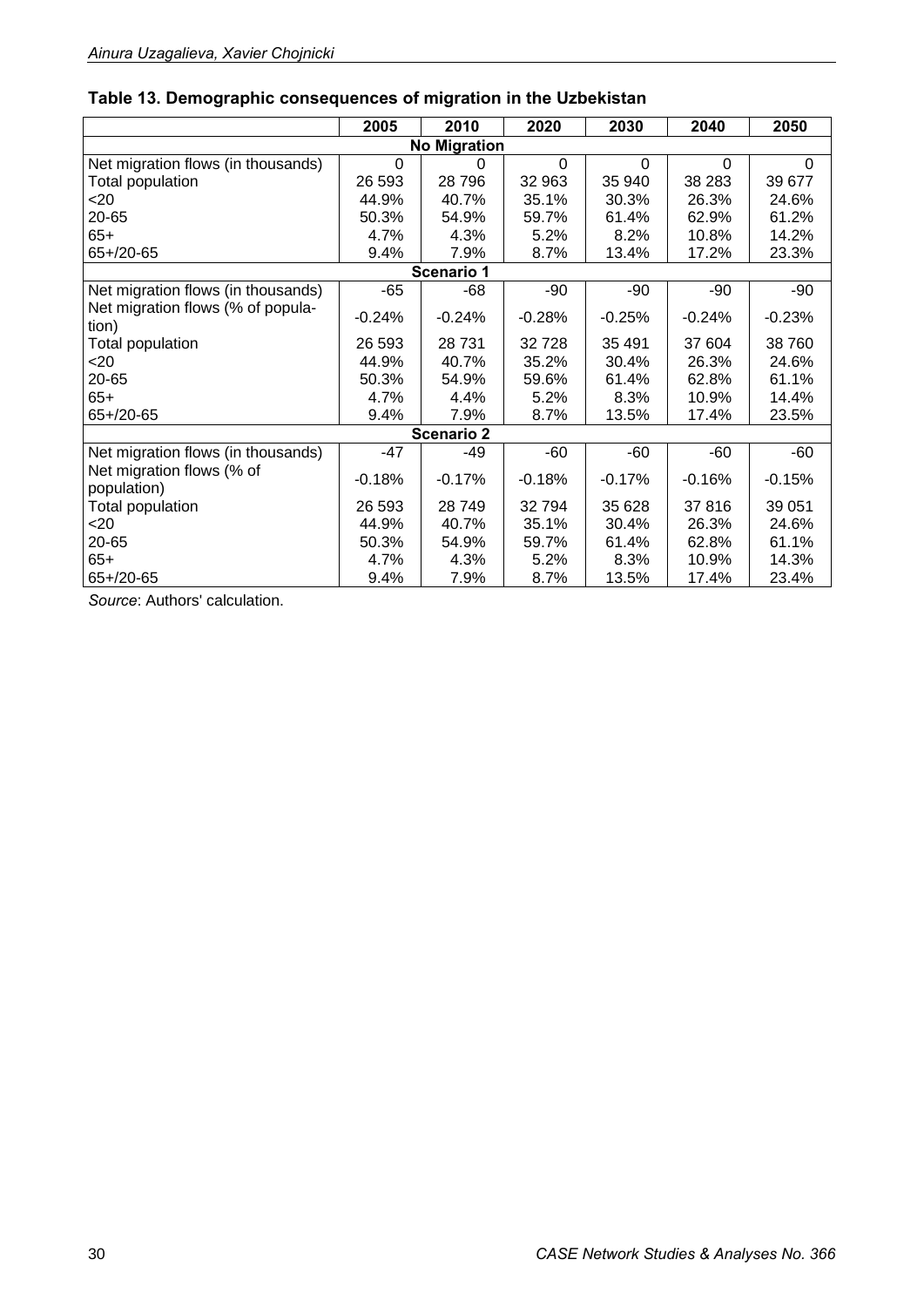## **Appendix 2:** Graphs



**Figure 1. The proportion of young people in population** 



**Figure 2. Annual GDP growth rates between 1989 and 2006**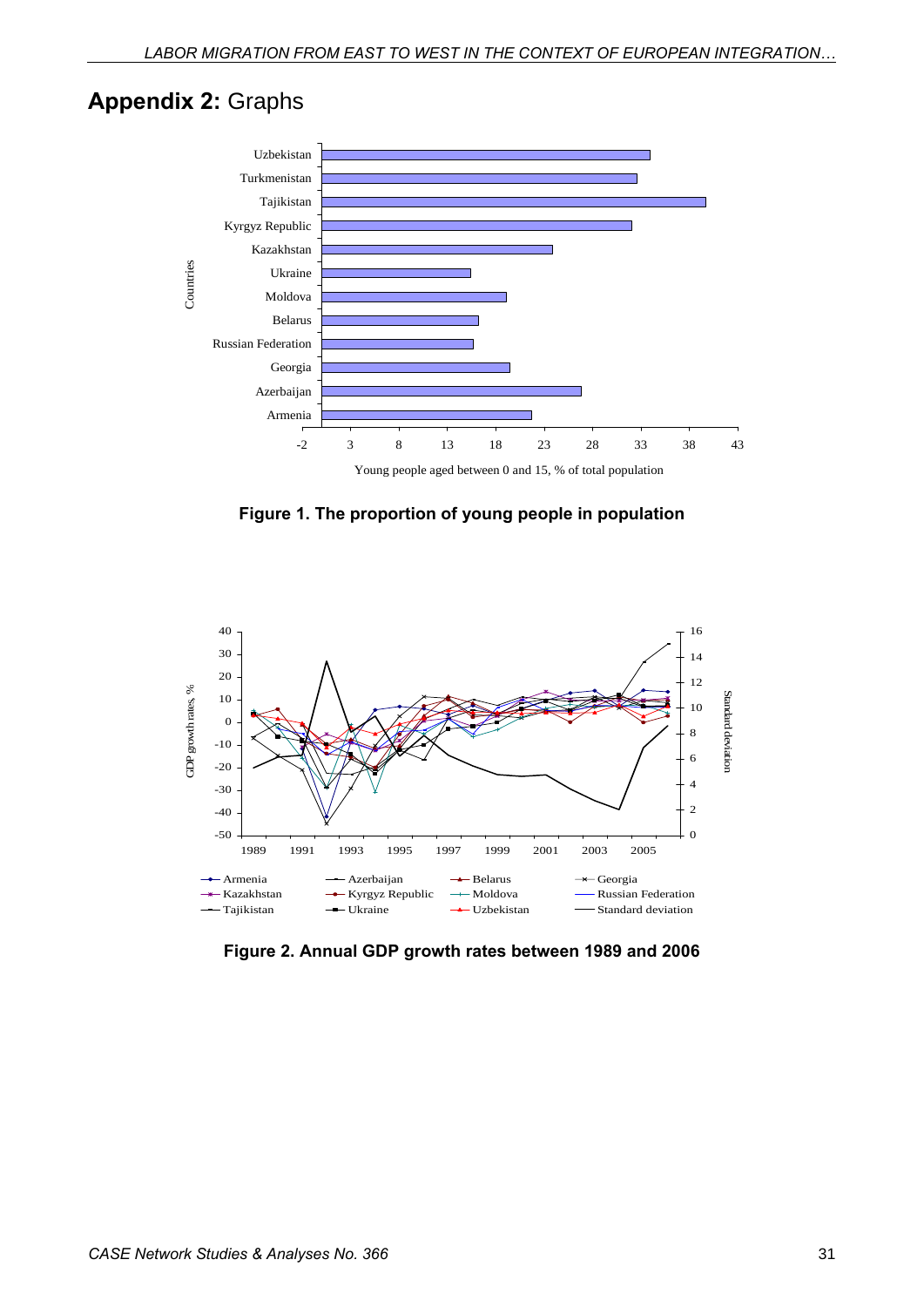

**Figure 3. Emigration from Russia to non-CIS foreign countries between 1980 and 2005** 



**Figure 4. Emigration from CIS**